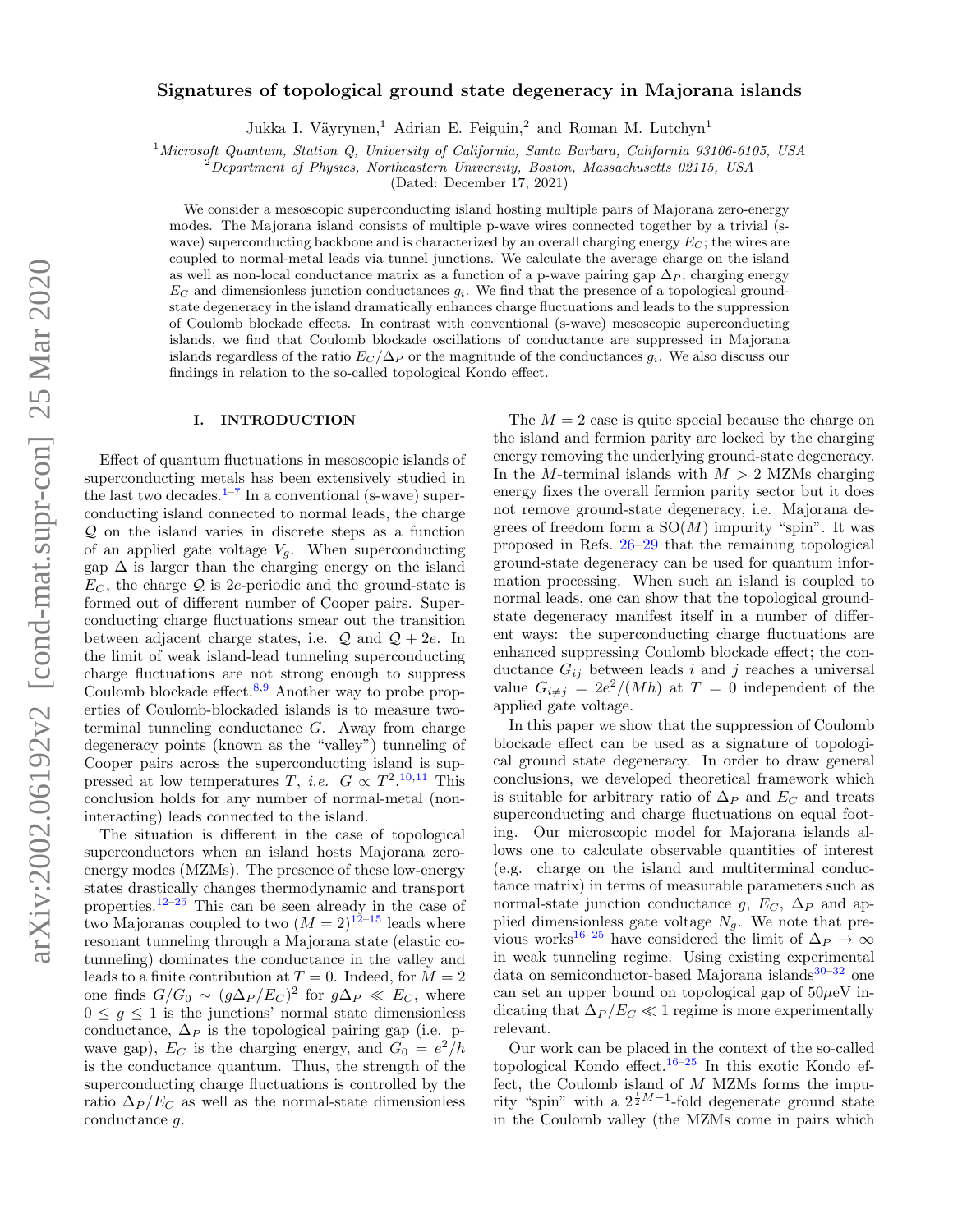makes  $M$  even). The impurity spin is screened by  $M$ normal metal leads, each one tunnel-coupled to a different MZM. The topological Kondo effect drives the system to a strongly-coupled low-temperature fixed point where the conductance  $G_{ij}$  reaches the universal value quoted above. The finite-temperature corrections  $\delta G_{ij}$ to this result vanish with a universal non-Fermi-liquid power law exponent:  $\delta G_{ij} \propto T^{2(1-\frac{2}{M})}$ . The scaling of the non-local conductance with temperature can be used to detect Majorana-induced ground-state degeneracy in the island. Furthermore, multi-terminal conductance depends on the number of attached leads M and cutting off one of the leads (by tuning the tunnel-gate) should change the conductance (i.e.  $M \to M - 1$ ). Note that once  $M = 2$  the system would cease to flow to the topological Kondo fixed point and conductance will become dependent on  $\Delta_P/E_C$  as explained above.

The structure of this paper is as follows: in Sec. [II](#page-1-0) we begin with the qualitative discussion of main results. In Sec. [III](#page-3-0) we introduce the microscopic model which is then mapped to a low-energy model of quantum Brownian motion (QBM). In Secs. [IV–](#page-4-0)[V](#page-8-0) we perform renormalization group analysis of the QBM model in the respective limits of large  $(\Delta_P \gg E_C)$  and small  $(\Delta_P \ll E_C)$  topological gap. By using the identified leading relevant or irrelevant operators and their scaling dimensions, we then proceed to evaluate the average charge and the conductance of the island in Sec. [VI.](#page-11-0) We compare our model to the ones studied in the context of the multi-channel Kondo problem in Sec. [VII](#page-14-0) and then draw conclusions in Sec. [VIII.](#page-14-1)

# <span id="page-1-0"></span>II. QUALITATIVE DISCUSSION OF THE MAIN RESULTS

We consider a Majorana island shown in Fig. [1,](#page-1-1) consisting of an array of proximitized semiconductor nanowires tuned (by magnetic field and/or gate voltages) to the topological regime with the corresponding p-wave gap  $\Delta_P$ . In the regime of interest, the left and right halves of these wires form  $M$  effectively spinless semi-infinite leads. A central segment of length L is separated from the leads by barriers which are characterized by a dimensionless conductance  $g_i \in [0,1]$ . We assume that L is much larger than the p-wave coherence length so that we can ignore the hybridization of the Majorana states through the central segment. Proximitized nanowires are coupled with each other by trivial floating superconductor with the gap  $\Delta_S \gg \Delta_P, E_C$ . Different proximitized nanowires are separated from each other by the distance much larger than the coherence length  $\xi_S$  in the trivial superconductor so that inter-wire Majorana hybridization can be neglected. The s-wave superconductor has a large number of channels connecting different segments of the device and therefore the island formed by the superconductor together with the nanowires can be characterized by a single charging energy  $E_C$  and inter-wire mutual charging effects can be neglected. For more details on



<span id="page-1-1"></span>FIG. 1. Schematic diagram of the device build out of  $M/2$ nanowires. Each wire (grey) is split by two barriers (orange triangles) into left and right "leads" and a middle section. The middle section has a topological gap  $\Delta_P$  due to a proximity to a central floating superconductor (dark blue). Wellseparated Majorana zero modes (light grey)  $\gamma_i$  are localized at the boundaries between the normal and the topological superconducting regions. The middle section consisting of the nanowires and the s-wave superconductor has a charging energy  $E_C$ . We assume that the s-wave gap  $\Delta_S$  of the central superconductor is the largest energy scale in the problem,  $\Delta_S \gg E_C, \Delta_P$ .

the model, see Sec. [III.](#page-3-0)

In this paper we focus on four main parameter regimes summarized in Fig. [2.](#page-2-0) These regimes correspond to the cases of large or small  $\Delta_P / E_C$ , and weak or strong tunneling, which is controlled by the dimensionless conductance  $g$  of a junction. In all regimes the system flows to the universal strong coupling fixed point mentioned above. As a result, at low temperatures  $T \ll T_K$ , the conductance displays non-Fermi-liquid corrections with a characteristic strong-coupling temperature scale  $T_K$ , see Eq.  $(2.3)$ . This characteristic scale depends on the bare parameters and is summarized in Table [I.](#page-2-1)

In the "Kondo regime" in Fig. [2,](#page-2-0) the scale  $T_K$  is well below both  $E_C$  and  $\Delta_P$ . In this regime there is a wide temperature-window in which the junction conductances are small and exhibit the typical weak-coupling Kondo renormalization with logarithmic temperaturedependence. As seen in Fig. [2,](#page-2-0) this case requires small enough bare conductances g and is favored by small ratio  $\Delta_P / E_C$ . The Kondo temperature in this case can be written as,

<span id="page-1-2"></span>
$$
T_K \sim D_0 \exp\left[-\frac{1}{(M-2)\lambda(D_0)}\right],\tag{2.1}
$$

where  $D_0 = \min(E_C, \Delta_P)$  sets the effective UV cutoff for the Kondo regime, and  $\lambda(D_0)$  is the cotunneling amplitude, see Table [I.](#page-2-1) This expression is valid in the Coulomb valley where  $N<sub>g</sub>$  is away from half-integer values.

If the bare conductances are not too small, the scale  $T_K$  becomes of order min $(E_C, \Delta_P)$  [ $\lambda(D_0) \sim 1/M$  in Eq. [\(2.1\)](#page-1-2), see Table [I\]](#page-2-1). This regime is denoted "Strong tunneling" in Fig. [2](#page-2-0) and is favored by a large ratio  $\Delta_P / E_C$ . Benefiting from the large  $T_K$ , this regime thus may be advantageous for observing the non-Fermi-liquid aspects of the strong coupling fixed point.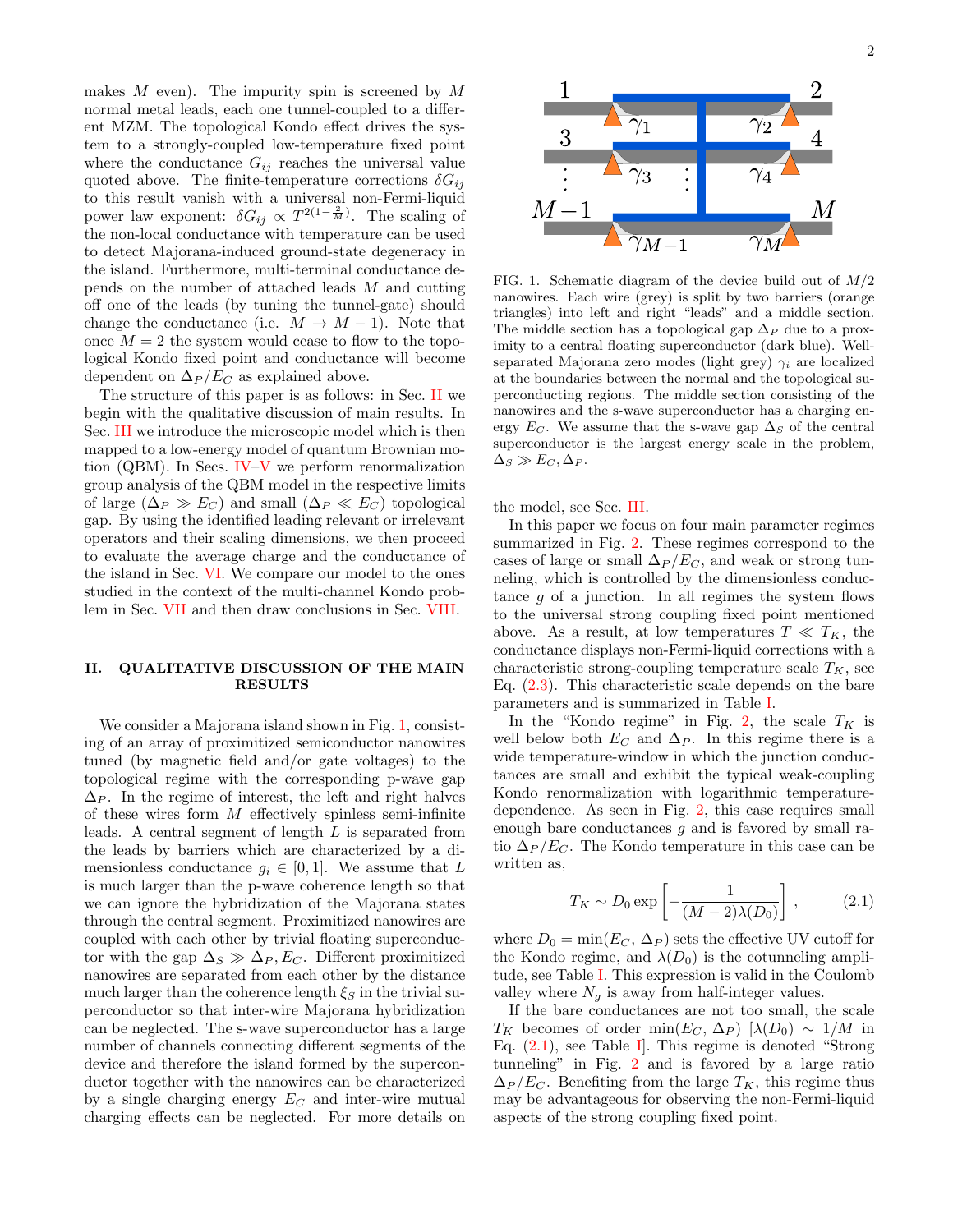

<span id="page-2-0"></span>FIG. 2. A diagram showing the behavior of the island at intermediate temperatures, before reaching the strong coupling fixed point. The parameter space is formed by the dimensionless bare conductance  $0 \leq g \leq 1$  and the topological gap in units of charging energy  $\Delta_P/E_C$ . In the weak-coupling Kondo regime (grey) there is a large temperature window  $T_K \ll T \ll \min(E_C, \Delta_P)$  which is characterized by a marginally relevant tunneling operators. The strong tunneling regime (white) can be understood as the limit  $T_K \to \min(E_C, \Delta_P)$ . In this regime there is no logarithmic Kondo renormalization of tunneling amplitudes. Instead, the system is characterized by weak irrelevant reflection amplitudes that display non-Fermi-liquid-like temperaturedependence at  $T \ll \min(E_C, \Delta_P)$ . Generally, the Kondo regime exists when the renormalized tunneling amplitude is small at scale min( $E_C$ ,  $\Delta_P$ ). On the left, the charging energy is large,  $E_C \gg \Delta_P$ , and even a large bare tunneling amplitude (but still  $1 - g \gtrsim (\frac{\Delta_P}{E_C})^{(2/M)}$ ) gets renormalized to a small value at scale  $\Delta_P$ . On the right, the topological superconducting gap is large,  $\Delta_P \gg E_C$ , and even a small tunneling amplitude (but still  $g \gtrsim \frac{E_C}{M\Delta_P}$ ) gets renormalized to a large value at scale  $E_C$ . Thus, on the right,  $\Delta_P \gg E_C$ , the Kondo regime only exists where bare conductance is relatively small. The crossover between different regimes as a function of  $\Delta_P/E_C$  and q is schematically indicated by the dashed line.

| $E_C \gg \Delta_P$ |                                                                                                                                                | $E_C \ll \Delta_P$ |
|--------------------|------------------------------------------------------------------------------------------------------------------------------------------------|--------------------|
| $q < \frac{1}{M}$  | $\frac{1}{M} < g < 1 - \left(\frac{\Delta_P}{E_C}\right)^{\frac{2}{M}}$                                                                        |                    |
|                    | $\lambda = \frac{g \Delta_P}{E_C}$ , Sec. V A 1 $\lambda = \frac{\Delta_P}{M\Gamma}$ , Sec. V B $\lambda = \frac{g \Delta_P}{E_C}$ , Sec. IV A |                    |

<span id="page-2-1"></span>TABLE I. The cotunneling amplitude  $\lambda(D_0)$  in Eq. [\(2.1\)](#page-1-2) in the conductance intervals where the Kondo regime exists, see Fig. [2.](#page-2-0) Here  $\Gamma \sim E_C (1 - g)^{M/2}$  is the renormalized charging energy in the case  $E_C \gg \Delta_P$ , see Eq. [\(5.15\)](#page-11-1).

In the rest of this section, we discuss thermodynamic and transport signatures of the topological ground-state degeneracy and summarize our findings for two observable quantities - the average charge on the island and the conductance matrix  $G_{ij}$ . For the latter, we focus on low temperatures below the strong coupling scale,  $T \ll T_K$ , where the results are universal, independent of the ratio  $\Delta_P / E_C$ .



<span id="page-2-2"></span>FIG. 3. The different regimes of parameters that we focus on. These regimes (a)–(d) are discussed in respective Sections [IV A,](#page-5-0) [IV B,](#page-7-0) [V A,](#page-8-1) and [V B.](#page-10-0) In the case (d) (weak superconductor, strong tunneling) we have two subcases,  $\Gamma =$  $E_C(1-g)^{M/2}$  can be much smaller or much larger than  $\Delta_P$ .

#### A. Average charge

Let us first discuss the average number of electrons  $\langle N \rangle$  of the island, whose dependence on the gate charge  $N_g$  can be measured by charge sensing.<sup>[33](#page-25-5)</sup> We focus on the regime  $T \ll E_C$  where thermal excitations can be neglected. In the limit  $\Delta_P \gg E_C$ , the charge depends on the ratio  $E_C/\Delta_P$ . For example, in the strong tunneling limit  $g\Delta_P \gg E_C$  [case (b) in Fig. [3\]](#page-2-2), we have for all  $N_q$ ,

<span id="page-2-3"></span>
$$
\langle N \rangle - N_g \propto -\left(\frac{E_C}{\Delta_P}\right)^M r_1 \dots r_M \sin 2\pi N_g, \qquad (2.2)
$$

where  $r_i \sim (1 - g_i)^{1/2}$  are the bare reflection amplitudes of the  $M$  junctions. Thus, the charge of the island almost linearly follows the gate charge  $N_g$ , apart from harmonic corrections which are weakened by a factor  $(E_C/\Delta_P)^M$ due to the enhanced superconducting charge fluctuations. The power-law-dependence on  $E_C/\Delta_P$  is a signature of topological ground state degeneracy and can be measured in charge-sensing. In the opposite limit of weak superconductivity,  $E_C \gg \Delta_P$ , this factor is absent from Eq. [\(2.2\)](#page-2-3) [case (d) in Fig. [3\]](#page-2-2). This result is similar to the one pre-dicted in metallic multi-lead quantum dots.<sup>[34](#page-25-6)</sup>

In the weak-tunneling limit,  $g\Delta_P \ll E_C$ , the charge is approximately quantized to the nearest integer to  $N_g$ and  $\langle N \rangle$  vs  $N_g$  shows the usual Coulomb staircase. The plateaus in the Coulomb staircase at  $N_g \approx$  integer are not horizontal but have a slope  $d \langle N \rangle / dN_g \approx \sum_i g_i \Delta_P / E_C$ from quantum fluctuations due to tunneling. The zerotemperature slope is thus enhanced by an additional factor  $\Delta_P / E_C \gg 1$  compared to the case of a normal metal quantum dot.<sup>[35](#page-25-7)[,36](#page-25-8)</sup> In the weak pairing limit ( $\Delta_P \ll E_C$ ) we find indeed  $d \langle N \rangle / dN_g \approx \sum_i g_i$ . For more details, see Secs. [VI A–](#page-11-2)[VI B.](#page-12-0)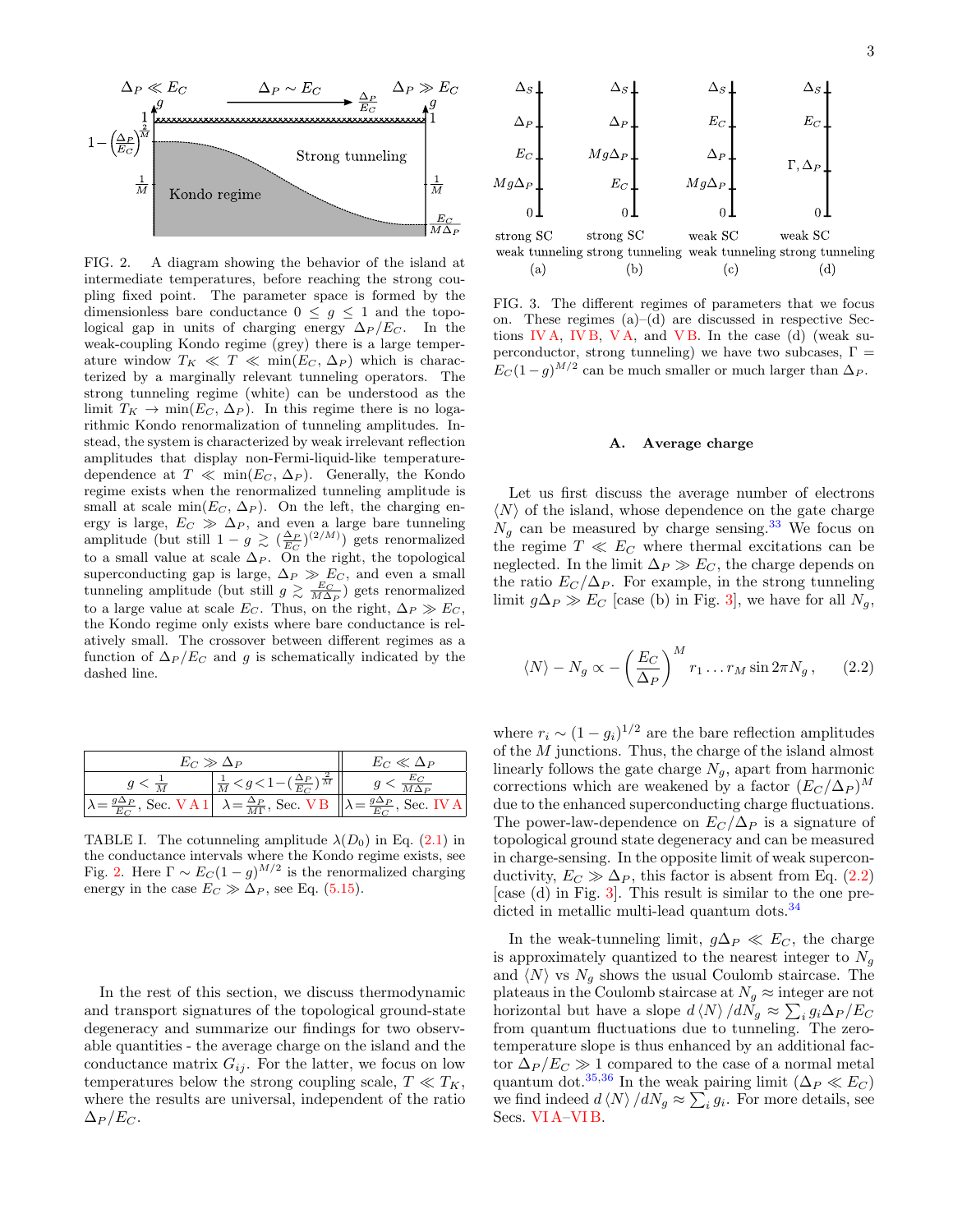# B. Multi-terminal conductance

One of the signatures of the topological ground-state degeneracy is a universal zero-temperature value of the off-diagonal elements  $G_{i\neq j}$  of the conductance matrix. (Diagonal elements  $G_{ii}$  are determined by current conservation,  $G_{ii} = -\sum_{j \neq i} G_{ij}$ . Namely,  $G_{i \neq j}$  approaches the quantized value  $G_{i\neq j}/G_0 = 2/M$  independent of gate voltage  $N_q$ ,  $E_C$ ,  $\Delta_P$  and the normal-state conductance  $g_i$ of the junctions. At finite temperatures, the deviations from the quantized value are

<span id="page-3-1"></span>
$$
\frac{G_{i \neq j}}{G_0} - \frac{2}{M} \propto -\left(\frac{T}{T_K}\right)^{2(1-\frac{2}{M})}, \quad (T \ll T_K), \quad (2.3)
$$

where the non-Fermi-liquid type power-law exponent  $2(1 - \frac{2}{M})$  is a signature of the topological ground-state degeneracy. While the dependence on  $T/T_K$  is universal, the temperature  $T_K$  depends on  $\Delta_P/E_C$  as shown in Eq.  $(2.1)$  and Table [I](#page-2-1) in the Kondo regime. In the strong tunneling regime, we have  $T_K \to \min(E_C, \Delta_P)$ . For more details, including the conductance at intermediate temperatures, see Secs. [VI C–](#page-12-1)[VI D.](#page-13-0)

## <span id="page-3-0"></span>III. THEORETICAL MODEL

We consider an array of semiconductor nanowires coupled to a conventional s-wave superconductor.  $37,38$  $37,38$  The left and right halves of these wires form M normal metal semi-infinite leads, see Fig. [1.](#page-1-1) The central region between the leads forms an island which is proximitized by an s-wave superconductor. We will focus on energy scales much less than the Fermi energy, which allows us to linearize the electron spectrum. In this approximation, we can use the bosonization technique.[39](#page-25-11)

In a bosonized description, the s-wave superconductor can be modeled as having a large spin gap<sup>[40](#page-25-12)</sup>  $\Delta_S$ , which we take to be the largest energy scale (UV cutoff) in our system<sup>[41](#page-25-13)</sup>. At energies much below  $\Delta_S$ , only the charge degree of freedom of the superconductor plays a role. We can furthermore neglect the spatial dependence of the charge fluctuations by consider a large superconductor with many channels;  $40,42,43$  $40,42,43$  $40,42,43$  in this limit the superconductor is fully characterized by its total charge  $N_{SC}$  or its conjugate variable  $\theta_{SC}$ .

We assume that each nanowire is in the helical regime[37,](#page-25-9)[44](#page-25-16) and can be modeled as a single channel of spinless electrons. Under these assumptions we obtain the following low-energy model valid at energies well below  $\Delta_S$  (henceforth we set  $k_B = \hbar = 1$ ),

<span id="page-3-2"></span>
$$
H = \sum_{\alpha=1}^{M/2} (H_{0,\alpha} + H_{P,\alpha} + H_{r,\alpha}) + E_C (N - N_g)^2, \quad (3.1)
$$

where  $\alpha$  labels the wires and

$$
H_{0,\alpha} = \frac{v}{2\pi} \int_{-\infty}^{\infty} dx \left( [\partial_x \theta_\alpha(x)]^2 + [\partial_x \varphi_\alpha(x)]^2 \right) \tag{3.2}
$$

$$
H_{P,\alpha} = -\frac{\Delta_P}{2\pi a} \int_0^L dx \cos 2[\theta_\alpha(x) - \theta_{SC}] \tag{3.3}
$$

<span id="page-3-5"></span>
$$
H_{r,\alpha} = -Dr_{\alpha L} \cos 2\varphi_{\alpha}(0) - Dr_{\alpha R} \cos 2\varphi_{\alpha}(L). \quad (3.4)
$$

Here  $H_{0,\alpha}$  is the kinetic energy of wire  $\alpha$ ,  $H_{P,\alpha}$  describes the pair-tunneling to the s-wave superconductor  $40$ and favors a formation of a superconducting topological gap  $\Delta_P$  in the proximitized middle section of wire,  $0 \leq x \leq L$ . The proximitized segments of length L are separated from the "leads" by barriers that are modeled by the backscattering terms  $H_{r,\alpha}$  ( $D = v/a \sim \Delta_S$ is the cutoff,  $r_{\alpha L/R}$  is the dimensionless reflection amplitude of the left/right junction of wire  $\alpha$ ). The last term in Eq.  $(3.1)$  is the total charging energy of the central island formed by the barriers. In it,  $N$  is the total number of electrons  $N = N_{SC} + \sum_{\alpha} N_{\alpha}$  where in the bosonized language  $N_{\alpha} = \frac{1}{\pi} [\varphi_{\alpha}(L) - \varphi_{\alpha}(0)]$  is the charge of the wire segment  $\alpha$ . The dimensionless gate voltage  $N_q$  can be tuned to change the favored values of N. The bosonic fields of the wires satisfy the commutation relations  $[\theta_{\alpha}(x'), \partial_x \varphi_{\beta}(x)] = i\pi \delta_{\alpha\beta} \delta(x - x')$ . For the s-wave superconductor we have  $[\theta_{SC}, N_{SC}] = i$ . The pair-tunneling term  $H_{P,\alpha}$  therefore conserves the total charge N.

We will first derive an effective low-energy boundary model from the Hamiltonian  $(3.1)$ . For this, it is convenient to move to the imaginary time action formalism. The action obtained from Eq.  $(3.1)$  reads

<span id="page-3-4"></span><span id="page-3-3"></span>
$$
S = \sum_{\alpha=1}^{M/2} S_{\alpha} + \int d\tau E_C (N - N_g)^2, \qquad (3.5)
$$

where

$$
S_{\alpha} = \frac{1}{2\pi} \int d\tau \int_{-\infty}^{\infty} dx \left( v \left[ [\partial_x \theta_{\alpha}]^2 + [\partial_x \varphi_{\alpha}]^2 \right] + 2i \partial_x \varphi_{\alpha} \partial_{\tau} \theta_{\alpha} \right)
$$
\n(3.6)

$$
-\frac{\Delta_P}{2\pi a} \int d\tau \int_0^L dx \cos 2[\theta_\alpha(x) - \theta_{SC}] \tag{3.7}
$$

$$
-\int d\tau \left[Dr_{\alpha L}\cos 2\varphi_{\alpha}(0) + Dr_{\alpha R}\cos 2\varphi_{\alpha}(L)\right],\tag{3.8}
$$

and throughout all the  $\tau$ -integrals range from  $1/D$  to the inverse temperature  $\beta = 1/T$ . Crucially, the pairing operator cos  $2[\theta_\alpha(x)-\theta_{SC}]$  has scaling dimension 1 and as a bulk perturbation is a relevant operator. $40,42$  $40,42$  It reaches strong coupling at bandwidth  $D \sim \Delta_P$ . For boundary perturbations [e.g. Eq.  $(3.8)$ ] the marginal dimension is 1. At energy scales much above  $\Delta_P$  and  $E_C$ , the barrier term, Eq.  $(3.8)$ , as well as the charging energy, Eq.  $(3.5)$ , are both marginal operators with scaling dimension 1.

We integrate out the lead modes  $(x < 0, x > L)$  from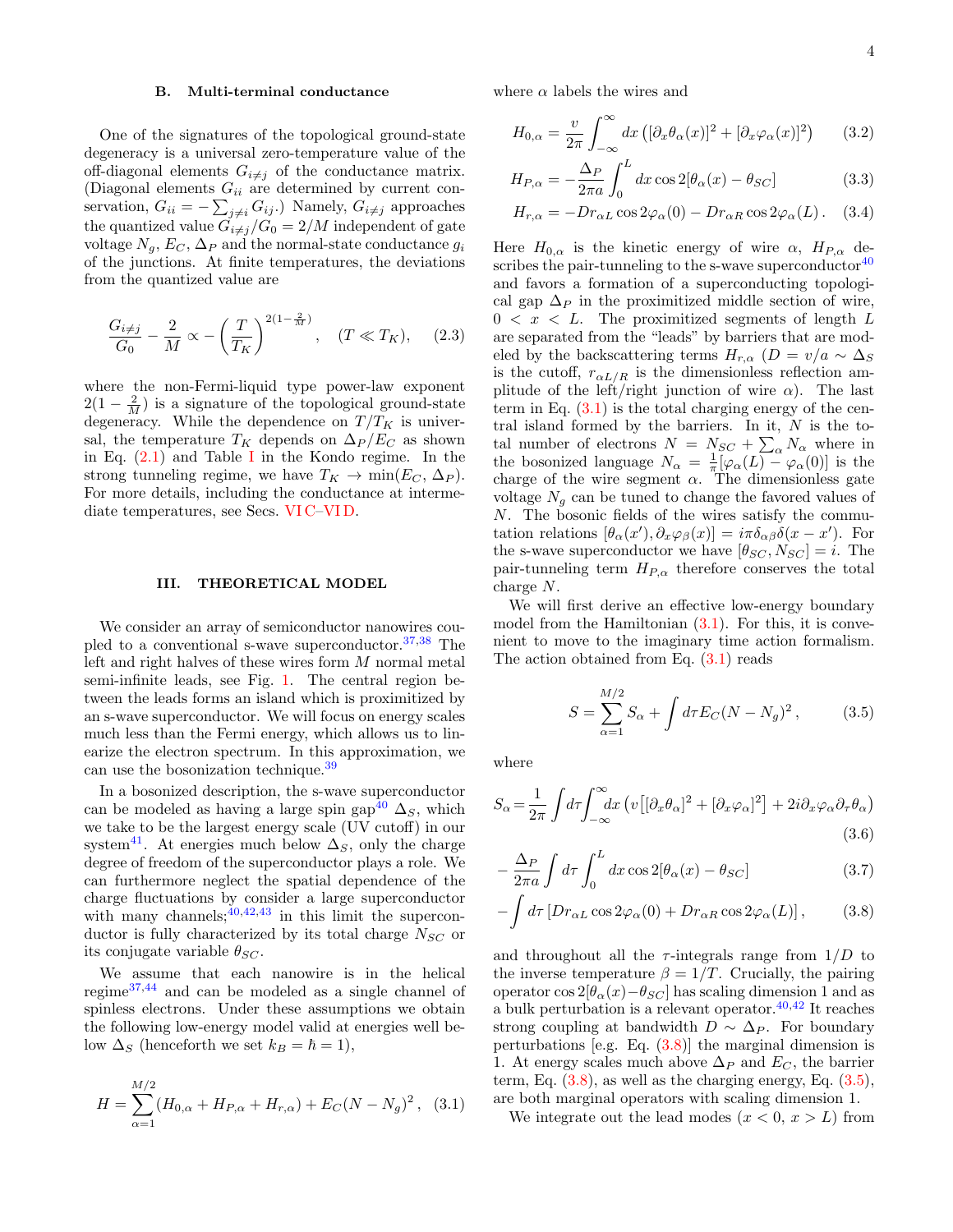<span id="page-4-8"></span>5

the first term in  $S_{\alpha}$ . This leads to the action

<span id="page-4-4"></span>
$$
\bar{S} = \sum_{\alpha=1}^{M/2} \bar{S}_{\alpha} + \int d\tau E_C (N - N_g)^2 , \qquad (3.9)
$$

where now the total charge of the island

$$
N = N_{SC} + \frac{1}{\pi} \sum_{\alpha \sigma} \varphi_{\alpha \sigma} , \qquad (3.10)
$$

is expressed in terms of the boundary fields

$$
\varphi_{\alpha L} = -\varphi_{\alpha}(0), \quad \varphi_{\alpha R} = \varphi_{\alpha}(L), \quad (3.11)
$$

and the wire action consists of a boundary part and the proximitized middle segment<sup>[45](#page-25-17)</sup>,

$$
\bar{S}_{\alpha} = \frac{1}{2\pi} T \sum_{\omega_n} \sum_{\sigma = L, R} e^{-|\omega_n|/D} |\omega_n| |\varphi_{\alpha\sigma}(\omega_n)|^2 \qquad (3.12)
$$

$$
-\int d\tau \sum_{\sigma=L,R} Dr_{\alpha\sigma} \cos 2\varphi_{\alpha\sigma} \tag{3.13}
$$

$$
+ \int d\tau \int_0^L dx \left[ \frac{v}{2\pi} \left( [\partial_x \theta_\alpha]^2 + [\partial_x \varphi_\alpha]^2 \right) \right]
$$
 (3.14)

$$
+\frac{1}{\pi}i\partial_x\varphi_\alpha\partial_\tau\theta_\alpha - \frac{\Delta_P}{2\pi a}\cos 2[\theta_\alpha(x) - \theta_{SC}]\bigg].\qquad(3.15)
$$

Here in Eq.  $(3.12)$  we introduced the bosonic Matsubara frequency  $\omega_n = 2\pi nT$  and imposed the cutoff with the the factor  $e^{-|\omega_n|/D}$ . Equation [\(3.12\)](#page-4-1) is the familiar dissipative action that arises after integrating out the gapless bulk modes. $46$  However, the dissipation strength [the prefactor on the first line  $(3.12)$  is half of the usual one for a spinless Luttinger liquid.<sup>[47](#page-25-19)</sup> This is due to the fact that we integrated out modes only on one side of the barrier. The next step is to integrate out the proximitized sections  $0 < x < L$ . This is in general a difficult task due to the non-linear cosine term in Eq. [\(3.15\)](#page-4-2). However, we can resort to approximations at energies much larger or smaller than  $\Delta_P$ . At high energies,  $\omega \gg \Delta_P$ , we can ignore the pairing term and the proximitized section contributes to the dissipation due to above-gap quasiparticles. This will modify the coefficient in Eq. [\(3.12\)](#page-4-1) and is discussed in more detail in Sec. [V.](#page-8-0)

At low frequencies,  $\omega \ll \Delta_P$ , the proximitized segment becomes non-dissipative. Indeed, the superconducting pairing makes  $\theta_{\alpha}(x)$  uniform throughout the proximitized section of the wire and the action of the  $\varphi$ -modes in that region becomes non-dissipative, see Sec. [A](#page-15-0) for details. We will start by discussing the case of large topological gap,  $\Delta_P \gg E_C$ , where the physics is governed by this latter limit.

# <span id="page-4-0"></span>IV. STRONG SUPERCONDUCTOR LIMIT  $\Delta_P \gg E_C$

In this Section we focus on the case of large topological gap in comparison to the charging energy,  $\Delta_P \gg E_C$ .

At energy scales  $\Delta_P \ll \omega \ll \Delta_S$  the nanowires behave essentially as a independent wires in normal state, and  $\Delta_P$  can be treated perturbatively.<sup>[41](#page-25-13)</sup> At frequencies below the topological gap,  $\omega \ll \Delta_P$ , we can ignore above-gap quasiparticle excitations in the island. In this case, the proximitized segment, Eqs. [\(3.14\)](#page-4-3)-[\(3.15\)](#page-4-2), does not contribute to dissipation in the boundary action, see Sec. [A.](#page-15-0) We can therefore write a boundary effective action for wire  $\alpha$ ,

$$
\bar{S}_{\alpha} = \frac{1}{2\pi} T \sum_{\omega_n} \sum_{\sigma = L, R} e^{-|\omega_n|/D} |\omega_n| |\varphi_{\alpha\sigma}(\omega_n)|^2 \qquad (4.1)
$$

$$
- \int d\tau \sum_{\sigma = L, R} Dr_{\alpha\sigma} \cos 2\varphi_{\alpha\sigma} ,
$$

<span id="page-4-1"></span>and the full action is given by Eq.  $(3.9)$  which includes the charging energy that couples the different boundary fields  $\varphi_{\alpha\sigma}$ . The bandwidth  $D$  in  $\bar{S}_{\alpha}$  above is now assumed to be well below  $\Delta_P$ .

<span id="page-4-3"></span><span id="page-4-2"></span>In order to describe energy scales below  $E_C$ , it is con- $\sum_j \varphi_j/\sqrt{M}$  and  $M-1$  differential modes,  $q_j$ . We denote venient to change variables to a common mode  $Q =$  $j = (\alpha, \sigma)$  which we enumerate as  $j = 1, \ldots, M$  from hereon, see Fig. [1.](#page-1-1) The transformation is orthogonal and can be conveniently written as

<span id="page-4-6"></span><span id="page-4-5"></span>
$$
\varphi_j = \frac{1}{2} \mathbf{R}_j \cdot \mathbf{q} + \frac{1}{\sqrt{M}} Q, \qquad (4.2)
$$

where q is a  $(M-1)$ -component vector field and the M vectors  $\mathbf{R}_j$  satisfy  $\sum_j \mathbf{R}_j = 0$  and  $\sum_j \frac{1}{4} R_j^a R_j^b = \delta^{ab}$  and  $\frac{1}{4}R_j \cdot R_k = \delta_{jk} - \frac{1}{M}$ . In terms of these fields the full boundary action obtained from Eq. [\(3.9\)](#page-4-4) is

$$
S = \frac{1}{2\pi} T \sum_{\omega_n} e^{-|\omega_n|/D} |\omega_n| \left( |q(\omega_n)|^2 + |Q(\omega_n)|^2 \right) \quad (4.3)
$$

$$
+ E_C \int d\tau \left( \frac{1}{\pi} \sqrt{M} Q - N_g \right)^2
$$

$$
- D \int d\tau \sum_j r_j \cos(\mathbf{R}_j \cdot \mathbf{q} + 2 \frac{1}{\sqrt{M}} Q).
$$

This action is suitable for perturbative expansion in the reflection amplitudes  $r_i \ll 1$ , i.e., in the strong tunneling limit. For the opposite case of weak tunneling, we introduce a dual action.

In the weak tunneling limit the barriers are high,  $r_i \approx$ 1 in Eq. [\(4.3\)](#page-4-5). In this case it is convenient to use a dual description,

$$
S = \frac{T}{2\pi} \sum_{\omega_n} e^{-|\omega_n|/D} |\omega_n| \left[ |\mathbf{p}(\omega_n)|^2 + \frac{|\omega_n| |P(\omega_n)|^2}{|\omega_n| + 2\frac{M}{\pi} E_C} \right] + S_W
$$

$$
- \int d\tau \sum_j Dt_j \cos\left(\frac{1}{2}\mathbf{R}_j \cdot \mathbf{p} + \frac{1}{\sqrt{M}} P + 2\pi W T \tau \right), \tag{4.4}
$$

<span id="page-4-7"></span>where again  $j = (\alpha, \sigma)$  and  $t_j$  is the dimensionless tunneling amplitude of an electron to pass from lead  $j$  to the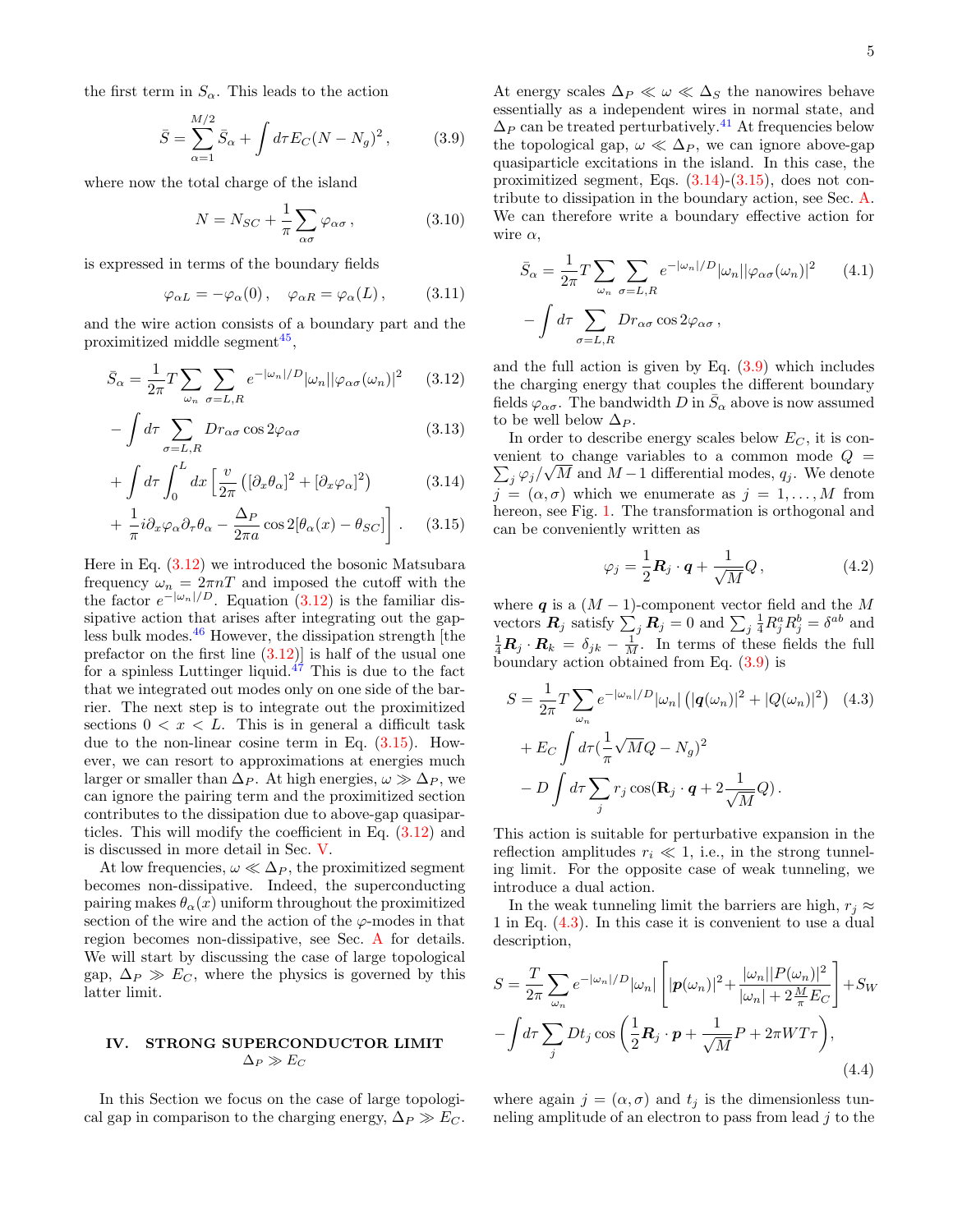island. The dual fields  $p$ ,  $P$  are defined analogously to Eq.  $(4.2)$ ,

$$
\frac{1}{2}\mathbf{R}_j \cdot \mathbf{p} + \frac{1}{\sqrt{M}}P = \delta\theta_j \,, \tag{4.5}
$$

where we denote  $\delta\theta_{\alpha L}$  =  $-\theta_{\alpha}(x)|_{0-}^{0+}$  and  $\delta\theta_{\alpha R}$  =  $\theta_{\alpha}(x)|_{L}^{L+}$ . Then  $[\varphi_j, \delta\theta_k] = i\pi\delta_{jk}$  and as a result,  $[q_j, p_k] = i\pi \delta_{jk}$  and  $[Q, P] = i\pi$ .

The action [\(4.4\)](#page-4-7) allows us to use perturbation theory in the weak tunneling limit, where  $t_i \ll 1$ . In Eq. [\(4.4\)](#page-4-7) charge quantization is imposed by the integer winding number W whose action contains the dependence on gate charge  $N_g$ :  $S_W = -iN_g 2\pi W + \pi^2 T E_C^{-1} W^2$ . The partition function includes a sum over winding numbers,  $Z = \sum_{W=-\infty}^{\infty} \int \mathcal{D}p \mathcal{D}Pe^{-S}$ . The dual action is derived by performing a Villain transformation in Eq. [\(4.3\)](#page-4-5), see Appendix [B](#page-16-0) for details.

The discussion in the next sections is entirely based on analyzing the actions  $(4.3)$  and  $(4.4)$  by using perturbative renormalization group.

### <span id="page-5-0"></span>A. Weak tunneling limit  $Mg\Delta_P \ll E_C$

The weak tunneling regime  $[r_i \approx 1 \text{ in Eq. (4.3)}]$  $[r_i \approx 1 \text{ in Eq. (4.3)}]$  $[r_i \approx 1 \text{ in Eq. (4.3)}]$  is the previously studied conventional topological Kondo  $\lim_{t \to \infty} 16^{-18}$  $\lim_{t \to \infty} 16^{-18}$  $\lim_{t \to \infty} 16^{-18}$  It is thus convenient to use the dual action Eq. [\(4.4\)](#page-4-7). Alternatively one can use a fermionic description, $23$  see Eq. [\(4.7\)](#page-5-1) below.

At high energies  $\omega_n \gg E_C$ , the tunneling operator in the second line of Eq.  $(4.4)$  has scaling dimension  $\Delta = \frac{1}{2} \frac{1}{4} |\mathbf{R}_i|^2 + \frac{1}{2} \frac{1}{M} = \frac{1}{2}$  so it is a RG relevant boundary perturbation. This is due to the superconducting gap  $\Delta_P$  that pins the field in the proximitized segment of the wire. From the RG equation,

<span id="page-5-6"></span>
$$
\frac{dt_i}{dl} = \frac{1}{2}t_i, \quad (l = -\ln D/\Delta_P), \tag{4.6}
$$

we obtain the running coupling  $t_i(D) \sim \sqrt{g_i} \sqrt{\Delta_P/D}$  in terms of the running cutoff D. We set here the bare value,  $t_i(\Delta_P)^2 = g_i/\pi^2$ , to be given by the normal state dimensionless conductance  $g_i$  of the junction. The scaling dimension 1/2 corresponds to tunneling into a Majorana state: indeed in the fermion language we have  $23$ 

<span id="page-5-1"></span>
$$
S_t = -i \int d\tau \sum_i Dt_i (\psi_i N^+ + \psi_i^{\dagger} N^-) \gamma_i , \qquad (4.7)
$$

where  $\gamma_i$  is a Majorana operator and  $\psi_i$  is a spinless lead fermion annihilation operator;  $N^+ = (N^-)^{\dagger}$  raises the total charge of the island by 1.

Let us next consider lower energies with a new cutoff  $D \ll E_C$  obtained by integrating out high-energy modes. We integrate out the field  $P$  (which is conjugate to total charge  $Q$ ) in Eq.  $(4.4)$ . We find to second order in the tunneling action (see Sec. [B 1](#page-17-0) for details),

$$
S_{t,\text{eff}} = -\frac{1}{4}D^2 \int d\tau \int d\tau' C(\tau - \tau') \sum_{ij} t_i(D) t_j(D) \cos\left(\frac{1}{2}\mathbf{R}_i \cdot \mathbf{p}(\tau) - \frac{1}{2}\mathbf{R}_j \cdot \mathbf{p}(\tau')\right),\tag{4.8}
$$

where the correlation function

<span id="page-5-3"></span>
$$
C(\tau) = \left\langle e^{i\frac{1}{\sqrt{M}}[P(\tau)-P]+2\pi iWT|\tau|} \right\rangle_{P,W} \approx \frac{e^{-E_C^*|\tau|}}{\sqrt{1+D^2\tau^2}^{1/M}},\tag{4.9}
$$

is valid for  $T \ll \tau^{-1}, E_C, D$  and is derived in Sec. [C 3.](#page-19-0) We have introduced  $E_C^* = 2(\frac{1}{2} - N_g)E_C$  assuming  $0 \leq N_g \leq 1/2$ . The correlation function  $C(\tau)$  is factored into algebraically and exponentially decaying parts. The former comes from the dissipative dynamics of the field P while the latter comes from the dynamics of its charge.

Depending on  $E_C^*$ , ultimately determined by  $N_g$ , the weak tunneling limit can be divided into two regimes: 1. the case of *Coulomb valley* where  $N_q$  is close to an integer and the charge of the island cannot change without a large energy cost  $E_C$ , and 2. the case of *charge degen*eracy where  $N_g$  is close to a half-integer and the island charge can fluctuate between two values. We will start our discussion from the first regime of Coulomb valley. Note that even in the Coulomb valley, the island still has ground state degeneracy due to the many Majorana zero modes. This ground state degeneracy gives rise to a topological Kondo effect, distinct from the charge Kondo effect.

## <span id="page-5-5"></span><span id="page-5-2"></span>1. Coulomb valley

When  $D \ll E_C^*$ , we have  $|\tau - \tau'| \lesssim E_C^{*-1} \ll D^{-1}$ in Eqs.  $(4.8)$ – $(4.9)$ . The correlation function can then be approximated as  $C(\tau) \approx e^{-E_C^*|\tau|}$ . Due to its fast exponential decay, we can set  $\tau \approx \tau'$  in the **p**-fields in Eq.  $(4.8)$ . We then find

<span id="page-5-4"></span>
$$
S_{t,\text{eff}} = -\frac{1}{4}D \int d\tau \sum_{ij} \lambda_{ij}(D) \cos \frac{1}{2} [\mathbf{R}_i - \mathbf{R}_j] \cdot \mathbf{p}(\tau),
$$
\n(4.10)

where  $\lambda_{ij}$  has a bare value  $\lambda_{ij}(E_C^*) \approx \sqrt{g_i g_j} \Delta_P / E_C^*;$ we used  $\int d\tau C(\tau) = 1/E_C^*$ . We can analyse Eq. [\(4.10\)](#page-5-4)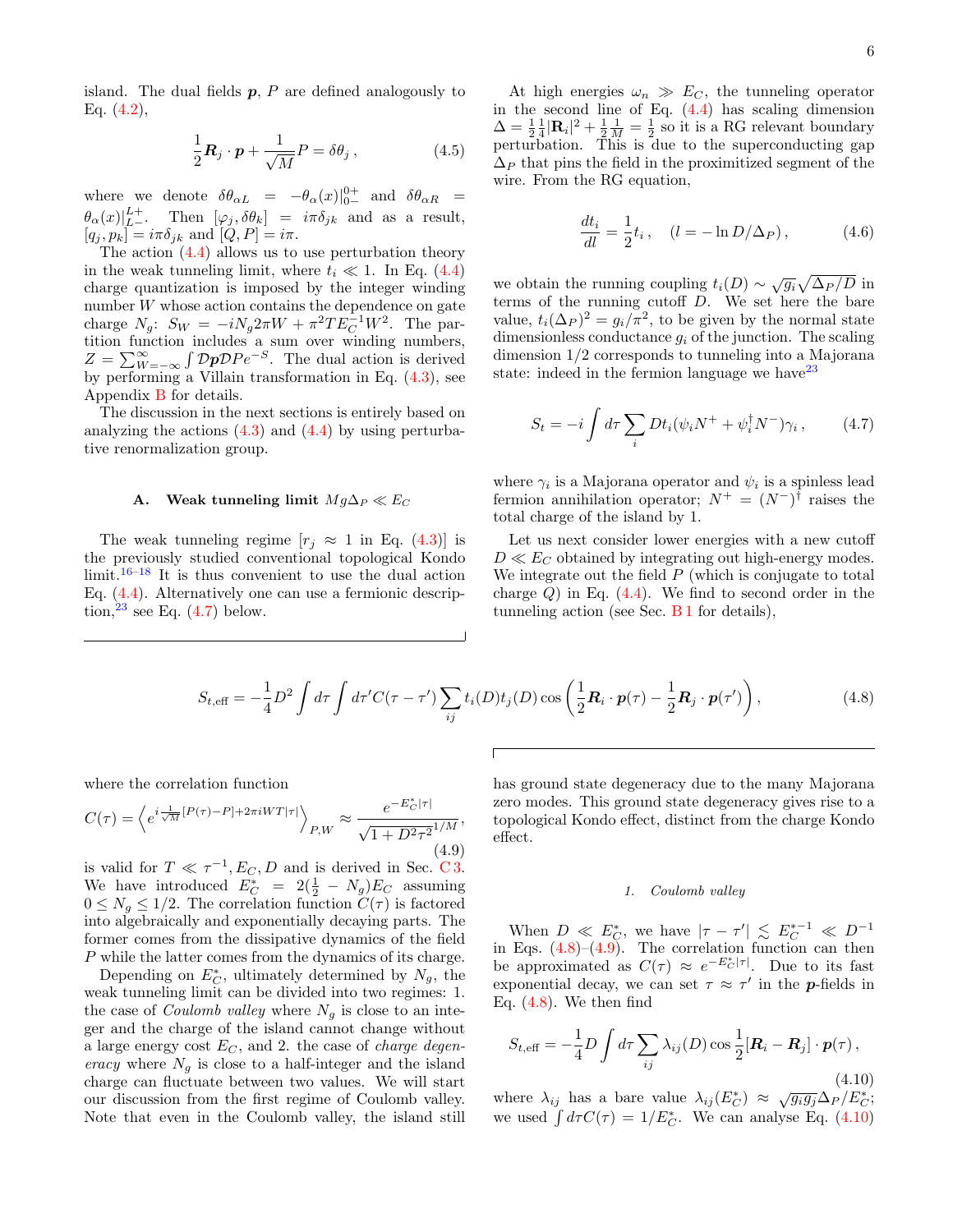7

perturbatively as long as  $\lambda_{ij}(D) \ll 1$ . The operator in Eq. [\(4.10\)](#page-5-4) is marginal as  $\Delta = \frac{1}{2} \frac{1}{4} |\mathbf{R}_i - \mathbf{R}_j|^2 = 1$ . It turns out to be marginally relevant,  $22,48$  $22,48$  with the RG equation

<span id="page-6-0"></span>
$$
\frac{d}{dl}\lambda_{ij} = 2\sum_{k \neq i,j} \lambda_{ik}\lambda_{kj}.
$$
\n(4.11)

The system flows to a new fixed point of large  $\lambda_{ij}$  where the electron number parity on the island is strongly coupled with the parity in the leads. This phenomenon is called the topological Kondo effect.<sup>[16](#page-24-8)</sup> Along the flow to the new fixed point, the couplings flow towards isotropic line  $\lambda_{ij} \rightarrow \lambda$  and the flow equation [\(4.11\)](#page-6-0) becomes

<span id="page-6-1"></span>
$$
\frac{d\lambda}{dl} = 2(M - 2)\lambda^2, \qquad (4.12)
$$

with solution  $\lambda(D) = \lambda(E_C^*) \ln(e E_C^* / T_K) / \ln(e D / T_K)$ . We define the Kondo temperature as the strong coupling scale at which  $\lambda$  becomes large (i.e.,  $2(M-2)\lambda(T_K) \sim 1$ ),

<span id="page-6-7"></span>
$$
T_K \sim E_C^* \exp\left[-\frac{1}{2(M-2)g\Delta_P/E_C^*}\right].
$$
 (4.13)

We expressed  $T_K$  in terms of the bare conductance by we expressed  $I_K$  in terms of the bare conductance by<br>using  $t_i(D) = \sqrt{g_i} \sqrt{\Delta_P/D}$  and taking approximately isotropic barriers. In Eq.  $(4.12)$  we assume for the bare coupling that  $\lambda(E_C^*) \ll 1/2(M-2)$ . This defines the Coulomb valley regime where perturbative expansion of Eq. [\(4.10\)](#page-5-4) is valid,  $Mg\Delta_P \ll E_C^*$ . Therefore we can use this to estimate the width  $\left|\frac{1}{2} - \tilde{N_g}^*\right|$  in gate voltage of the regime of strong charge fluctuations around the charge degeneracy point,

<span id="page-6-2"></span>
$$
\left|\frac{1}{2} - N_g^*\right| \sim Mg\Delta_P/E_C.
$$
 (4.14)

The weak tunneling limit is defined by the condition  $Mg \ll E_C/\Delta_P$  which also implies  $T_K < Mg\Delta_P$ .

The energy scale  $Mg\Delta_P$  that enters in Eq. [\(4.14\)](#page-6-2) also appears in observable quantities (Sec. [VI\)](#page-11-0) and upon comparing to  $E_C$  distinguishes the weak and strong tunneling limits. The scale can be interpreted as the broadening of the ground state manifold due to Majorana-lead couplings. Our Hamiltonian [\(3.1\)](#page-3-2) allowed us to connect this scale to the experimentally accessible microscopic parameters  $\Delta_P$  and g; this connection is beyond the earlier works $16-19,22,23$  $16-19,22,23$  $16-19,22,23$  $16-19,22,23$  where the superconducting gap does not enter since the limit  $\Delta_P \to \infty$  is assumed from the start.

Near the charge degeneracy point,  $N_g^* < N_g < 1/2$ , we cannot use the perturbative Eq.  $(4.10)$ . This limit is studied in the next section.

### <span id="page-6-10"></span>2. Charge degeneracy point

Near  $N_g = 1/2$ , the island charge is allowed to fluctuate between two values 0 and 1, and  $E_C^* \ll T$  in Eq. [\(4.8\)](#page-5-2)

is a small energy scale. We have then  $\tau E_C^*\ll 1$  and the correlation function  $C(\tau) \approx (D|\tau|)^{-1/M}$  decays slowly due to the dissipative dynamics of the field  $P$ ; one then cannot set  $p(\tau)$  and  $p(\tau')$  equal in Eq. [\(4.8\)](#page-5-2). The tunneling action  $S_t$  is then most convenient to present in the fermionic form given in Eq. [\(4.7\)](#page-5-1) upon projecting it to two charge states,  $N^+ \rightarrow \sigma^+$ , where the operator  $S^+ = S_x + iS_y = |1\rangle\langle 0|$  acts on the subspace spanned by the charge states 0 and 1. Close to the degeneracy point the effective Hamiltonian can be written as

<span id="page-6-3"></span>
$$
H_{CK} = \sum_{i} D \left[ J_{\perp i} \frac{1}{2} (s_i^- S^+ + s_i^+ S^-) + J_z s_{z,i} S_z \right] + \gamma S_z,
$$
\n(4.15)

where we introduced the pseudospin operators  $s_i^-$  =  $(s_i^{\dagger})^{\dagger} = (-i)\psi_i \gamma_i$  and  $s_{z,i} = \frac{1}{2} - \psi_i^{\dagger} \psi_i$ . The first term,  $J_{\perp i} \propto t_i$ , in Eq. [\(4.15\)](#page-6-3) arises from Eq. [\(4.7\)](#page-5-1) while the second term is zero in the bare Hamiltonian,  $J_z = 0$ , but will be generated in the RG procedure. The last term in Eq. [\(4.15\)](#page-6-3) is the projected charging energy and takes the form of an effective Zeeman energy caused by small non-resonant gate voltage  $\frac{1}{2} - N_g$ .

Assuming approximately isotropic tunnel couplings in Eq.  $(4.15)$ , one arrives at the following RG equations<sup>[22](#page-25-21)[,23](#page-25-20)</sup>

$$
\frac{dJ_{\perp}}{dl} = \frac{1}{2}J_{\perp} + J_{\perp}J_z(1 - \frac{M}{2}J_z) - \frac{M}{2}J_{\perp}^3, \qquad (4.16)
$$

$$
\frac{dJ_z}{dl} = J_{\perp}^2 (1 - MJ_z),\tag{4.17}
$$

<span id="page-6-5"></span><span id="page-6-4"></span>
$$
\frac{d\gamma}{dl} = \gamma (1 - \frac{1}{2} M J_{\perp}^2),\tag{4.18}
$$

where  $l = -\ln D/E_C$  and we have the initial conditions  $J_{\perp}(0) \sim \sqrt{g_i \Delta_P / E_C}$ ,  $J_z(0) = 0$ , and  $\gamma(0) = E_C^* / E_C$ .

Let us analyze the RG Equations  $(4.16)$ – $(4.17)$  in the limit when  $M \gg 1^{49}$  $M \gg 1^{49}$  $M \gg 1^{49}$ . It is useful to rescale exchange couplings  $\tilde{J}_\perp \to \sqrt{M} J_\perp$  and  $\tilde{J}_z \to M J_z$  to find

$$
\frac{dJ_{\perp}}{dl} = \frac{1}{2}\tilde{J}_{\perp} + \frac{1}{M}\tilde{J}_{\perp}\tilde{J}_z(1 - \frac{1}{2}\tilde{J}_z) - \frac{1}{2}\tilde{J}_{\perp}^3\,,\qquad(4.19)
$$

$$
\frac{dJ_z}{dl} = \tilde{J}_{\perp}^2 (1 - \tilde{J}_z),\tag{4.20}
$$

The cross terms in Eq.  $(4.19)$  are  $O(1/M)$  and can be neglected yielding a closed equation for  $\tilde{J}_\perp(l)$ :

<span id="page-6-11"></span><span id="page-6-6"></span>
$$
\left(\ln x - \frac{x^2}{2}\right)\Big|_{x=\tilde{J}_{\perp}(0)}^{x=\tilde{J}_{\perp}(l)} = \frac{l}{2},\tag{4.21}
$$

where the initial condition is  $\tilde{J}_\perp(0) \sim \sqrt{M g \Delta_P / E_C}$ . Assuming  $\tilde{J}_\perp(0) \ll 1$ , the solution for  $\tilde{J}_\perp(l)$  reads

$$
\tilde{J}_{\perp}(l) \approx \begin{cases}\n\sqrt{M g \Delta_P / E_C} e^{l/2}, & \tilde{J}_{\perp}(l) \ll 1 \\
1 - \frac{\sqrt{\ln(E_C / M g \Delta_P) - l}}{\sqrt{2}}, & |1 - \tilde{J}_{\perp}(l)| \ll 1\n\end{cases}
$$
\n(4.22)

The Kondo temperature can be obtained by solving  $J_{\perp}(T_K) \approx 1$ , yielding

<span id="page-6-9"></span><span id="page-6-8"></span>
$$
T_K \sim Mg\Delta_P. \tag{4.23}
$$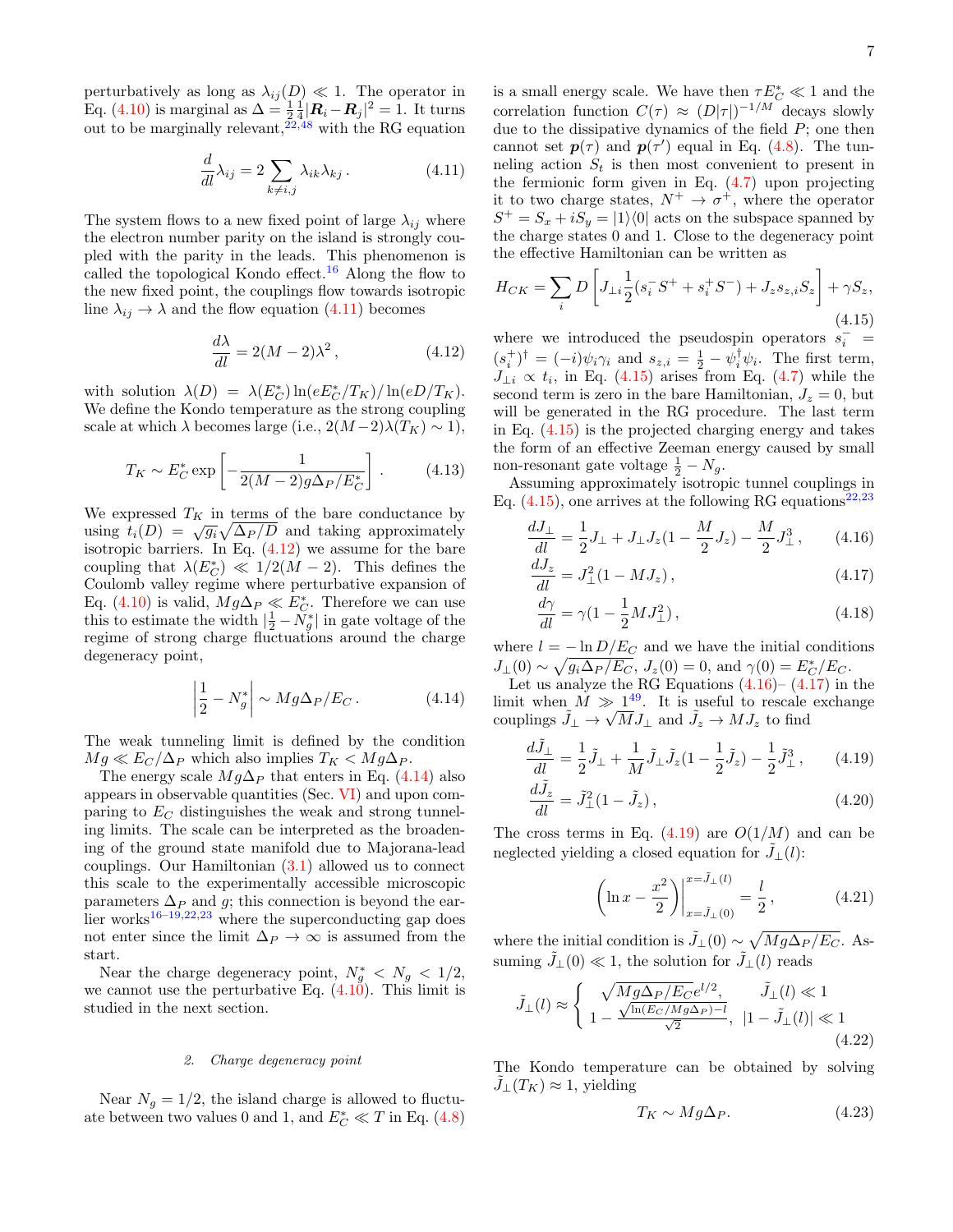This estimate for the Kondo temperature at the charge degeneracy point matches with the Kondo temperature in the valley, Eq. [\(4.13\)](#page-6-7), at  $E_C^* \sim Mg\Delta_P$ , which suggests a width  $\sim Mg\Delta_P/E_C$  of the charge degeneracy region.

We can further verify this estimate by studying the Zeeman term  $(5.8)$ . By using the solution  $(4.22)$ , we find  $\gamma(l) = \gamma(0) \exp \left( l - \frac{1}{2} [e^l - 1] \tilde{J}_{\perp}(0)^2 \right)$ . This shows that initially  $\gamma$  grows (since it is a relevant perturbation) but its flow reverses due to quantum fluctuations described by the fast-growing  $J_{\perp}^2$  -term. By using  $J_{\perp}(0)^2 = g\Delta_P/E_C$ we find that the maximum value  $\gamma \sim E_C^* / Mg\Delta_P$  is reached at scale  $Mg\Delta_P$  [which is the Kondo temperature at charge degeneracy, see Eq.  $(4.23)$ , and where  $J_{\perp}$  becomes of order  $1/\sqrt{M}$ . When  $E_C^* \ll Mg\Delta_P$ , the quantum fluctuations are strong enough so that  $\gamma$ never reaches a large value. This gives a cross over scale  $E_C^* \sim Mg \Delta_P$  between the Coulomb valley and charge degeneracy, which agrees with our estimate [\(4.14\)](#page-6-2) obtained from the RG equations in the valley.

When the bare conductance is increased to of order  $g \sim E_C/(M\Delta_P)$ , the region of strong charge fluctuations covers the entire Coulomb valley and the valley Kondo temperature becomes of order  $T_K \sim E_C$ . The perturba-tive Eq. [\(4.16\)](#page-6-4) is no longer valid as  $J_+(0) \sim \sqrt{1/M}$ . This conductance scale is the cross over to strong tunneling, studied in Sec. [IV B.](#page-7-0)

In the strong coupling limit,  $T \ll T_K$  when  $J_{\perp} \sim$  $1/\sqrt{M}$ , one can use perturbation theory in weak irrelevant reflection operators which we will discuss in the next section [IV A 3.](#page-7-1) This is conceptually very similar to the discussion in Sec. [IV B](#page-7-0) as well.

#### <span id="page-7-1"></span>3. The strong-coupling limit

As shown in the previous section at low energies the system flows to a strong coupling fixed point which is characterized by the presence of a Kondo resonance regardless of the gate charge  $N<sub>g</sub>$ . The leading irrelevant perturbations around the fixed point correspond to quasiparticle reflection from the contacts, which is described by the operator  $\sum_j r_j \cos(\mathbf{R}_j \cdot \boldsymbol{q} + 2\frac{1}{M}\pi N_g)$  of scaling dimension  $\Delta = 2(1 - \frac{1}{M})$ , see Sec. [IV B](#page-7-0) below. The  $N_q$ -dependence can be interpreted as a Berry phase<sup>[22](#page-25-21)</sup> and it changes the QBM lattice from triangular to honeycomb in the charge degeneracy point. However,  $N_a$ only plays a role in Mth order perturbation theory, see Sec. [VI.](#page-11-0) We can estimate the "bare" amplitude  $r_i(T_K)$ by assuming that the dual description matches with the tunneling formulation at scale  $T_K$ , i.e.,  $r_i(T_K) \sim 1$  (assuming  $t(T_K) \sim 1/\sqrt{M}$ . We thus obtain the running coupling  $r_i(D) \sim (D/T_K)^{1-\frac{2}{M}}$ , which will determine the temperature-dependence of observables, see Sec. [VI.](#page-11-0)

The dual field scaling dimension  $\Delta_r = 2(1 - \frac{1}{M})$  ob-

tained above satisfies the relation<sup>[50](#page-25-24)</sup>

<span id="page-7-2"></span>
$$
\Delta_r \Delta_t = \begin{cases} (1 - \frac{1}{M})^2, & \text{(charge degeneracy)}\\ 2(1 - \frac{1}{M}), & \text{(valley)} \end{cases} \tag{4.24}
$$

where  $\Delta_t$  is the scaling dimension of the tunneling ampli-tude, equaling 1 in the valley, Sec. [IV A 1,](#page-5-5) and  $\frac{1}{2}(1 - \frac{1}{M})$ at charge degeneracy, Sec. [IV A 2.](#page-6-10) This is a geometric relation for quantum Brownian motion in a hyperhoneycomb (charge degeneracy) or hypertriangular (valley) lattice, see Ref. [50.](#page-25-24)

#### <span id="page-7-0"></span>B. Strong tunneling limit  $Mq\Delta_P \gg E_C$

We now consider the case where the quantum fluctuations of charge on the island are large for all values of  $N_a$ . This corresponds to bare conductances  $g \gg E_C/(M\Delta_P)$ . In this limit there is no charge quantization or Coulomb blockade of tunneling since the broadening of the ground state manifold  $Mg\Delta_P$  exceeds  $E_C$ . The weak-coupling Kondo regime discussed in Sec. [IV A 1](#page-5-5) also does not exist. Note that the bare conductance does not have to be large in this limit. For example if we have  $1 \gg$  $g \gg E_C/(M\Delta_P)$ , we can still use the weak-tunneling action [\(4.4\)](#page-4-7). With the RG equation for tunneling ampli-tude, Eq. [\(4.6\)](#page-5-6), we obtain the strong coupling scale  $g\Delta_P$ . Below this scale, tunneling is strong and one may use the dual action [\(4.3\)](#page-4-5) with the scale  $g\Delta_P$  as the UV cutoff.

When M is large and  $E_C/\Delta_P \gg g \gg E_C/(M\Delta_P)$ , tunneling is seemingly still weak at  $D \sim E_C \gg g\Delta_P$ and  $r(E_C) \sim 1$ . However, the perturbation theory of Sec. [IV A 1](#page-5-5) nevertheless fails due to the large number  $\sim M$  of terms. Thus, in this limit it still makes sense to identify  $T_K \sim E_C$ .

Let us next consider even higher conductance,  $g \gg$  $E_C/\Delta_P$ . Below the energy scale  $g\Delta_P$ , we use the dual action Eq. [\(4.3\)](#page-4-5). At energy scales  $\omega \gtrsim E_C$  we can ignore the charging energy and find that the scaling dimension of the reflection operator is  $\Delta = \frac{1}{2} |\mathbf{R}_j|^2 + \frac{1}{2} \frac{1}{4M} = 2 > 1$ and reflection is irrelevant. Thus, the reflection amplitude at scale  $E_C$  is  $r(E_C) \approx E_C/(g\Delta_P)$ , where we took the UV cutoff to be  $g\Delta_P$  and assumed that  $r(g\Delta_P) \sim 1$ . This inequality maybe satisfied even when  $g \ll 1$ . In the limit  $g \to 1$ , we can use  $\Delta_P$  as the UV cutoff and a bare value  $r(\Delta_P) \approx \sqrt{1-g}$ . We then have  $r(E_C) =$  $(E_C/\Delta_P)\sqrt{1-g}$ . The two expressions for  $r(E_C)$  match when  $g \sim 1$ .

At low energies  $\omega \ll E_C$  we can "integrate out" the total charge mode  $Q^{0.36,51}$  $Q^{0.36,51}$  $Q^{0.36,51}$  $Q^{0.36,51}$  For this, we use the average (see Appendix  $C_1$ ),

$$
\left\langle e^{i2Q/\sqrt{M}}\right\rangle_{Q} = \left(\frac{2e^{\gamma}ME_C}{\pi D}\right)^{2/M} e^{i2\frac{1}{M}\pi N_g},\qquad(4.25)
$$

where  $\gamma \approx 0.577$  is the Euler–Mascheroni constant and the average is performed with respect to the action [\(4.3\)](#page-4-5).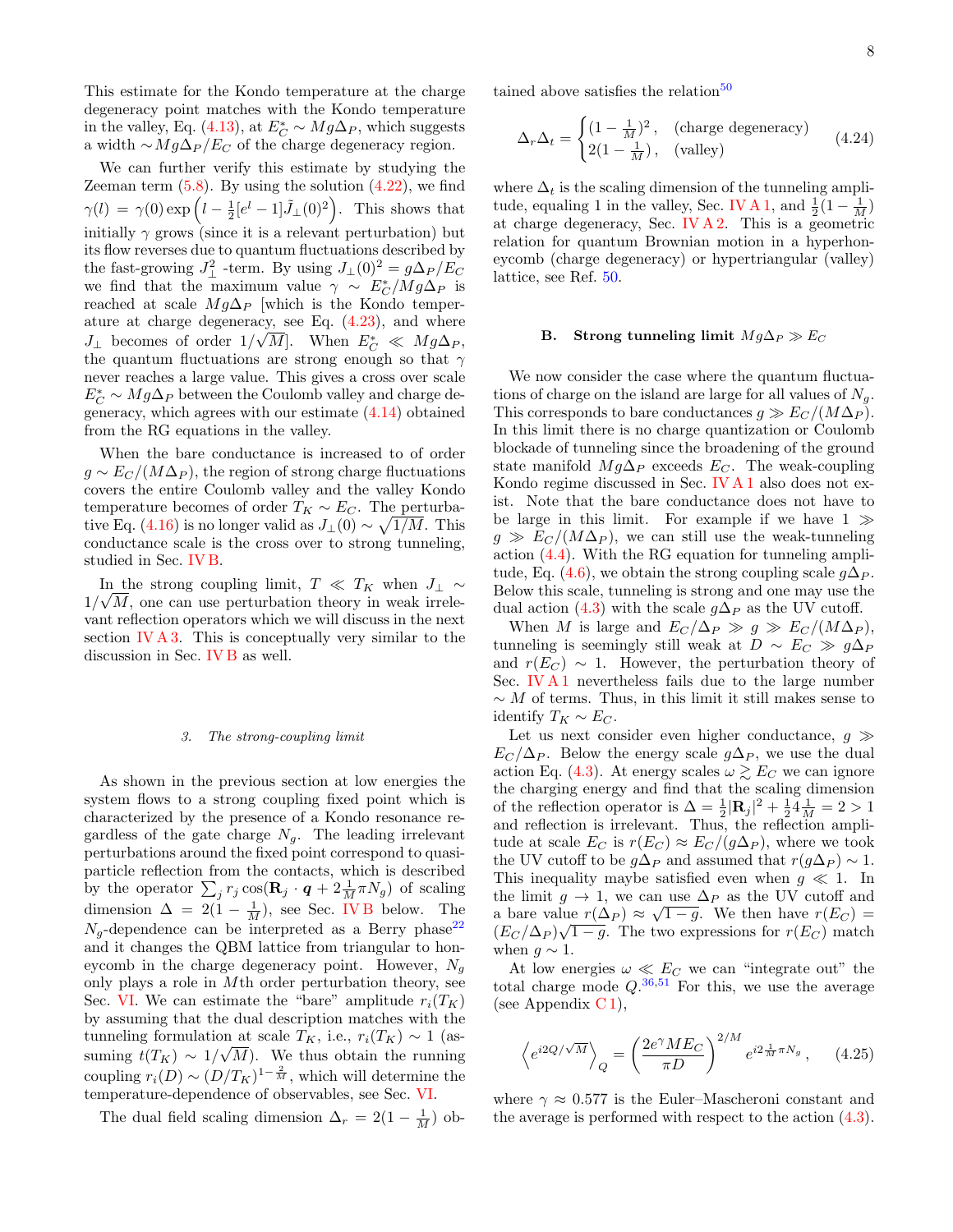The action  $(4.3)$  averaged over  $Q$  becomes then

$$
S = \frac{1}{2\pi} T \sum_{\omega_n} e^{-|\omega_n|/D} |\omega_n| |q(\omega_n)|^2 - \frac{D^2}{E_C} \left(\frac{2e^{\gamma} M E_C}{\pi D}\right)^{2/M}
$$

$$
\times \int d\tau \sum_j r_j(E_C) \cos(\mathbf{R}_j \cdot \mathbf{q} + 2\frac{1}{M} \pi N_g), \qquad (4.26)
$$

where  $r_i(E_C)$  is the renormalized reflection amplitude described above. The dimension of reflection operator is now  $\Delta = \frac{1}{2} |\mathbf{R}_i|^2 = 2(1 - \frac{1}{M})$  because of the pinned field Q by charging energy. Despite this reduced scaling dimension, the reflection remains irrelevant. Thus, there is only weak Coulomb blockade at low energies.[9](#page-24-3) The weak reflection gives rise to weak harmonic corrections to √ the average charge,  $\frac{1}{\pi} \sqrt{M} \langle Q \rangle - N_g \propto r_1 \dots r_M \sin 2\pi N_g$ , see Sec. [VI.](#page-11-0)

# <span id="page-8-0"></span>V. WEAK SUPERCONDUCTOR LIMIT  $\Delta_P \ll E_C$

In this Section we focus on the case of a small topological gap in comparison to the charging energy,  $\Delta_P \ll$  $E<sub>C</sub>$ . At energy scales below the s-wave gap and still above charging energy  $E_C$ , we can use the boundary action  $(3.12)$ – $(3.15)$  and neglect the p-wave pairing term  $\propto \Delta_P$ . After integrating out the modes in the middle segment  $(0 \lt x \lt L)$ , we obtain an action similar to Eq.  $(4.1)$  except that the dissipative action will have an additional prefactor 2 due to the dissipative fluctuations from both sides of the barriers. By using the procedure outlined in Sec. [IV,](#page-4-0) we obtain the effective boundary action

$$
S = \frac{1}{\pi} T \sum_{\omega_n} e^{-|\omega_n|/D} |\omega_n| (|q(\omega_n)|^2 + |Q(\omega_n)|^2) \quad (5.1)
$$

$$
+ E_C \int d\tau (\frac{1}{\pi} \sqrt{M} Q - N_g)^2
$$

$$
- D \int d\tau \sum_j r_j \cos(\mathbf{R}_j \cdot \mathbf{q} + 2 \frac{1}{\sqrt{M}} Q),
$$

in the strong tunneling (weak barrier) limit. In the weak tunneling regime we find instead [compare to Eq. [\(4.4\)](#page-4-7)]

$$
S = \frac{T}{4\pi} \sum_{\omega_n} e^{-|\omega_n|/D} |\omega_n| \left[ |\boldsymbol{p}(\omega_n)|^2 + \frac{|\omega_n| |P(\omega_n)|^2}{|\omega_n| + \frac{M}{\pi} E_C} \right] + S_W
$$

$$
- \int d\tau \sum_i Dt_i \cos\left(\frac{1}{2}\boldsymbol{R}_i \cdot \boldsymbol{p} + \frac{1}{\sqrt{M}} P + 2\pi W T \tau \right), \tag{5.2}
$$

which is derived from Eq.  $(5.1)$  by means of a duality transformation as outlined in Appendix [B.](#page-16-0) In Eq. [\(5.2\)](#page-8-3) we have the same winding number action as in Eq. [\(4.4\)](#page-4-7),  $S_W = -iN_g 2\pi W + \pi^2 T E_C^{-1} W^2$ , and the partition function includes a sum over winding numbers,  $\sum$ nction includes a sum over winding numbers,  $Z = \frac{\infty}{W = -\infty} \int \mathcal{D}p \mathcal{D}Pe^{-S}$ . 9

Equations  $(5.1)$ – $(5.2)$  are valid at energy scales much above the topological gap,  $\omega \gg \Delta_P$ , since we ignored the pairing in them. At low temperatures  $T \ll \min(\Delta_P, E_C)$ we expect to find the same universal features in both limits of strong (Sec. [IV\)](#page-4-0) and weak superconductor. Qualitative differences between the strong and weak superconductors limits are found at temperatures  $T \gg \Delta_P$ . At such temperatures in the weak superconductor limit, the island behaves like a normal state metallic quantum dot. The normal state quantum dots have been previously studied by Matveev and Furusaki $36,51-53$  $36,51-53$  $36,51-53$  in the 2-lead case and by Yi and  $\rm{Kane}^{50,54}$  $\rm{Kane}^{50,54}$  $\rm{Kane}^{50,54}$  $\rm{Kane}^{50,54}$  in the many-lead case (see also Ref. [55\)](#page-25-28). The weak topological superconducting limit has been studied for two leads by Lutchyn and Glazman.[14](#page-24-11) It is particularly interesting that in the temperature-interval  $\Delta_P \ll T \ll E_C$  in the Coulomb valley, the junction reflections are relevant perturbations (and tunneling irrelevant) and thus the conductance decreases upon lowering the temperature. However, upon crossing the scale  $\Delta_P$ , the situation reverses when reflections become irrelevant and tunneling becomes relevant, as discussed in Sec. [IV.](#page-4-0) This may result in nonmonotonic temperature-dependence of the conductance as we will see in Sec. [VI D.](#page-13-0) Furthermore, at charge degeneracy point, the intermediate fixed point of the multi-channel Kondo effect<sup>[50,](#page-25-24)[54](#page-25-27)</sup> may be (almost) reached if the corresponding Kondo temperature lies between  $\Delta_P$  and  $E_C$ , see Sec. VID.

#### <span id="page-8-1"></span>A. Weak tunneling limit  $Mg \ll 1$

<span id="page-8-2"></span>We start from the tunneling action [\(5.2\)](#page-8-3) at high frequencies  $\omega \gg \Delta_P$ . Then, at  $\omega \gg E_C$ , we can ignore the charging energy and find the scaling dimension of the tunneling operator  $\Delta = \frac{1}{2} 2(\frac{1}{4}|\mathbf{R}_j|^2 + \frac{1}{M}) = 1$ , as expected from the non-interacting limit. Thus, the tunneling amplitude does not get renormalized and we have the diagram in the unit of the running cutoff  $D$  for  $t_i(D) = \sqrt{g_i}$  independent of the running cutoff D for  $D \gtrsim E_C$ . Upon integrating out high-energy modes and reducing the cutoff, in the interval  $\Delta_P \ll D \ll E_C$  the scaling dimension of the tunneling perturbation increases and Coulomb blockade of conductance may emerge as discussed in detail in the below sections.

Upon lowering the cutoff scale further, below the topological gap,  $D \ll \Delta_P$ , the superconducting pairing gaps out the fluctuating modes  $p$  in half of the wire, which halves the dissipation strength in the action  $(5.2)$ . Consequently, the scaling dimensions of tunneling (reflection) operators are lowered (increased) and it becomes relevant,  $\Delta$  < 1. Likewise we will find (see below) that reflection is irrelevant and there is thus a stable fixed point without Coulomb blockade oscillations of conductance, even though we started from weak bare tunnelings.

<span id="page-8-3"></span>Next, we will analyze in more detail the tunneling action  $(5.2)$  in the two cases of Coulomb valley  $(N_q \text{ close})$ to integer) and charge degeneracy points  $(N_g \text{ close to})$ half-integer).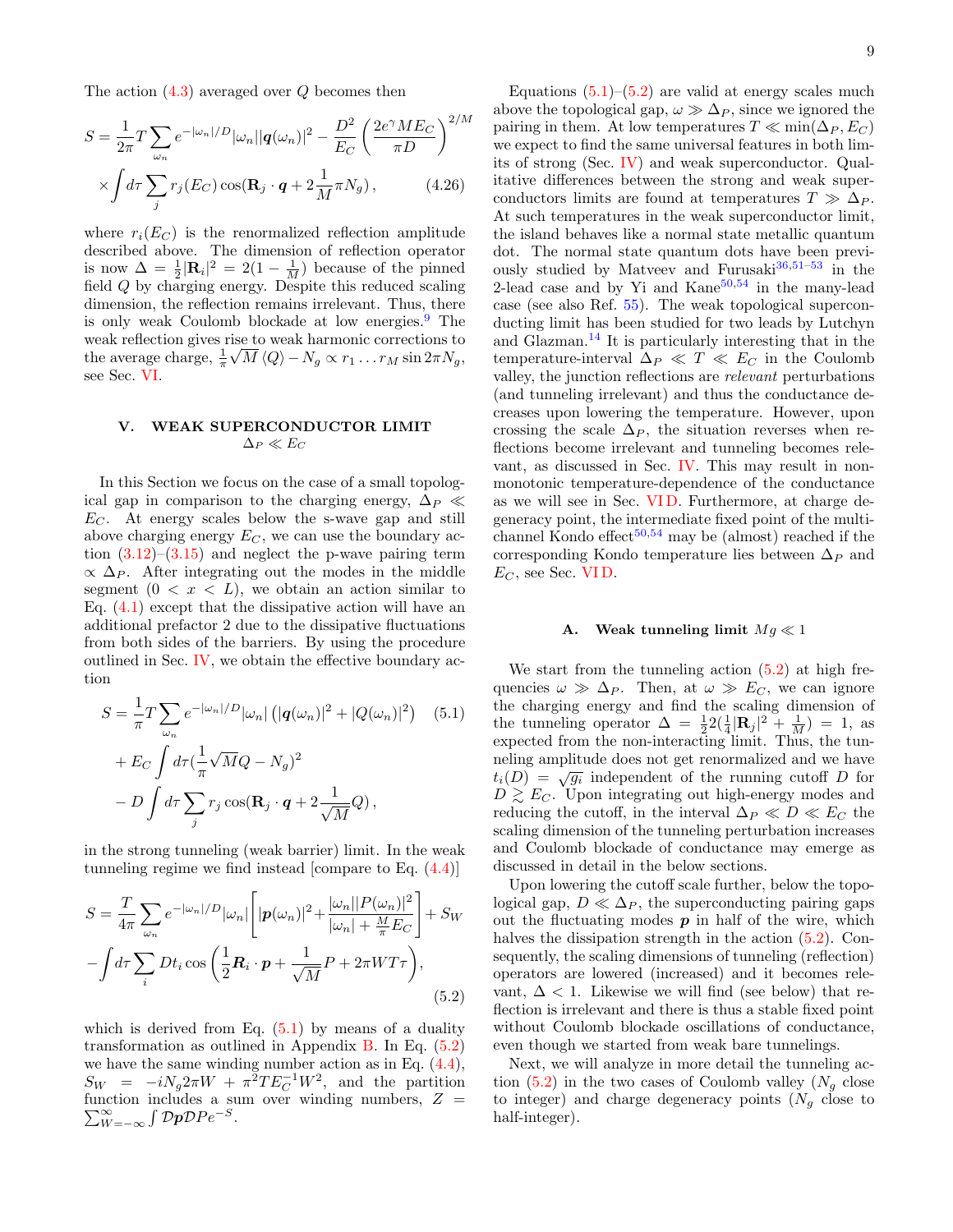## <span id="page-9-0"></span>1. Coulomb valley

Similar to Sec. [IV A,](#page-5-0) in the frequency interval  $\Delta_P \ll$  $\omega \ll E_C^*$  the field P in Eq. [\(5.2\)](#page-8-3) is massive. After integrating out  $P$ , the action for the gapless modes  $p$  is [compare to Sec. [IV A 1\]](#page-5-5)

<span id="page-9-8"></span>
$$
S = \frac{T}{4\pi} \sum_{i\omega_n} |\omega_n||\mathbf{p}|^2 - D \int d\tau \sum_{i \neq j} \lambda_{ij}(D) \cos \frac{1}{2} (\mathbf{R}_i - \mathbf{R}_j) \cdot \mathbf{p},
$$
\n(5.3)

where  $\lambda_{ij}(E_C^*) = \sqrt{g_i g_j} \approx g$  is the (bare) amplitude to tunnel an electron between leads  $i$  and  $j$  without changing the total charge of the island. In the Coulomb valley,  $D \leq E_{\mathcal{C}}^*$ , the dimension of tunneling operator above is  $\Delta = 2^{53,54}$  $\Delta = 2^{53,54}$  $\Delta = 2^{53,54}$  $\Delta = 2^{53,54}$  and tunneling is therefore irrelevant,  $\lambda_{ij}(D) = gD/E_C^*$ . The perturbative expansion in tunneling in the many-lead case is valid when  $\lambda_{ij}(E_C^*) \ll 1/M$ , or  $Mg \ll 1$ .

Upon reducing the cutoff to  $D \ll \Delta_P$ , the dissipative action changes its coefficient, as discussed in the beginning of Sec. [V A.](#page-8-1) Due to the changing coefficient of the dissipative part, the tunneling operator in the valley becomes marginally relevant; the action above changes to a one identical to Eq. [\(4.10\)](#page-5-4), albeit with different UV cutoff now given by  $\Delta_P$ . The analysis is thus identical to the strong superconductivity case discussed in Sec. [IV A 1](#page-5-5) and we have a topological Kondo effect. We can define a Kondo temperature that is valid in both regimes as

<span id="page-9-2"></span>
$$
T_K = \min(E_C^*, \Delta_P) \exp\left[-\frac{1}{(M-2)(g\Delta_P/E_C^*)}\right]. (5.4)
$$

This estimate of the Kondo temperature in the weak pairing regime  $\Delta_P \ll E_C$  is one of our main results. It shows that the Kondo temperature is thus suppressed by the same exponential factor as in the case of strong pairing,  $\Delta_P \gg E_C$ . Equation [\(5.4\)](#page-9-2) also gives the estimate  $E_C^* \sim \min(T_K, Mg\Delta_P)$  for the width of the charge degeneracy region.

In the strong coupling limit, below the Kondo temperature, we find an irrelevant reflection operator  $\sum_j r_j \cos(\mathbf{R}_j \cdot \boldsymbol{q} + 2\frac{1}{M}\pi N_g)$  with scaling dimension  $\Delta =$  $2(1 - \frac{1}{M})$  similarly to Sec. [IV B,](#page-7-0) as expected from universality of the fixed point. (Strong bare tunneling in the weak pairing limit will be further discussed in Sec. VB.) Despite weak bare tunneling and large charging energy, the low-temperature fixed point is characterized by strong tunneling (note similarity to Ref. [56\)](#page-25-29). The pairing term which is a bulk term, unlike the boundary

term  $E_C$ , drives the island to Andreev-like fixed point of strong tunneling.

### <span id="page-9-7"></span>2. Charge degeneracy point

Near the charge degeneracy,  $E_C^*$ ,  $\Delta_P \ll D \ll E_C$ , the field  $P$  is massless and the tunneling operator in Eq. [\(5.2\)](#page-8-3) retains its scaling dimension  $\Delta = 1$ . As before (Sec. [IV A 2\)](#page-6-10), we project on to two charge states of the island:  $N^+ \rightarrow S^+$ , where the operator  $S^+ = S_x + iS_y =$  $|1\rangle\langle 0|$  acts on the retained charge states 0 and 1. The projected fermionic action is then [compare to Eqs. [\(4.7\)](#page-5-1) and [\(4.15\)](#page-6-3)]

<span id="page-9-4"></span>
$$
S_{CK} = \int d\tau D \left[ \sum_{i} \left( \frac{J_{\perp}}{2} \left[ s_i^{-} S^{+} + s_i^{+} S^{-} \right] + J_z s_{z,i} S_z \right) + \gamma S_z \right],\tag{5.5}
$$

where we introduced the pseudospin operators  $s_i^{\dagger}$  =  $(s_i^{\dagger})^{\dagger} = \bar{\psi}_i^{\dagger} \psi_i$  and  $s_{z,i} = (\bar{\psi}_i^{\dagger} \bar{\psi}_i - \psi_i^{\dagger} \psi_i)/2$  and where  $\bar{\psi}_i$  are the (neutral) electron annihilation operators on the island at the contact i. The second term,  $J_z$ , has a vanishing bare amplitude but will be generated upon reducing the bandwidth, see Eq. [\(5.7\)](#page-9-3) below. The last term in Eq. [\(5.5\)](#page-9-4) describes finite detuning away from charge degeneracy with  $\gamma = E_C^* / D$ .

Similar to Sec. [IV A,](#page-5-0) one obtains the weak-coupling charge Kondo RG equations<sup>[50,](#page-25-24)[52](#page-25-30)[,54](#page-25-27)</sup> ( $J_{\perp} = 2t_i$ )

$$
\frac{dJ_{\perp}}{dl} = J_{\perp}J_z(1 - \frac{M}{4}J_z) - \frac{M}{4}J_{\perp}^3,
$$
 (5.6)

<span id="page-9-5"></span>
$$
\frac{dJ_z}{dl} = J_{\perp}^2 (1 - \frac{M}{2} J_z). \tag{5.7}
$$

<span id="page-9-6"></span><span id="page-9-3"></span><span id="page-9-1"></span>
$$
\frac{d\gamma}{dl} = \gamma (1 - \frac{M}{4} J_{\perp}^2). \tag{5.8}
$$

The tunneling  $(J_+)$  operator is marginally relevant in the presence of an infinitesimal  $J_z$  term [compare to the "superconducting" case [IV A,](#page-5-0) Eq.  $(4.16)$  where the operator is relevant and  $J_z$  is generated automatically. In the absence of superconductivity, there is an intermedi-ate fixed point<sup>[57](#page-26-0)</sup> where  $J_{\perp} \sim 1/M$ . Equations [\(5.6\)](#page-9-5)–[\(5.7\)](#page-9-3) can be integrated by first identifying the constant of motion  $(J_{\perp}^2 - J_z^2)/(1 - \frac{M}{2}J_z)$  =const. It is convenient to introduce  $J_S = 1 - \frac{M}{2} J_z$  and using the above relation obtain a closed equation for  $J_S$ .<sup>[52](#page-25-30)</sup> The solution can be obtained by solving the following equation:

$$
-\frac{1}{4}M\left(\ln\frac{x^2}{xgM^2+4(x-1)^2}+\frac{\left(gM^2-8\right)\tanh^{-1}\left[\frac{\frac{1}{4}gM^2+2(x-1)}{\sqrt{gM^2}\sqrt{\frac{gM^2}{16}-1}}\right]}{2\sqrt{gM^2}\sqrt{\frac{gM^2}{16}-1}}\right)\Bigg|_{x=J_S(0)}^{x=J_S(l)}=l\,,\tag{5.9}
$$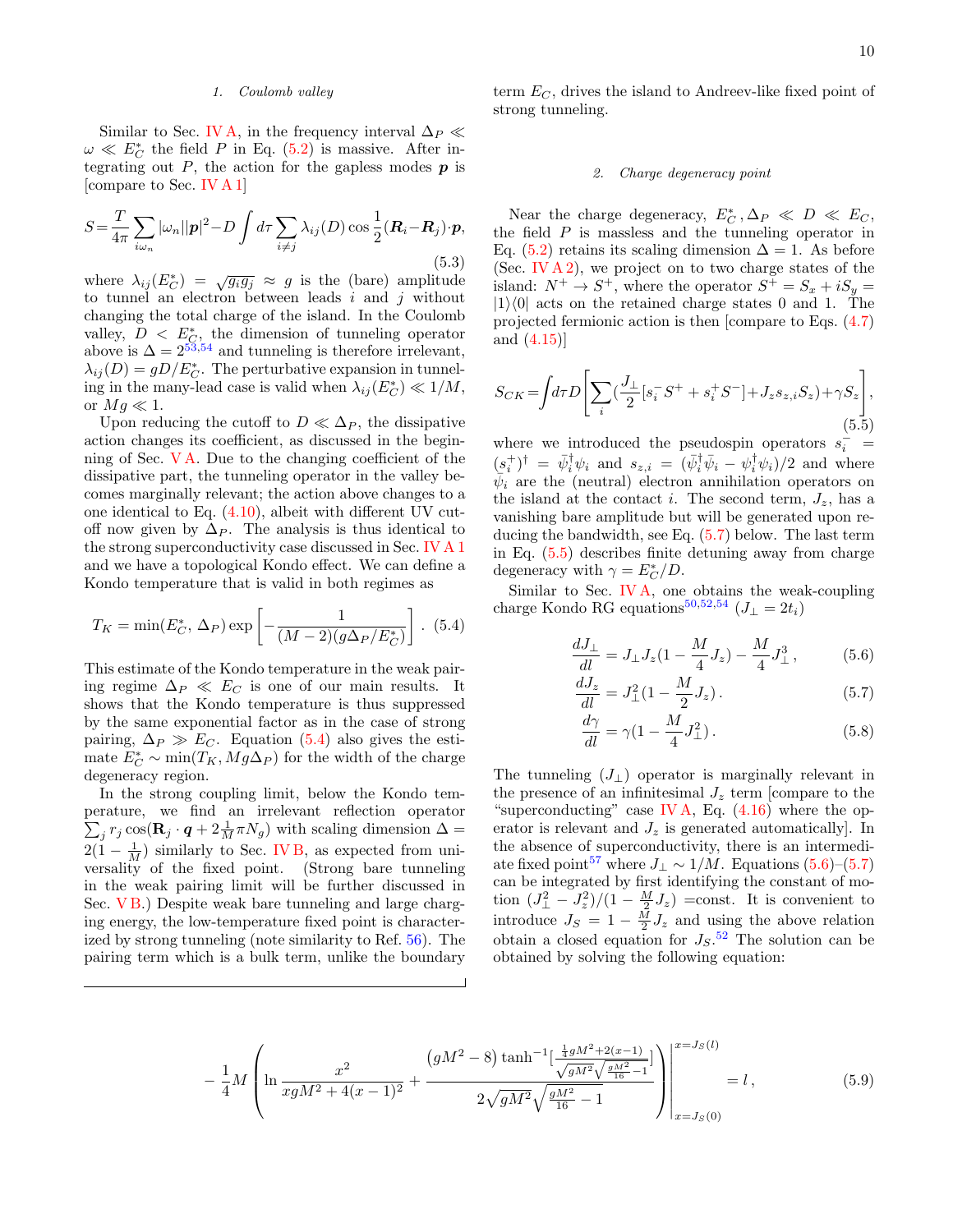where the initial value  $J_S(0) = 0$ . Equation [\(5.9\)](#page-9-6) may be in principle inverted to find  $J_S(l)$  and  $J_{\perp}(l)$  =  $\sqrt{J_S(l)g + \frac{4}{M^2}(1 - J_S(l))^2}.$ 

Let us first assume that the initial value of  $J_{\perp}(0) \sim \sqrt{g}$ is below the intermediate fixed point value,  $g \ll 1/M^2$ . We then find from Eq.  $(5.9)$ ,

$$
J_S(l) \approx \begin{cases} 1 - \frac{gMl}{2}, & |1 - J_S(l)| \ll 1, \\ \sqrt{\frac{4}{gM^2}} e^{-(\frac{2}{M}l - \frac{\pi}{\sqrt{gM^2}})}, & J_S(l) \ll 1, \\ 0.510, & \text{(5.10)} \end{cases}
$$

The charge-Kondo temperature  $T_{CK}$  can be obtained by solving the following equation  $J_{\perp}(T_{CK}) \sim 1/M$ . One finds  $T_{CK} \sim E_C(gM^2)^{\frac{M}{4}} e^{-\pi/(2\sqrt{g})}$ .<sup>[52](#page-25-30)</sup> For simplicity we focus henceforth on  $\Delta_P \gg T_{CK}$  limit. In this case, the charge-Kondo RG flow will be cutoff by  $\Delta_P$  and at  $D <$  $\Delta_P$  Eqs. [\(5.6\)](#page-9-5)–[\(5.7\)](#page-9-3) should be replaced with Eqs. [\(4.16\)](#page-6-4)–  $(4.17).$  $(4.17).$ 

Taking into account the solution [\(5.12\)](#page-10-1), one finds  $J_{\perp}^2(\Delta_P) \approx g(1 - \frac{\pi}{4} \sqrt{gM^2} \frac{\ln(E_C/\Delta_P)}{\ln(E_C/T_{CK})} + \frac{\pi^2}{4}$ 4  $\frac{\ln^2(E_C/\Delta_P)}{\ln^2(E_C/T_{CK})}).$ The solution of topological Kondo RG equations can be obtained similarly as in Eq.[\(4.21\)](#page-6-11) to find that

$$
T_K \sim MJ_\perp(\Delta_P)^2 \Delta_P. \tag{5.11}
$$

At this scale  $J_{\perp}(T_K) \sim 1/$ √ M. One can show that this scale (up to small logarithmic corrections) matches with the one obtained from the valley, Eq. [\(5.4\)](#page-9-2) at  $E_C^* \sim T_K$ .

At lower energies  $D \ll T_K$  the tunneling is strong so we must use perturbation theory in an irrelevant reflection operator, with a bare parameter  $r(T_K) \sim 1$ . In this regime the findings of Sec. [IV A 3](#page-7-1) apply since the lowtemperature fixed point is universal: we have a leading irrelevant reflection operator  $\sum_j r_j \cos(\mathbf{R}_j \cdot \boldsymbol{q} + 2 \frac{1}{M} \pi N_g)$ of scaling dimension  $\Delta = 2(1 - \frac{1}{M})$ . The temperaturedependence of conductance has then the universal non-Fermi-liquid-type temperature-dependence, see Eq. [\(2.3\)](#page-3-1).

Let us now consider  $g \gg 1/M^2$  limit (still  $g \ll 1/M$ ). We then find from Eq.  $(5.9)$ ,

$$
J_S(l) \approx \begin{cases} 1 - \frac{gM}{2}l, & |1 - J_S(l)| \ll 1, \\ \frac{1}{gMl}, & J_S(l) \ll 1, \end{cases}
$$
 (5.12)

The charge-Kondo temperature, obtained by solving  $J_{\perp}(T_{CK}) \sim 1/M$ , is given by  $T_{CK} \sim E_C e^{-2/(Mg)}$ . As before we consider the limit  $\Delta_P \gg T_{CK}$  here<sup>[58](#page-26-1)</sup> and stop charge-Kondo RG flow at  $\Delta_P$  finding  $J^2_{\perp}(\Delta_P) \approx$  $g(1-\frac{\ln(E_C/\Delta_P)}{\ln(E_C/T_{CSE})}$  $\frac{\ln(E_C/\Delta_P)}{\ln(E_C/T_{CK})}$ . The corresponding Kondo temperature is given by Eq.  $(5.11)$ .

The width of the charge degeneracy region can be estimated from the RG equation for the effective Zeeman coupling  $\gamma$ , Eq. [\(5.8\)](#page-9-1). When  $J_{\perp} \ll 1/\sqrt{M}$ , we can ignore the second term in the RHS of Eq. [\(5.8\)](#page-9-1) and use the approximate solution  $\gamma = E_C^*/D$ . This gives the width  $E_C^*$  ∼  $T_K$  for the charge degeneracy region, which agrees

(up to logarithmic corrections) with our estimate from the valley, below Eq. [\(5.4\)](#page-9-2).

The perturbative weak-tunneling expansion is valid when  $g \ll 1/M$ , see Sec. [V A 1.](#page-9-0) Remarkably, even in the cross over case  $g \sim 1/M$ , the above estimate [see below Eq. [\(5.4\)](#page-9-2)] gives a narrow width  $|\frac{1}{2} - N_g^*| \propto \Delta_P/E_C \ll 1$ for the regime of strong charge fluctuations. This suggests that even if the bare conductance is large, Coulomb blockade oscillations of the conductance can form above the energy scale  $\Delta_P$ , see also Fig. [2.](#page-2-0) In the next section we confirm this expectation by studying the limit  $g \gtrsim 1/M$  by using perturbation theory in reflection.

# <span id="page-10-0"></span>B. Strong tunneling limit  $Mg \gg 1$

The strong tunneling limit in the weak pairing case is more complicated than in the strong pairing one discussed in Sec. [IV B](#page-7-0) because the reflection amplitudes have non-monotonic scaling behavior. Indeed, the reflection is relevant in the interval  $\Delta_P \ll D \ll E_C$  but irrelevant for lower energies,  $D \ll \Delta_P$ . In particular, we will see that the conductance develops Coulomb blockade oscillations at intermediate energies  $\Delta_P \ll D \ll E_C$ when the bare reflection amplitude  $r = \sqrt{1 - g}$  exceeds the cross over value  $(\Delta_P / E_C)^{1/M}$ . At the same time, the charge of the island is not quantized but shows weak harmonic  $N_q$ -dependence.

<span id="page-10-2"></span>Let us start from the strong-tunneling boundary ac-tion [\(5.1\)](#page-8-2) in the limit  $E_C \gg \Delta_P$ . At  $D \gg E_C$  we can ignore the charging energy, finding that the reflection operator is marginal,  $\Delta = \frac{1}{2} \frac{1}{2} |\mathbf{R}_j|^2 + \frac{1}{2} \frac{1}{M} = 1$ , as expected for free electrons. At energy scales below  $E_C$ , the field Q becomes massive and can be integrated out. Averaging the action  $(5.1)$  over the massive field  $Q$  and taking into account that  $\left\langle e^{i2Q/\sqrt{M}}\right\rangle_{Q} \sim \left(\frac{E_C}{D}\right)^{1/M} e^{i2\pi N_g/M}$ , we obtain in the range  $\Delta_P < D < E_C$  [see Appendix C1]

$$
S = \frac{1}{\pi} T \sum_{i\omega_n} |\omega_n| |q(\omega_n)|^2 - D \left(\frac{e^{\gamma} M E_C}{\pi D}\right)^{\frac{1}{M}}
$$

$$
\times \int d\tau \sum_j r_j(E_C) \cos\left(\mathbf{R}_j \cdot \mathbf{q} + 2\pi \frac{1}{M} N_g\right). \quad (5.13)
$$

<span id="page-10-1"></span>As expected, the scaling dimension of the resulting reflection operator has decreased,

<span id="page-10-4"></span><span id="page-10-3"></span>
$$
\Delta = \frac{1}{2} \frac{1}{2} |\mathbf{R}_j|^2 = 1 - \frac{1}{M} < 1. \tag{5.14}
$$

Thus backscattering is relevant and we have the running amplitude  $r_j(D) = \left(\frac{E_C}{D}\right)^{\frac{1}{M}} \left(\frac{e^{\gamma}M}{\pi}\right)^{\frac{1}{M}} r_j(E_C)$ . Since  $r_j$ does not flow for  $D \gg E_C$ , we can fix  $r_j(E_C) \sim \sqrt{1 - g_j}$ where  $g_i$  is the bare dimensionless conductance of the junction.

Due to the finite weak reflection, the ground state energy has a weak harmonic  $N<sub>q</sub>$ -dependence. This dependence can be written in the form  $\delta E_{GS}^{(M)}(N_g)$  =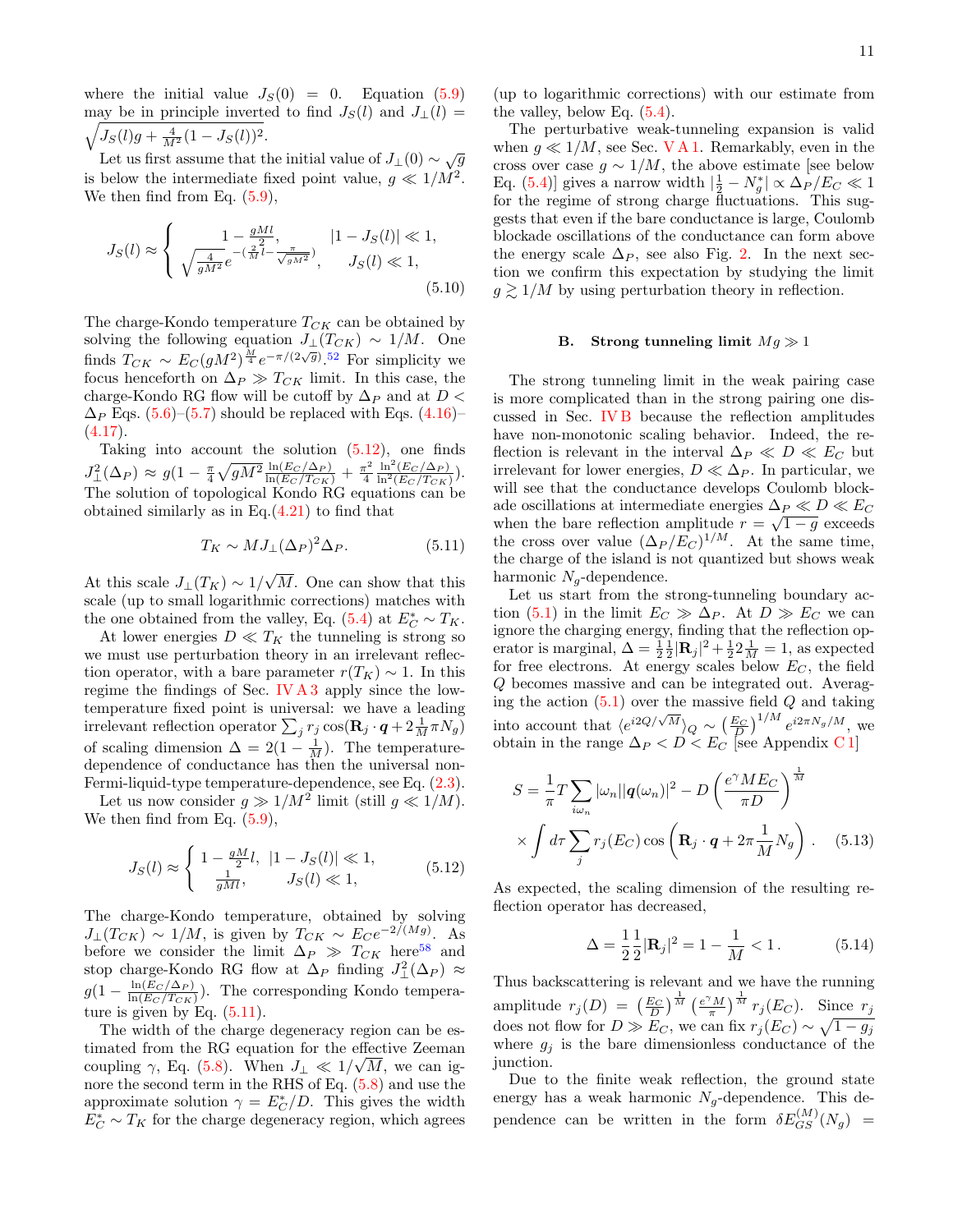$\Gamma \cos^2 \pi N_g$ , where we introduce a renormalized charging energy,<sup>[9](#page-24-3)</sup>

<span id="page-11-1"></span>
$$
\Gamma \sim E_C r(E_C)^M \,,\tag{5.15}
$$

see also Eq. [\(6.3\)](#page-12-2) and the discussion of the island average charge. Note that in the case  $M = 2$  one can find exact solution of the problem for  $\Delta_P = 0.53$  $\Delta_P = 0.53$  In the case of a finite p-wave gap, results depend on the ratio of  $\Delta_P$  and Γ.

In the limit  $\Gamma \ll \Delta_P \ll E_C$ , the RG flow of  $r_i(D)$  gets cutoff by  $\Delta_P$  and reflection amplitude does not reach strong coupling. In the interval  $E_C \gg D \gg \Delta_P$ , we have weak reflection and weak pairing and we recover the results of Furusaki & Matveev<sup>[36,](#page-25-8)[51,](#page-25-25)[53](#page-25-26)</sup> (in the 2-lead case) and Yi & Kane $50,54$  $50,54$  (in the multi-lead case). At lower energies  $\Gamma \ll D \ll \Delta_P$ , fluctuations of q in the island become gapped. Thus, we find the following boundary action:

$$
S = \frac{1}{2\pi} T \sum_{i\omega_n} |\omega_n| |q(\omega_n)|^2 - D \left(\frac{D}{\Delta_P}\right)^{1-\frac{2}{M}} \left(\frac{e^{\gamma} M E_C}{\pi \Delta_P}\right)^{\frac{1}{M}}
$$

$$
\times \int d\tau \sum_j r_j(E_C) \cos\left(\mathbf{R}_j \cdot \mathbf{q} + 2\pi \frac{1}{M} N_g\right), \qquad (5.16)
$$

One may notice that the reflection amplitude has a scaling dimension  $\Delta = 2(1 - \frac{1}{M}) > 1$  and is irrelevant. Thus, the action  $(5.16)$  exhibits the universal strong coupling behavior of the topological Kondo effect with characteristic non-Fermi-liquid-type temperature-dependence of the conductance, Eq. [\(2.3\)](#page-3-1).

One the other hand, when  $\Delta_P \ll \Gamma \ll E_C$ , reflection amplitudes grow under RG procedure until  $r_i(\Gamma) \sim 1$ . Thus, even though initially backscattering was weak the system eventually flows to the weak-tunneling regime. Therefore, we expect the case  $\Delta_P \ll \Gamma \ll E_C$  to be analogous to the weak-tunneling regime, see Sec. [V A.](#page-8-1) Given that  $r_j(E_C) \sim \sqrt{1 - g_j}$ , the scale Γ becomes of order  $E_C$  when  $g \sim 1/M$  (up to logarithmic corrections in M). Thus, the following discussion is limited to  $Mg \gg 1$ case.

At  $\Delta_P \ll D \ll \Gamma$  we perform duality transformation and derive a tunneling action as explained in Sec. [V A.](#page-8-1) The dual action describes weak tunneling in the dual lattice of Eq. [\(5.13\)](#page-10-3), i.e. hypertriangular lattice in the valley  $(N_g = 0)$  and hyperhoneycomb lattice at charge degeneracy  $(N_g = 1/2)$ .

Let us consider first  $N_q = 0$  case. The dual action describing coherent electron transmission through the is-land is given in Eq. [\(4.10\)](#page-5-4) with  $\lambda_{ij}(D) = \lambda_{ij}(\Gamma)(D/\Gamma)$ for  $\Delta_P \ll D \ll \Gamma$ . Given that  $r_j(\Gamma) \sim 1 - O(\frac{1}{M})$  one can show, by matching the conductances at scale  $\Gamma$  (see Eq.  $(6.11)$ , that the corresponding cotunneling amplitude is  $\lambda_{ij}(\Gamma) \sim 1/M$ .

When  $D < \Delta_P$  modes in the island are gapped out and cotunneling becomes marginally relevant. Thus, we find the topological Kondo RG flow of  $\lambda_{ij}$  with Kondo temperature

<span id="page-11-4"></span>
$$
T_K = \Delta_P \exp\left[-\frac{1}{(M-2)\lambda(\Delta_P)}\right],\tag{5.17}
$$

with  $\lambda(\Delta_P) \sim \Delta_P/(M\Gamma)$ .

Let us now discuss the charge degeneracy case  $N<sub>g</sub>$  = 1/2. As before, at  $\Delta_P \ll D \ll \Gamma$  we perform a duality transformation. The tunneling action is in this case<sup>[50](#page-25-24)</sup>

$$
S_t = -D \int d\tau \sum_i \frac{1}{2} t_i(D) e^{i\frac{1}{2}R_i \cdot \mathbf{p}} S^+ + H.c., \quad (5.18)
$$

where the operator  $S^+ = |1\rangle\langle 0|$  acts on the charge states 0 and 1.  $S^+$  can be also thought of as acting on the sublattice degree of freedom in the hyperhoneycomb lattice.[50](#page-25-24) The scaling dimension of the tunneling operator is  $\Delta = \left(1 - \frac{1}{M}\right)$  and together with its dual reflection operator, Eq.  $(5.13)$ , the relation  $(4.24)$  is satisfied. Thus, we obtain  $t(D) \sim t(\Gamma)(\Gamma/D)^{1/M}$ . We can estimate the bare amplitude as  $t(\Gamma) \sim 1/\sqrt{M}$  based on matching the conductances at scale  $\Gamma$ <sup>[50](#page-25-24)</sup> At  $D < \Delta_P$  the modes in the island are gapped out and the scaling dimension of  $t$  becomes  $\Delta = (1 - \frac{1}{M})$ . Based on this, we find the Kondo temperature at charge degeneracy,

$$
T_K \sim \left(\frac{\Gamma}{\Delta_P}\right)^{\frac{2}{M+1}} \Delta_P, \qquad (5.19)
$$

<span id="page-11-3"></span>obtained by solving from  $t(T_K) \sim 1/$ √  $M$ .

Finally, at the lowest energies  $D < T_K$  at any  $N_g$ , we find an irrelevant reflection operator with scaling dimension  $\Delta = 2(1 - \frac{1}{M})$ . This corresponds to the universal  $T \rightarrow 0$  fixed point of the topological Kondo model. As before, the fractional scaling dimension leads to the non-Fermi-liquid-type temperature-dependence of the conductance, see Eq.  $(2.3)$ .

#### <span id="page-11-0"></span>VI. CHARGE AND CONDUCTANCE

In this section we discuss in more detail the signatures of topological ground state degeneracy that were summarized in the introduction, Sec. [II.](#page-1-0) We start from the thermodynamic observable of average charge  $\langle N \rangle$  and then discuss transport signatures. We focus on temperatures  $T \ll E_C$  so that we can ignore thermal fluctuations of the charge and concentrate on the relevant quantum effects.

## <span id="page-11-2"></span>A. Average charge in the strong superconductor limit  $\Delta_P \gg E_C$

In the weak tunneling limit,  $Mg\Delta_P \ll E_C$ , the quantum fluctuations of charge are weak. The charge is then approximately quantized to the nearest integer to the gate charge  $N_g$ ,  $\langle N \rangle \approx [N_g + \frac{1}{2}]$ , where [...] denotes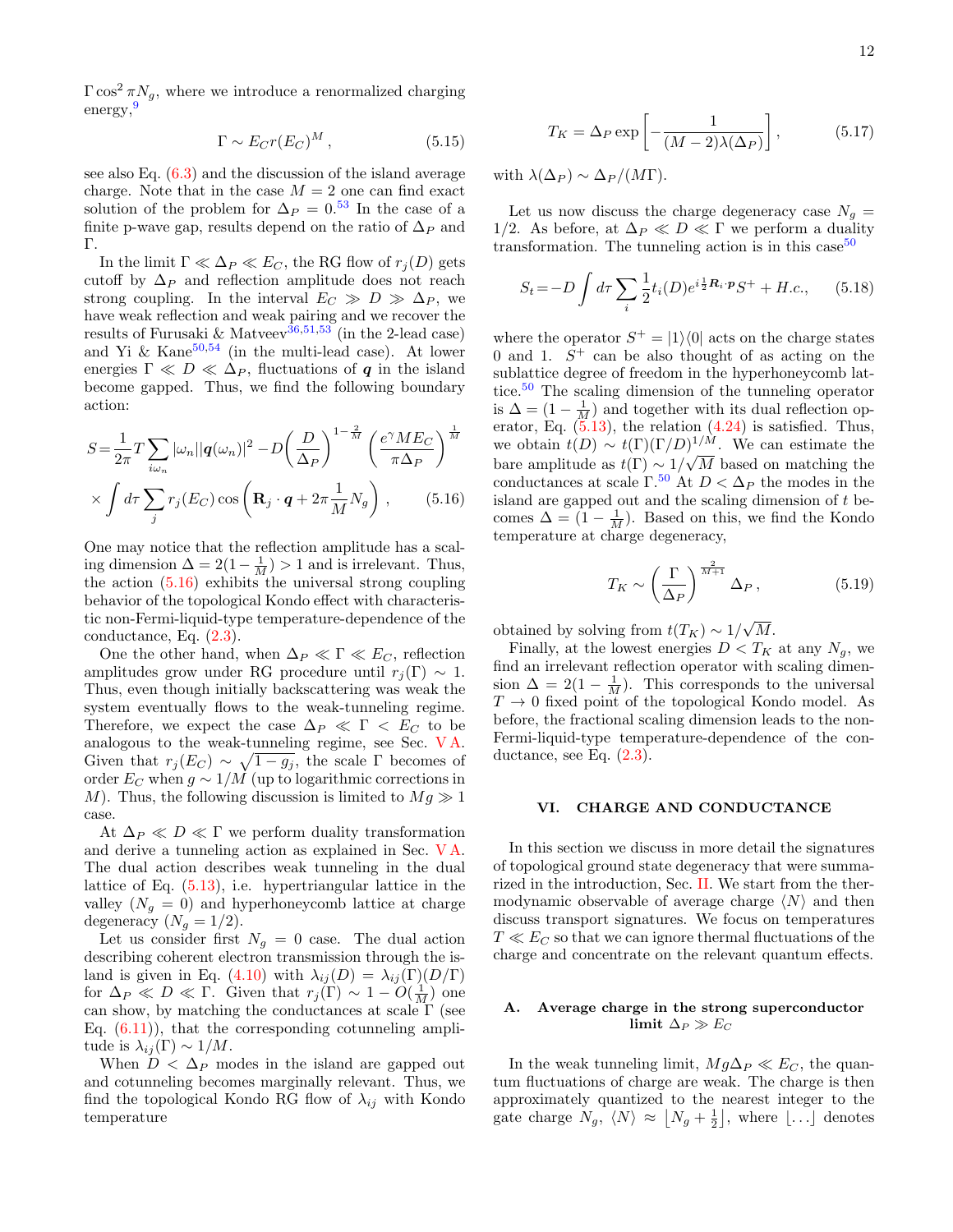

<span id="page-12-3"></span>FIG. 4. The island charge  $\langle N \rangle$  vs gate charge  $N_g$  in the strong superconductor  $(\Delta_P \gg E_C)$  regime. The red (nearly flat) curves correspond to weak tunneling  $(Mg\Delta_P \ll E_C)$  while the blue ones correspond to weak reflection.

the floor function, see Appendix  $D1$ . The charge steps at half-integer values of the gate charge are smeared out by thermal or quantum fluctuations.[35,](#page-25-7)[52](#page-25-30) At relatively high temperature,  $T \gg Mg\Delta_P$ , the broadening is thermal. Here we focus on lower temperature at which the broadening is of order  $Mg\Delta_P/E_C$  due to superconducting quantum fluctuations. The center of the charge plateau,  $N_g$  = integer, is horizontal in the absence of tunneling. In the presence of tunneling, it acquires a finite slope,  $d \langle N \rangle / dN_g \approx \sum_i g_i \Delta_P / E_C$ , see Fig. [4](#page-12-3) and Eq.  $(D8)$  in Appendix  $D1$ . The slope is enhanced by a factor  $\Delta_P/E_C$  from the superconducting quantum fluctuations.

In the strong tunneling limit,  $Mg\Delta_P \gtrsim E_C$ , the quantum fluctuations of charge are strong. In this limit we can use perturbation theory in reflection,  $^{15}$  $^{15}$  $^{15}$  see Sec. [IV B.](#page-7-0) In the absence of reflection, the ground state energy is independent of gate charge since the island can compensate for  $N_g$  by changing its own charge; in the Hamiltonian one can shift  $Q \to Q + \frac{1}{\sqrt{2}}$  $\frac{1}{M} \pi N_g$  which removes the  $N_q$ -dependence from it. Thus, the average charge on the island equals the gate charge:  $\langle N \rangle = N_q$ . In the presence of reflection, the difference  $\delta N \equiv \langle N \rangle - N_g$  becomes non-zero (except for integer values of  $N<sub>g</sub>$ ). The lowest order contribution to  $\delta N$  starts at order M from a process where an electron is reflected from each con-tact, see Appendix [D 2.](#page-20-1) When M is large and  $E_C/\Delta_P \gg$  $g \gg E_C/(M\Delta_P)$  we have  $r(E_C)^M \sim (1 - \frac{g\Delta_P}{E_C})^M \ll 1$ and  $\langle N \rangle - N_g \sim -(1 - \frac{g \Delta_P}{E_C})^M \sin 2\pi N_g$ . In the limit  $1 \gg g \gg E_C/\Delta_P$ , we find  $r(E_C) \sim E_C/(g\Delta_P)$  and

<span id="page-12-5"></span>
$$
\langle N \rangle - N_g \sim -\left(\frac{E_C}{\Delta_P}\right)^M \left(\prod_{i=1}^M \frac{1}{g_i}\right) \sin 2\pi N_g \,, \quad (6.1)
$$

whereas when  $q \approx 1$ , we have

<span id="page-12-4"></span>
$$
\langle N \rangle - N_g \sim -\left(\frac{E_C}{\Delta_P}\right)^M \left(\prod_{i=1}^M (1 - g_i)^{1/2}\right) \sin 2\pi N_g.
$$
\n(6.2)



<span id="page-12-6"></span>FIG. 5. Schematic diagram of the biasing to measure the elements of the conductance matrix  $G_{ij}$ .

Note that the amplitude of the harmonic corrections to  $\langle N \rangle - N_g$  is weakened by a small factor  $(E_C / \Delta_P)^M$ due to the enhanced superconducting charge fluctuations in topological superconductors. We also note that in Eq.  $(6.2)$  even a single fully transparent barrier,  $g_i \rightarrow 1$ , makes the  $N_g$ -dependence fully lin-ear.<sup>[34](#page-25-6)[,59](#page-26-2)</sup> From Eqs.  $(6.1)$ – $(6.2)$ , the slope  $d\langle N\rangle / dN_g$  near  $N_g$  = integer is very close to 1,  $d \langle N \rangle / dN_g - 1 \sim$  $-(E_C/\Delta_P)^Mr_1 \ldots r_M$ , see Fig. [4.](#page-12-3) The weak tunneling result for the slope matches with this estimate when  $Mg\Delta_P \sim E_C$ .

# <span id="page-12-0"></span>B. Average charge in the weak superconductor limit  $\Delta_P \ll E_C$

In the case  $E_C \gg \Delta_P$ , weak superconductivity does not influence the average charge. The charge  $\langle N \rangle$  behaves similarly as in normal metal islands since superconducting fluctuations are weaker than in the limit  $E_C \ll \Delta_P$ discussed in the previous section. In the weak tunneling limit  $g \ll 1/M$ , we find Coulomb staircase with charge steps that are broadened by the charge-Kondo scale $52$  $T_{CK}/E_C$ , see Sec. VA2. The slope  $d\langle N\rangle / dN_g$  is of order  $Mg$  due to weak tunneling, see Appendix [D 1.](#page-19-1) In the strong tunneling regime  $g \gtrsim 1/M$ , we find <sup>[34](#page-25-6)</sup> (see Appendix [D 2\)](#page-20-1)

<span id="page-12-2"></span>
$$
\langle N \rangle - N_g \sim -\left(\prod_{i=1}^M (1 - g_i)^{1/2}\right) \sin 2\pi N_g. \quad (6.3)
$$

This result shows that the scale  $\Gamma$  in Eq. [\(5.15\)](#page-11-1) can be identified as a renormalized charging energy.  $9.14$  $9.14$ 

# <span id="page-12-1"></span>C. Conductance in the strong superconductor limit  $\Delta_P \gg E_C$

The multiterminal island, Fig. [5,](#page-12-6) is characterized by a conductance matrix  $G_{ij}$ , defined as  $\langle I_i \rangle = \sum_j G_{ij} V_j$ which gives the current  $\langle I_i \rangle$  in contact i as a response to voltage  $V_j$  (measured from ground) applied to lead j. (The current operator is  $I_i = -e^{\frac{1}{\pi}} \partial_t \varphi_i$ .) The easiest way to measure the conductance matrix is to use an asymmetric biasing, see Fig. [5.](#page-12-6) For example, one grounds all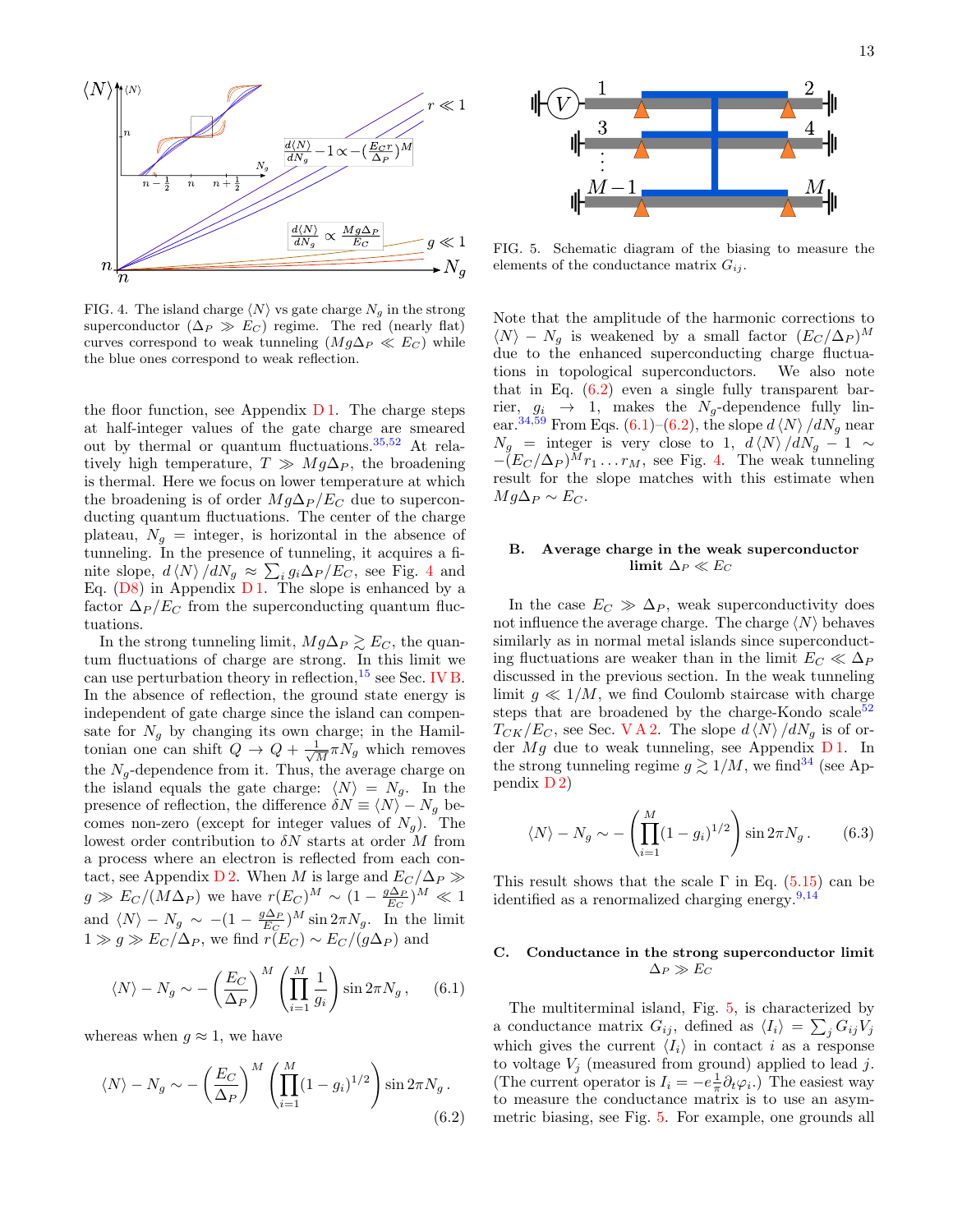the other leads while applying  $V_j \neq 0$  in lead j. In this case, one measures the current in contact  $i \neq j$  to get  $G_{ij} = \langle I_i \rangle / V_j$ . The diagonal components of the conductance matrix are fixed by the conservation of current:  $G_{ii} = -\sum_{j\neq i} G_{ij}$ . The conductance matrix can then be calculated with the help of the Kubo formula, see Appendix [E.](#page-21-0)

Let us start from the weak tunneling case,  $Mg\Delta_P \ll$  $E_C$ , Fig. [3a](#page-2-2). The conductance in this regime as a function of temperature is sketched in Fig. [6.](#page-13-1) At relatively high temperatures,  $E_C \ll T \ll \Delta_P$ , we have  $G_{ij} \propto \delta_{ij}$ . At temperatures below the charging energy,  $T \leq E_C$ , we have sequential tunneling through Majorana states,  $yielding<sup>13,23</sup>$  $yielding<sup>13,23</sup>$  $yielding<sup>13,23</sup>$  $yielding<sup>13,23</sup>$ 

<span id="page-13-2"></span>
$$
G_{ij}^{seq} = G_0 \frac{g_i(g_j - \delta_{ij} g_\Sigma)}{g_\Sigma} \frac{\Delta_P}{4T} \frac{1}{\cosh^2 \frac{E_C^*}{2T}}
$$
(6.4)

with  $g_{\Sigma} = \sum_i g_i$ . The renormalization of junction conductances at  $T \ll \Delta_P$  gave rise to the extra factor of  $\Delta_P/T$  in Eq. [\(6.4\)](#page-13-2). Away from charge degeneracy, sequential tunneling is suppressed by activation gap,  $G^{seq} \propto e^{-E_C/T}$ .

At temperature  $T_K \ll T \ll E_C$ , the conductance in the valley is instead dominated by elastic tunneling through a Majorana state, modified by the Kondo effect in the leading logarithmic approximation  $(T > T_K)$ ,

<span id="page-13-3"></span>
$$
\frac{G_{ij}}{G_0} \approx \frac{\pi^2}{4} g_i \left( g_j - \delta_{ij} g_\Sigma \right) \left( \frac{\Delta_P}{E_C} \right)^2 \left[ \frac{\ln(eE_C/T_K)}{\ln(eT/T_K)} \right]^2, \tag{6.5}
$$

see Appendix  $E1$ . Using the expression for Kondo temperature is  $T_K \sim E_C e^{-E_C/Mg\Delta_P}$  at  $N_g \approx 0$  one finds that  $G_{i\neq j}/G_0 \sim 2/M^2$  at  $T \to T_K$ .

Below the Kondo temperature, we have a correction to the conductance from weak backscattering [see Eq. [\(E34\)](#page-24-13)],

<span id="page-13-4"></span>
$$
\frac{G_{ij}}{G_0} \approx 2\left(\frac{1}{M} - \delta_{ij}\right) \left[1 - cr(T_K)^2 \left(\frac{T}{T_K}\right)^{2(1-\frac{2}{M})}\right],\tag{6.6}
$$

which displays the non-Fermi-liquid temperaturedependence. The numerical coefficient c is beyond our RG analysis but expected to be of order unity. At  $T \sim T_K$ , we expect that  $r(T_K) \sim 1 - O(1/M)$  and thus  $G_{i\neq j}/G_0 \sim 1/M^2$ . This matches with the limit  $T \to T_K$ of the high-temperature result [\(6.5\)](#page-13-3).

Let us now discuss conductance through the island at  $N_q \approx 1/2$ , *i.e.* close to the charge degeneracy point. At high temperatures, the conductance is given by Eq. [\(6.4\)](#page-13-2) describing sequential tunneling through MZMs. At the charge degeneracy  $E_C^* = 0$  and, thus,  $G_{i\neq j}/G_0 \approx g\Delta_P/(4MT)$  for approximately isotropic barriers. At low temperatures  $T \ll T_K$ , the conductance is given by Eq. [\(6.6\)](#page-13-4) with  $T_K \sim Mg\Delta_P$ . The two (highand low-temperature) results match at  $T \sim T_K$  yielding  $G_{i \neq j} (T \sim T_K)/G_0 \sim 1/M^2$ .

In the strong-tunneling limit,  $Mg\Delta_P \gg E_C$  (Fig. [3b](#page-2-2)), the conductance has the same temperature-dependence



<span id="page-13-1"></span>FIG. 6. A sketch of the conductance vs  $T$  in the strong superconductor and weak tunneling limit,  $Mg\Delta_P \ll E_C \ll \Delta_P$ in the Coulomb valley (blue, left) and at charge degeneracy (yellow, right). The scale  $T_K$  of the topological Kondo effect is given by Eq. [\(4.13\)](#page-6-7).

as in Eq. [\(6.6\)](#page-13-4) already at relatively high temperatures  $T \lesssim E_C$ . Thus, the strong-tunneling regime may be favorable for observing the non-Fermi-liquid temperaturedependence. We have for  $T \ll E_C \ll \Delta_P$ , (see Appendix  $E(2)$ 

<span id="page-13-5"></span>
$$
G_{ij}/G_0 = 2\left(\frac{1}{M} - \delta_{ij}\right) - c\left(\frac{T}{E_C}\right)^{2(1-\frac{2}{M})} R_{ij}, \quad (6.7)
$$

where  $c$  is a numerical coefficient whose calculation is beyond the accuracy of our RG treatment and the effective reflection coefficient is  $60$ 

<span id="page-13-6"></span>
$$
R_{ij} = -\sum_{k} r_k (E_C)^2 \left(\delta_{jk} - \frac{1}{M}\right) \left(\delta_{ik} - \frac{1}{M}\right). \quad (6.8)
$$

For approximately isotropic contacts, we have  $R_{ij} \approx$  $\left(\frac{1}{M} - \delta_{ij}\right) r(E_C)^2$ . From Sec. [IV B,](#page-7-0) we found that in the strong-tunneling limit  $r(E_C) \approx E_C/(Mg\Delta_P)$  when  $1/M \gg g \gg E_C/(M\Delta_P)$  and  $r(E_C) = (E_C/\Delta_P)\sqrt{1-g}$ when  $g \geq 1/M$ . In the cross over between weak and strong tunneling we have  $T_K \sim E_C$  and Eqs. [\(6.6\)](#page-13-4) and [\(6.7\)](#page-13-5) match in that limit.

# <span id="page-13-0"></span>D. Conductance in the weak superconductor limit  $\Delta_P \ll E_C$

In the weak superconductor limit, the dependence of conductance on temperature is non-monotonic. It is easy to see this effect in the strong tunneling regime,  $g \gtrsim 1/M$ and  $\Gamma \ll \Delta_P$  (Fig. [3d](#page-2-2)). Indeed, one finds in this case that the maximum of conductance doubles<sup>[14](#page-24-11)</sup> from  $\frac{e^2}{h}$  $\frac{e^2}{h} \frac{1}{M}$ to  $\frac{2e^2}{h}$  $\frac{e^2}{h} \frac{1}{M}$  upon lowering the temperature across  $T \sim \Delta_P$ . Indeed, in the temperature interval  $\Gamma, \Delta_P \ll T \ll E_C$ , one finds<sup>[50](#page-25-24)</sup> the conductance from inelastic cotunneling of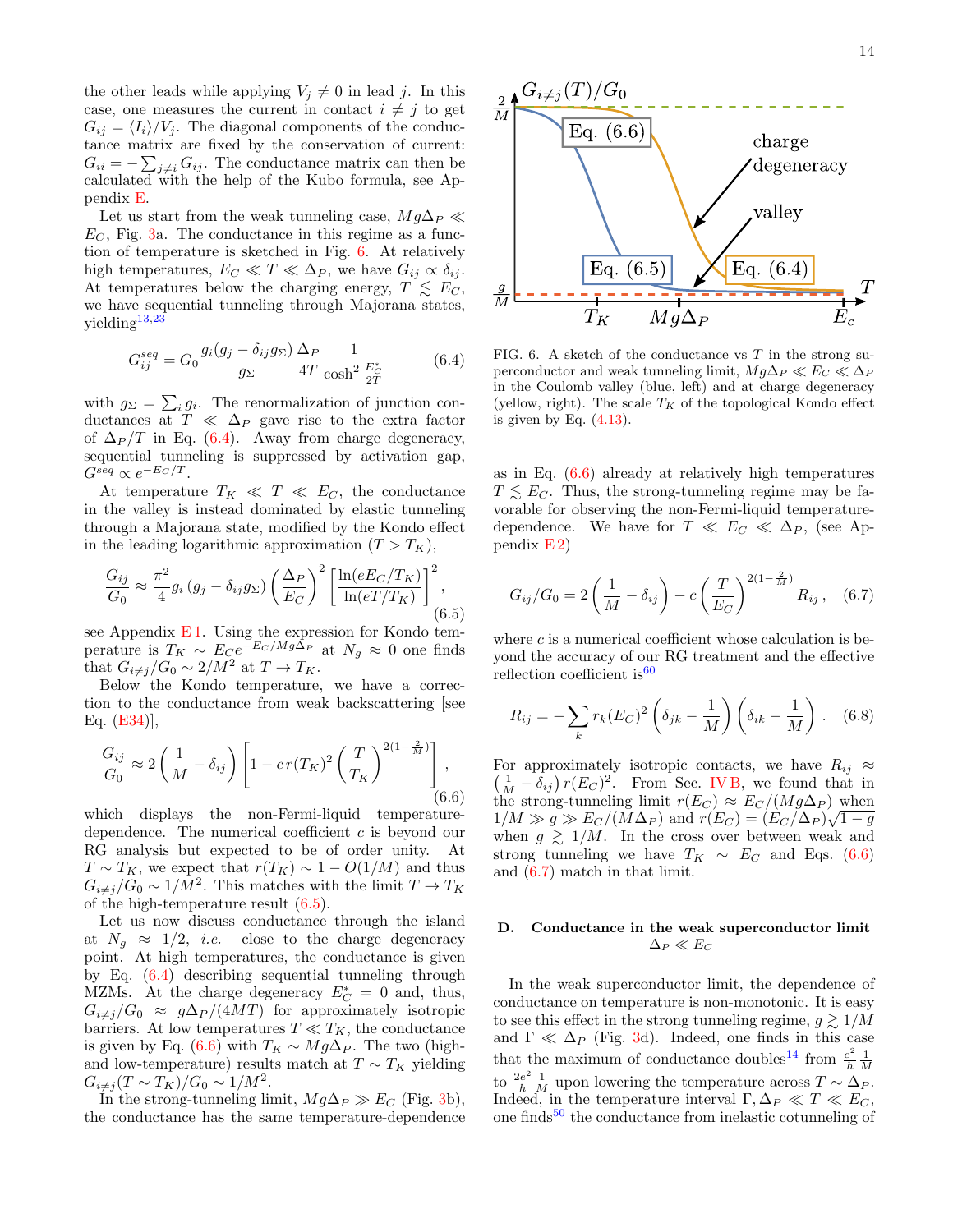above-gap quasiparticles,

<span id="page-14-3"></span>
$$
G_{ij}/G_0 \approx \left(\frac{1}{M} - \delta_{ij}\right) - b_M \left(\frac{E_C}{T}\right)^{\frac{2}{M}} R_{ij}, \qquad (6.9)
$$

where the coefficient  $b_M$  is given in Eq. [\(E31\)](#page-23-0). The increasing backscattering upon lowering the temperature agrees with the RG flow of reflection amplitudes to scale T, see below Eq.  $(5.14)$ . The bare reflection amplitudes enter the coefficient  $R_{ij}$ , given in Eq. [\(6.8\)](#page-13-6) where now  $r_k (E_C)^2 \sim (1 - g_k).$ 

The onset of p-wave superconductivity at  $T \sim \Delta_P$ modifies both the maximum values as well as temperature dependence. Indeed, for  $T \ll \Delta_P$ , the maximum conductance is doubled,  $14$ 

<span id="page-14-4"></span>
$$
\frac{G_{ij}}{G_0} \approx 2\left(\frac{1}{M} - \delta_{ij}\right) - c\left(\frac{E_C}{\Delta_P}\right)^{\frac{2}{M}} \left(\frac{T}{\Delta_P}\right)^{2(1-\frac{2}{M})} R_{ij},\tag{6.10}
$$

as the current is carried by the Majorana states, compare to Eq. [\(6.7\)](#page-13-5). Furthermore, unlike in Eq. [\(6.9\)](#page-14-3), the backscattering corrections to conductance become smaller as temperature is lowered,  $dG_{ij}/dT < 0$ . (Here  $c$  is a constant of order one.) The conductance is therefore a non-monotonic function of temperature.  $6156$  $6156$  The backscattering corrections to Eqs.  $(6.9)$ – $(6.10)$  match at  $T \sim \Delta_P$ .

The non-monotonic dependence of the conductance vs temperature is also present in the weak tunneling limit,  $\Gamma \gg \Delta_P$  [corresponding to  $g \ll 1 - (\Delta_P/E_C)^{2/M}$ ].

In the Coulomb valleys, the conductance becomes small [see Eq. [\(E12\)](#page-22-1)] at temperatures  $\Delta_P \ll T \ll \Gamma$ ,

<span id="page-14-2"></span>
$$
G_{ij}/G_0 = \left(\lambda_{ij}(\Gamma)^2 - \delta_{ij} \sum_k \lambda_{ik}(\Gamma)^2\right) \left(\frac{T}{\Gamma}\right)^2, \quad (6.11)
$$

We can match Eq.  $(6.11)$  with the strong-tunneling result Eq. [\(6.9\)](#page-14-3) at  $T \sim \Gamma$ . In the latter, the backscattering correction becomes  $b_M (E_C/\Gamma)^{2/M} R_{ij} \sim \frac{1}{M} + O(\frac{1}{M^2})$  and thus  $G_{i\neq j} \sim 1/M^2$  which matches with Eq. [\(6.11\)](#page-14-2) when  $\lambda(\Gamma) \sim 1/M$ . (Here we neglect ln M corrections.)

Upon lowering the temperature to  $T \ll \Delta_P$ , the tunneling in the valley becomes marginally relevant leading to a weak-coupling Kondo RG flow with characteristic scale  $T_K \sim \Delta_P e^{-\Gamma/\Delta_P}$ , see Eq. [\(5.17\)](#page-11-4). The conductance in this case reads

<span id="page-14-5"></span>
$$
\frac{G_{ij}}{G_0} \approx \left[\lambda_{ij}(\Gamma)^2 - \delta_{ij} \sum_k \lambda_{ik}(\Gamma)^2\right] \left[\frac{\Delta_P}{\Gamma}\right]^2 \left[\frac{\ln \frac{e\Delta_P}{T_K}}{\ln \frac{eT}{T_K}}\right]^2, \tag{6.12}
$$

where we assumed that  $T_K \ll T \ll \Delta_P$  and  $\lambda(\Gamma) \sim 1/M$ . At  $T \sim \Delta_P$ , the expressions [\(6.12\)](#page-14-5) and [\(6.11\)](#page-14-2) match. At  $T \rightarrow T_K$ , the logarithmic factor becomes of order  $\sim (\Gamma/\Delta_P)^2$  and we find  $G_{i\neq j}/G_0 \sim 1/M^2$ . Finally, in the low temperature regime  $T \ll T_K$ , the non-local conductance approaches the quantized value  $2G_0/M$ , see [\(6.6\)](#page-13-4). At  $T \ll T_K$ , the conductance is given by Eq. [\(6.6\)](#page-13-4) with the aforementioned  $T_K$ . One can see that this results matches with Eq. [\(6.12\)](#page-14-5) at  $T \sim T_K$ .

# <span id="page-14-0"></span>VII. ON THE RELATION TO THE MULTI-CHANNEL KONDO MODEL

Since in our model we include the superconducting pairing explicitly, we can understand the relation between the topological Kondo effect and the earlier studies of inelastic cotunneling in multi-terminal normal state metallic quantum dots (which can be mapped to the multichannel Kondo problem) in Refs. [50,](#page-25-24) [52–](#page-25-30)[54.](#page-25-27)

We demonstrated that both the topological superconducting as well as normal state models can be mapped to a model of Brownian motion of a quantum particle in a dissipative bath. The fictitious quantum particle describes the charge that tunnels across a tunnel barrier $62$ between the lead and the island, while the bath is formed by low-energy electronic fluctuations away from the tunneling contact. The main difference between normal state and topological superconducting island is in the effective dissipation strength (i.e. effective Luttinger liquid parameter) in the quantum Brownian motion model, which in turn determines the scaling dimensions of boundary operators. The difference stems from the fact that in the case of a topological superconducting island, the fluctuations away from the tunnel contact are created only on half-axis since the superconducting region is gapped out at energies below  $\Delta_P$ . This modifies the dissipation strength (and all scaling dimensions) by a factor 2 because the superconducting region does not contribute to dissipation.

In the normal state, the multi-terminal quantum dot model at charge degeneracy can be mapped to the multichannel Kondo (MCK) model. The multichannel Kondo model has a stable intermediate fixed point<sup>[57](#page-26-0)</sup> characterized by a universal conductance  $G_{ij}^{MCK}$  =  $e^2$  $\frac{e^2}{h} \left( \frac{1}{M} - \delta_{ij} \right) \sin^2 \frac{\pi}{M+2}$  at half-integer values of  $N_g$ . (Away from these values, the conductance is small.) Due to the difference in dissipation strength, the topological Kondo model does not have an intermediate fixed point for strictly non-interacting leads. The low-temperature fixed point is characterized by a conductance  $G_{ij}$  =  $e^2$  $\frac{e^2}{h} \left( \frac{1}{M} - \delta_{ij} \right)$  which is independent of  $N_g$ .

## <span id="page-14-1"></span>VIII. CONCLUSIONS

We study signatures of topological ground-state degeneracy in a mesoscopic Majorana island. We have developed a microscopic model which explicitly includes p-wave superconductivity and have identified the signatures of ground-state degeneracy in thermodynamic and transport observable quantities.

Our work sheds light on the so-called topological Kondo effect which corresponds to a formation of a correlated state between an effective Majorana "spin" in the island and electrons in the leads. Our model allows one to express the characteristic Kondo scale  $T_K$  in terms of microscopic parameters: junction conductances  $g_i$ , charg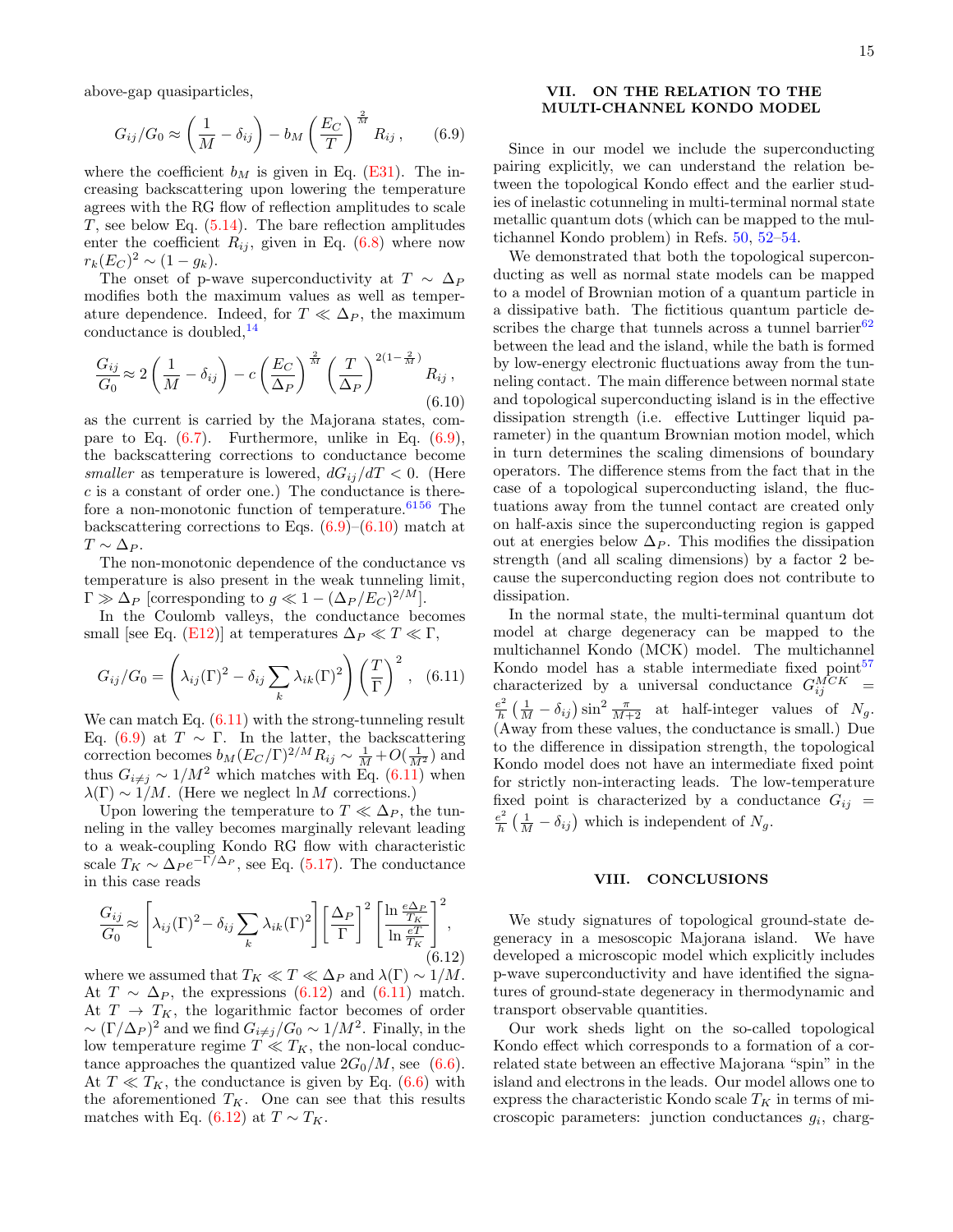ing energy  $E_C$  and topological gap  $\Delta_P$ . We have also extended the previous results for the topological Kondo effect to the regimes of weak pairing  $(\Delta_P \ll E_C)$  as well as to strong tunneling limit  $(g \sim 1)$ . Thus, our results provide insight regarding the experimental requirements necessary to detect this exotic correlated state.

We find that the main features of the topological Kondo effect, the quantized conductance and its non-Fermi-liquid-like temperature-dependence, are present in both limits:  $\Delta_P \gg E_C$  and  $\Delta_P \ll E_C$ . In the strong tunneling limit, the effective Kondo temperature becomes large,  $T_K \sim \min(E_C, \Delta_P)$ , which makes the temperature-window for observing non-Fermi-liquid corrections to conductance in the laboratory favorable. The underlying reason for the robustness of the topological Kondo effect stems from the fact that the topological ground-state degeneracy is protected by the bulk gap (i.e. superconducting p-wave pairing is a relevant bulk perturbation), thus leading to the same universal lowtemperature fixed point regardless of  $E_C/\Delta_P$ . The non-Fermi-liquid fixed point is stable and isotropic as long as the hybridization between different Majoranas can be ignored.<sup>[21](#page-24-14)</sup>

In islands with more than two (non-interacting) leads, the superconducting fluctuations are enhanced due to ground-state degeneracy and, as a result, charging effects are suppressed. This effect is particularly dramatic when  $\Delta_P \gg E_C$ , in which case we find that charging energy has additional suppression relative to the normalstate Coulomb islands, proportional to  $(E_C/\Delta_P)^M$ . This renormalization of the charging energy can be used to identify ground-state degeneracy. The suppression of charging energy is also important in the context of topological qubits where charging energy provides protection from quasiparticle poisoning. $28,29$  $28,29$ 

## ACKNOWLEDGMENTS

We thank Leonid Glazman, Yuval Oreg, Masaki Oshikawa, Dmitry Pikulin, and Eran Sela for discussions. This work was performed in part at Aspen Center for Physics, which is supported by National Science Foundation grant PHY-1607611. AEF was supported by the US Department of Energy (DOE), Office of Science, Basic Energy Sciences grant number DE-SC0019275.

## <span id="page-15-0"></span>Appendix A: Derivation of the dissipative action [\(4.1\)](#page-4-8)

In this Appendix we discuss how p-wave pairing term [\(3.3\)](#page-3-5) modifies the dissipation strength in the effective boundary model. For this, it is convenient to use the fermion representation. We linearize the spectrum around the Fermi level, which is valid at small energies compared to the Fermi energy. The Hamiltonian in the proximitized segment is then

$$
H_{island} = \sum_{\alpha=1}^{M/2} \int_0^L dx \left( \sum_{r=R,L} \psi_{\alpha r}^\dagger (-ivr\partial_x - vk_F)\psi_{\alpha r} + [\Delta_P e^{2i\theta_{\rm SC}} \psi_{\alpha R}^\dagger \psi_{\alpha L}^\dagger + h.c.] \right) , \tag{A1}
$$

where  $\psi_{\alpha r}$  is a spinless fermion operator for wire  $\alpha$  and  $r = +, - = R, L$  labels right and left movers. We will suppress the label  $\alpha$  in the remainder of this section. In the pairing term, the operator  $e^{i\theta_{\rm SC}}$  removes an electron from the superconductor backbone,  $[N_{SC}, e^{-i\theta_{SC}}] = 1$ . The total charge (that appears in the charging energy) N =  $N_{\text{SC}} + \sum_{\alpha} N_{\alpha}$  is thereby conserved by the pairing term. We can diagonalize  $H_{island}$  with a bogoliubov transformation in momentum space,

$$
c_{rk,r} = e^{i\theta_{\rm SC}}(d_{kr}u_k - rv_k d_{k\overline{r}}^{\dagger}), \tag{A2}
$$

where  $d_{kr}$  is a neutral operator [commutes with N] and

$$
u_k = \frac{1}{\sqrt{2}} \sqrt{1 + \frac{\varepsilon_k}{\sqrt{\Delta_P^2 + \varepsilon_k^2}}}, \quad v_k = \frac{1}{\sqrt{2}} \sqrt{1 - \frac{\varepsilon_k}{\sqrt{\Delta_P^2 + \varepsilon_k^2}}},
$$
(A3)

with  $\varepsilon_k = v(k - k_F)$ . The diagonalized Hamiltonian is  $H_{island} = \sum_{\alpha,r} \sum_k \sqrt{\Delta_P^2 + \varepsilon_k^2} d_{k,\alpha,r}^{\dagger} d_{k,\alpha,r}$ . Note that the phase  $\theta_{\text{SC}}$  does not enter in the backscattering operator  $\psi_R^{\dagger} \psi_L$ .

By using the diagonalized Hamiltonian we find that  $\langle [\psi_R^{\dagger} \psi_L](\tau) [\psi_L^{\dagger} \psi_R](0) \rangle \sim \tau^{-2} e^{-2\tau \Delta_P}$  in the proximitized segment. In the bosonic description,  $\psi_r(x) = e^{i(r\varphi-\theta)}$ , this corresponds to a non-dissipative effective action at low frequencies  $\frac{1}{\pi} T \sum_{\omega_n} e^{-|\omega_n|/D} \frac{|\omega_n|^2}{\Delta}$  $\frac{d}{\Delta}|\varphi(x,\omega_n)|^2$  (with  $D \ll \Delta_P$ ) for  $0 \ll x \ll L$  after integrating out the spatial fluctuations. Thus, the bosonic action at the boundary  $(x = 0, L)$  of the proximitized segment is dominated by the dissipative part,  $\frac{1}{2\pi}T\sum_{\omega_n}\sum_j|\omega_n||\varphi_j(\omega_n)|^2$ , the first term in Eq. [\(3.12\)](#page-4-1).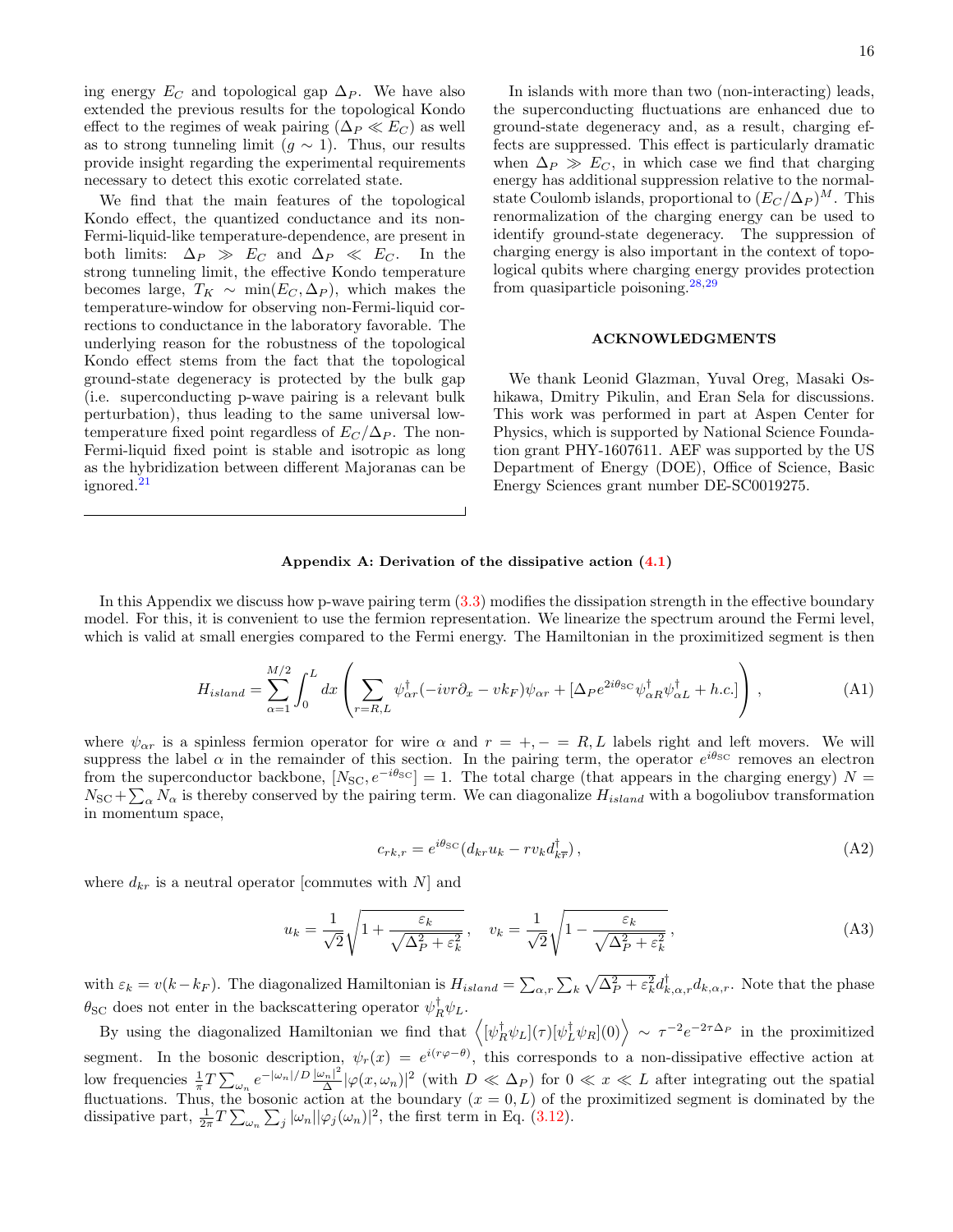#### <span id="page-16-0"></span>Appendix B: Derivation of the dual action by using Villain transformation

In this Appendix we derive the dual boundary action [\(4.4\)](#page-4-7) used in the weak tunneling limit. We start from the boundary action  $(4.1)$  in the limit of large barriers  $Dr_i$ . We consider the boundary-field partition function,

$$
Z = \int \mathcal{D}\varphi_1 \dots \mathcal{D}\varphi_M \tag{B1}
$$

$$
\exp -\left(\frac{1}{\pi}T\sum_{\omega_n}\sum_i\frac{1}{K}|\omega_n||\varphi_i(\omega_n)|^2 + \int d\tau \sum_i Dr_i \cos 2\varphi_i(\tau) + \frac{1}{\pi^2}E_C \int d\tau (\sum_i\varphi_i(\tau) - \pi N_g)^2\right).
$$
 (B2)

We include a factor K which takes values 2 or 1 in the cases where the cutoff is either much below  $\Delta_P$ , used in the strong pairing case Eq. [\(4.1\)](#page-4-8), or much above it, used in the weak-pairing limit, Eq. [\(5.1\)](#page-8-2).

Because of the large  $Dr_i$ , we can approximate the cosine as  $63,64 \cos x_i \approx \sum_{n_i} \frac{1}{2}(x_i - (2n_i + 1)\pi)^2$  $63,64 \cos x_i \approx \sum_{n_i} \frac{1}{2}(x_i - (2n_i + 1)\pi)^2$  $63,64 \cos x_i \approx \sum_{n_i} \frac{1}{2}(x_i - (2n_i + 1)\pi)^2$  which leads to

$$
Z \approx \int \mathcal{D}\varphi_1 \dots \mathcal{D}\varphi_M e^{-S_0} \sum_{n_1(\tau) \dots n_M(\tau)} e^{-S_{pot}} \tag{B3}
$$

where  $S_0 = \frac{1}{\pi} T \sum_i \sum_{\omega_n} \frac{1}{K} |\omega_n| |\varphi_i(\omega_n)|^2$  and

$$
S_{pot} = 2 \int d\tau \sum_{i} Dr_i(\varphi_i - a_i)^2 + \frac{1}{\pi^2} E_C \int d\tau (\sum_{i} \varphi_i - \pi N_g)^2
$$
 (B4)

and we denote  $a_i = \frac{1}{2}(2n_i + 1)\pi$ .

Next, we introduce the decoupling fields  $z_j$ ,

$$
e^{-S_{pot}} = e^{-\frac{1}{\pi^2}E_C \int d\tau (\sum_i \varphi_i - \pi N_g)^2} \int \mathcal{D}z_1 \dots \mathcal{D}z_M \exp \left(-\int d\tau \sum_j \left(\frac{1}{2Dr_j}z_j^2 - 2iz_j(\varphi_j - a_j)\right)\right)
$$
(B5)  

$$
= e^{-\frac{1}{2}E_C \int d\tau (\sum_i \varphi_i - \pi N_g)^2} \int \mathcal{D}\xi a \qquad \mathcal{D}\xi a \times \mathcal{D}z_M \exp \left(-\int d\tau \sum_j \left(\frac{1}{2\pi^2} - \frac{1}{2}iz_j(\varphi_j - a_j)\right)\right)
$$

$$
= e^{-\frac{1}{\pi^2}E_C \int d\tau (\sum_i \varphi_i - \pi N_g)^2} \int \mathcal{D}\delta\theta_1 \dots \mathcal{D}\delta\theta_M \exp \left(-\int d\tau \sum_j \left(\frac{1}{2Dr_j} \frac{1}{4\pi^2} (\partial_\tau \delta\theta_j)^2 - i\frac{1}{\pi} (\partial_\tau \delta\theta_j)(\varphi_j - a_j)\right)\right).
$$
\n(B6)

We set in the second line  $z_j = \frac{1}{2\pi} \partial_\tau \delta \theta_j$  where  $\delta \theta_j$  are conjugate to  $\frac{1}{\pi} \varphi_i$ :  $[\frac{1}{\pi} \varphi_j, \delta \theta_j] = i$ . We will drop the terms  $\propto 1/Dr_j$  from hereon.

Only  $\partial_{\tau}\delta\theta_j$  is now coupled to the integer-field  $n_j$  so we can do the sum. This part of the path integral reads

$$
\sum_{n_1(\tau)\dots n_M(\tau)} \exp -\int d\tau \sum_j i \frac{1}{2\pi} \partial_\tau \delta \theta_j n_j 2\pi \,. \tag{B7}
$$

Upon inspecting this with the Poisson summation formula,  $\sum_{s\in\mathbb{Z}} \delta(s-\delta\theta) = \sum_{m\in\mathbb{Z}} e^{2\pi i m \delta\theta}$ , the sum over  $n_i(\tau)$ imposes  $\frac{1}{2\pi}\delta\theta_i$  to be integer-valued. We impose this condition "softly" by introducing a cosine potential, <sup>[64](#page-26-7)</sup>

$$
\sum_{n_1(\tau)\dots n_M(\tau)} e^{-\int d\tau \sum_j i \frac{1}{2\pi} \partial_\tau \delta \theta_j n_j 2\pi} \approx e^{\int d\tau \sum_j Dt_j \cos \delta \theta_j}.
$$
 (B8)

Next, we rotate to the basis [\(4.2\)](#page-4-6) where the total charge mode  $\sum_i \varphi_i$  is singled out. Similar to the basis change (4.2), we transform the conjugate fields as

$$
\delta\theta_i = \frac{1}{2}\mathbf{R}_i \cdot \mathbf{p} + \frac{1}{\sqrt{M}}P \,. \tag{B9}
$$

Then  $[q_j, p_k] = i\pi \delta_{jk}$  and  $[Q, P] = i\pi$ . In the new variables, the full action is (we shift the Q field  $Q \to Q + \frac{\pi}{\sqrt{M}} N_g$ )

$$
S[\boldsymbol{q}, Q, \boldsymbol{p}, P] = \frac{T}{\pi} \sum_{\omega_n} \left[ \frac{1}{K} |\omega_n| |\boldsymbol{q}(\omega_n)|^2 + \frac{1}{K} \left( |\omega_n| + \frac{KM}{\pi} E_C \right) |Q(\omega_n)|^2 \right] - \int d\tau i \partial_\tau P \frac{1}{\sqrt{M}} N_g \tag{B10}
$$

$$
-\frac{1}{\pi}\int d\tau \sum_{j}\left(i\frac{1}{4}(\boldsymbol{R}_{j}\cdot\partial_{\tau}\boldsymbol{p})(\boldsymbol{R}_{j}\cdot\boldsymbol{q})+i\frac{1}{M}\partial_{\tau}PQ\right)-\int d\tau \sum_{i}Dt_{i}\cos\left(\frac{1}{2}\boldsymbol{R}_{i}\cdot\boldsymbol{p}+\frac{1}{\sqrt{M}}P\right).
$$
 (B11)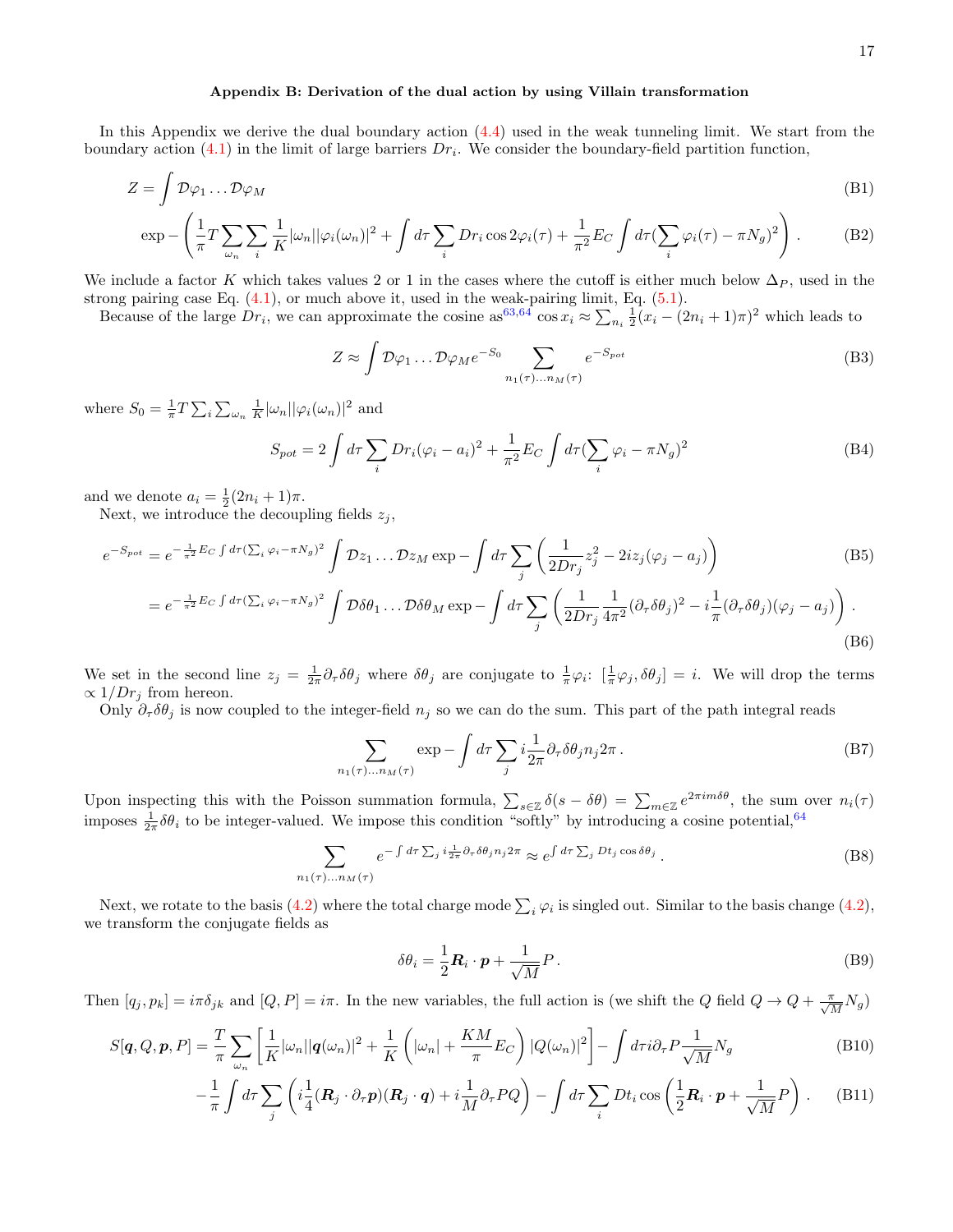In general,  $P(\tau + \frac{1}{T}) = P(\tau) + 2\pi$ √ MW with W an integer winding number. Let us define  $P(\tau) = P(\tau) + 2\pi$ √  $MWT$ where  $\overline{P}$  is 1/T-periodic. Then,

$$
S[\boldsymbol{q}, Q, \boldsymbol{p}, \overline{P}] = \frac{T}{\pi} \sum_{\omega_n} \left[ \frac{1}{K} |\omega_n| |\boldsymbol{q}(\omega_n)|^2 + \frac{1}{K} \left( |\omega_n| + \frac{KM}{\pi} E_C \right) |Q(\omega_n)|^2 \right]
$$
(B12)

$$
-\int d\tau \sum_{j} \frac{i}{\pi} \left( \frac{1}{4} (\mathbf{R}_{j} \cdot \partial_{\tau} \mathbf{p}) (\mathbf{R}_{j} \cdot \mathbf{q}) + \frac{1}{M} \partial_{\tau} \overline{P} Q + \frac{1}{M} 2\pi \sqrt{M} W T Q \right)
$$
(B13)

$$
-i2\pi W N_g - \int d\tau \sum_i Dt_i \cos\left(\frac{1}{2}\boldsymbol{R}_i \cdot \boldsymbol{p} + \frac{1}{\sqrt{M}}\overline{P} + 2\pi WT\tau\right).
$$
 (B14)

We will from hereon drop the bar from  $\overline{P}$ . Integrating out q and Q, we are left with the final dual partition function

$$
Z = \sum_{W} e^{iN_g 2\pi W - \pi^2 TE_C^{-1} W^2} \int \mathcal{D}p \mathcal{D}P \exp \left(-\frac{T}{4\pi} \sum_{\omega_n} K|\omega_n| \left\{ |\boldsymbol{p}(\omega_n)|^2 + \frac{|\omega_n|}{|\omega_n| + \frac{KM}{\pi} E_C} |P(\omega_n)|^2 \right\} \right) \tag{B15}
$$

$$
\exp\int d\tau \sum_{i} Dt_i \cos\left(\frac{1}{2}\mathbf{R}_i \cdot \mathbf{p} + \frac{1}{\sqrt{M}}P + 2\pi WT\tau\right),\tag{B16}
$$

which gives the actions [\(4.4\)](#page-4-7) and [\(5.2\)](#page-8-3) of the main text, by setting respectively  $K = 2$  or  $K = 1$  above.

## <span id="page-17-1"></span><span id="page-17-0"></span>1. Derivation of the tunneling action in Sec. IV  $\bf{A}$

Expanding Eq. [\(B16\)](#page-17-1) to second order in the tunneling amplitudes  $t_i$ , we find (we take  $K = 2$ , relevant for the strong superconductor limit of Sec. [IV\)](#page-4-0)

$$
Z \approx \int \mathcal{D}p e^{-\frac{T}{2\pi} \sum_{i\omega_n} |\omega_n||p(\omega_n)|^2} \sum_W e^{iN_g 2\pi W - \pi^2 TE_C^{-1}W^2} \int \mathcal{D}P e^{-\frac{T}{2\pi} \sum_{i\omega_n} \frac{|\omega_n|^2}{|\omega_n| + \frac{2M}{\pi} EC}|P(\omega_n)|^2} \left(1 + \frac{1}{2} S_t^{(W)2}\right)
$$
(B17)

$$
\approx Z_0(N_g)Z_P \int \mathcal{D}p e^{-\frac{T}{2\pi}\sum_{i\omega_n} |\omega_n||p(\omega_n)|^2} e^{-S_{t,\text{eff}}},\tag{B18}
$$

where we denote  $S_{t, \text{eff}} = -\frac{1}{2} \left\langle S_t^{(W)2} \right\rangle$  $_{P,W}$  and

<span id="page-17-3"></span>
$$
Z_0(N_g) = \sum_{W = -\infty}^{\infty} e^{iN_g 2\pi W - \pi^2 TE_C^{-1} W^2} = \vartheta(N_g; i\pi TE_C^{-1}), \quad Z_P = \int \mathcal{D}P e^{-\frac{T}{2\pi} \sum_{i\omega_n} \frac{|\omega_n|^2}{|\omega_n| + \frac{1}{\pi} 2ME_C}|P(\omega_n)|^2}, \quad (B19)
$$

and we dropped the first order term  $\left\langle S_t^{(W)} \right\rangle$ which is negligible.<br> $P,W$ 

The partition function  $Z_0(N_g)$  gives the charge steps of an isolated island, see Sec. [D;](#page-19-2)  $\vartheta$  is the Jacobi theta function. The effective tunneling action [\(4.8\)](#page-5-2) used in Sec. [IV A](#page-5-0) is obtained from

$$
S_{t,\text{eff}} = -\frac{1}{4}D^2 \int d\tau \int d\tau' \left\langle e^{i\frac{1}{\sqrt{M}}[P(\tau)-P(\tau')] + 2\pi iWT(\tau-\tau')} \right\rangle_{P,W} \sum_{ij} t_i(D)t_j(D) \cos\left(\frac{1}{2}\mathbf{R}_i \cdot \mathbf{p}(\tau) - \frac{1}{2}\mathbf{R}_j \cdot \mathbf{p}(\tau')\right),\tag{B20}
$$

by integrating out  $P$  and summing over  $W$ . The correlation function in the integrand is discussed in Sec. [C 3.](#page-19-0)

# <span id="page-17-2"></span>Appendix C: Vertex operator averages and correlation functions

In this Section, we calculate the averages and correlation functions of the boundary vertex operators  $e^{2i\frac{1}{\sqrt{M}}Q}$ ,  $e^{i\mathbf{R}_i \cdot \mathbf{q}}$ ,  $e^{i\frac{1}{\sqrt{M}}P}$ , and  $e^{\frac{1}{2}iR_i\cdot p}$ . We will use the quadratic boundary actions,

$$
S[Q] = \frac{1}{K\pi} T \sum_{\omega_n} e^{-|\omega_n|/D} |\omega_n| |Q(\omega_n)|^2 + E_C \int d\tau (\frac{1}{\pi} \sqrt{M} Q - N_g)^2, \quad S[q] = \frac{1}{K\pi} T \sum_{\omega_n} e^{-|\omega_n|/D} |\omega_n| |q(\omega_n)|^2, \quad (C1)
$$

$$
S[P] = \frac{K}{4\pi} T \sum_{\omega_n} e^{-|\omega_n|/D} \frac{|\omega_n|^2}{|\omega_n| + \frac{KM}{\pi} E_C} |P(\omega_n)|^2, \quad S[\mathbf{p}] = \frac{K}{4\pi} T \sum_{\omega_n} e^{-|\omega_n|/D} |\omega_n| |\mathbf{p}(\omega_n)|^2.
$$
 (C2)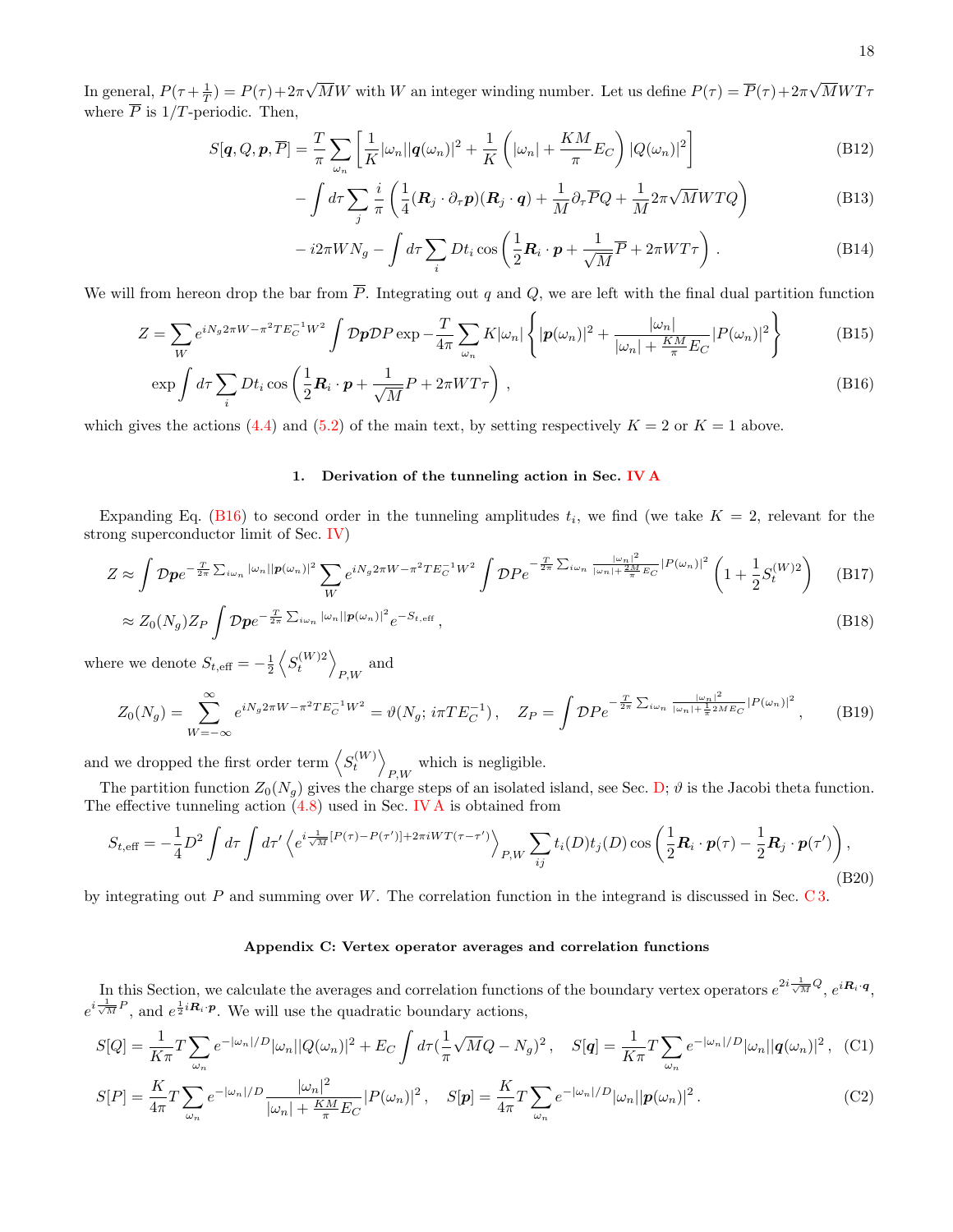The average of a vertex operator is non-negligible only for  $e^{2i\frac{1}{\sqrt{M}}Q}$  in which case the charging energy  $E_C$  cuts off long-wave length fluctuations.<sup>[36,](#page-25-8)[51](#page-25-25)</sup> Since our Hamiltonian is time-independent, the two-point functions only depend on time-differences while the one-point function is time-independent.

<span id="page-18-0"></span>1. The average 
$$
\left\langle e^{2i\frac{1}{\sqrt{M}}}Q\right\rangle
$$

For the average  $\langle e^{2i\frac{1}{\sqrt{M}}Q} \rangle$  we find to lowest order in  $T/E_C$  and  $E_C/D$ ,

$$
\left\langle e^{2i\frac{1}{\sqrt{M}}Q(\tau)}\right\rangle = e^{i2\frac{1}{M}\pi N_g} \exp\left(-\frac{K\pi T}{M}\right) \sum_{\omega_n \neq 0} e^{-|\omega_n|/D} \frac{1}{|\omega_n| + \frac{1}{\pi}KME_C}
$$
(C3)

$$
=e^{i2\frac{1}{M}\pi N_g} \left(\frac{Ke^{\gamma}ME_C}{\pi D}\right)^{K/M}.
$$
\n(C4)

This result for  $K = 2$  was used in Sec. [IV B](#page-7-0) and for  $K = 1$  in Sec. [V B.](#page-10-0)

# 2. The correlation functions  $\left\langle e^{i\bm{R}_i\cdot[\bm{q}(\tau)-\bm{q}(0)]}\right\rangle$  and  $\left\langle e^{i\frac{1}{2}\bm{R}_i\cdot[\bm{p}(\tau)-\bm{p}(0)]}\right\rangle$

Correlation functions of type  $\langle e^{i \sum_i \mathbf{R}_i \cdot \mathbf{q}(\tau_i)} \rangle$  and  $\langle e^{i \frac{1}{2} \sum_i \mathbf{R}_i \cdot \mathbf{p}(\tau_i)} \rangle$  are non-vanishing only when  $\sum_i \mathbf{R}_i = 0$ . For the two-point function we find

$$
\left\langle e^{i\mathbf{R}_i \cdot [\mathbf{q}(\tau) - \mathbf{q}(0)]} \right\rangle = \left\langle e^{i\mathbf{T} \sum_{\omega_n} \mathbf{B}(-\omega_n) \cdot \mathbf{q}(\omega_n)} \right\rangle \tag{C5}
$$

$$
= \exp -\frac{K\pi}{4}T\sum_{\omega_n} e^{-|\omega_n|/D} \frac{1}{|\omega_n|} \boldsymbol{B}(-\omega_n) \cdot \boldsymbol{B}(\omega_n)
$$
 (C6)

$$
= \exp -\frac{K}{2} |\mathbf{R}_i|^2 T \pi \sum_{\omega_n} e^{-|\omega_n|/D} \frac{1}{|\omega_n|} (1 - \cos \omega_n \tau)
$$
 (C7)

<span id="page-18-1"></span>
$$
= \left(1 + \frac{D^2}{\pi^2 T^2} \sin^2 \pi T \tau\right)^{-K \frac{1}{4} |\mathbf{R}_i|^2}.
$$
 (C8)

where  $\mathbf{B}(-\omega_n) = \mathbf{R}_i \left[e^{i\omega_n \tau} - 1\right]$  and we used the following sum<sup>[65](#page-26-8)</sup> ( $\omega_n = 2\pi nT$ ) valid in the limit  $D \gg T$ ,

$$
T\pi \sum_{\omega_n} e^{-|\omega_n|/D} \frac{1 - \cos \omega_n \tau}{|\omega_n|} = \frac{1}{2} \ln \left( 1 + \frac{D^2}{\pi^2 T^2} \sin^2 \pi T \tau \right).
$$
 (C9)

The correlation function  $\langle e^{i\frac{1}{2}\mathbf{R}_i \cdot [\mathbf{p}(\tau) - \mathbf{p}(0)]} \rangle$  is calculated similarly. We find,

<span id="page-18-2"></span>
$$
\left\langle e^{i\frac{1}{2}\mathbf{R}_i \cdot [\mathbf{p}(\tau) - \mathbf{p}(0)]} \right\rangle = \left( 1 + \frac{D^2}{\pi^2 T^2} \sin^2 \pi T \tau \right)^{-\frac{1}{4K} |\mathbf{R}_i|^2}.
$$
 (C10)

From the correlation function [\(C8\)](#page-18-1) we find in the limit  $T^{-1} \gg \tau \gg D^{-1}$  the result  $\langle e^{i\mathbf{R}_i \cdot [\mathbf{q}(\tau) - \mathbf{q}(0)]}\rangle \sim |\tau|^{-2\Delta}$ , from which we can identify the scaling dimension  $\Delta = K \frac{1}{4} |\mathbf{R}_i|^2$ . Similarly, from Eq. [\(C10\)](#page-18-2) we find  $\Delta = K^{-1} \frac{1}{4} |\mathbf{R}_i|^2$  for the operator  $e^{i\frac{1}{2}\mathbf{R}_i \cdot \mathbf{p}}$ . For the operator  $e^{i\frac{1}{2}(\mathbf{R}_i - \mathbf{R}_j) \cdot \mathbf{p}}$ , used in Eqs. [\(4.10\)](#page-5-4) and [\(5.3\)](#page-9-8), we have instead  $\Delta = 2K^{-1}$ .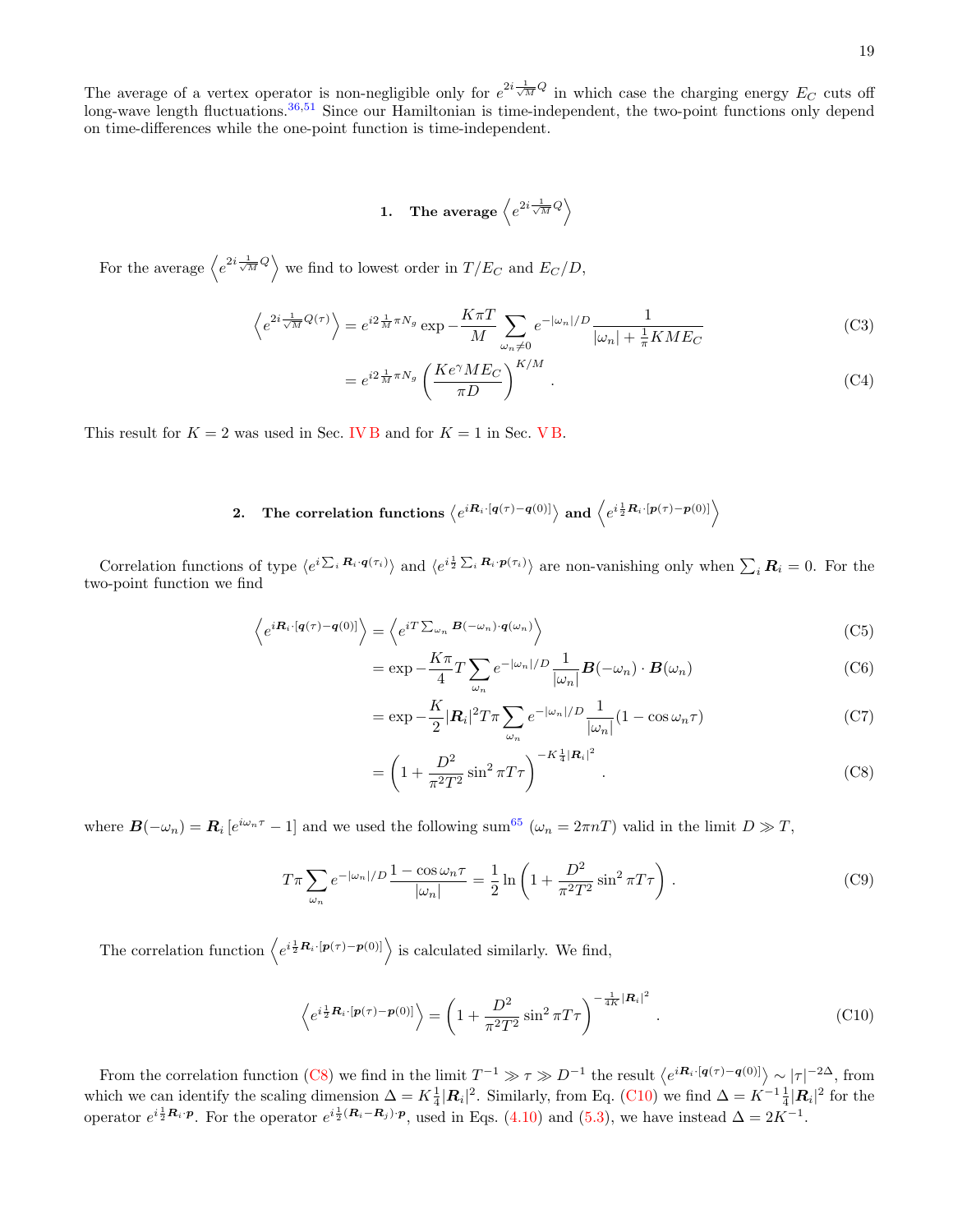# <span id="page-19-0"></span>3. The correlation function  $\left\langle e^{i\frac{1}{\sqrt{M}}[P(\tau)-P(0)]}\right\rangle$

Let us calculate the correlator  $\langle e^{i\frac{1}{\sqrt{M}}[P(\tau)-P(0)]}\rangle$  by using the action  $S[P]$  given in Eq. [\(C2\)](#page-17-2) above. We introduce  $B(-\omega_n) = \frac{1}{\sqrt{n}}$  $\frac{1}{M}[e^{i\omega_n \tau} - 1]$  which allows us to write

$$
\left\langle e^{i\frac{1}{\sqrt{M}}[P(\tau)-P(0)]} \right\rangle_P = \left\langle e^{Ti\sum_{i\omega_n} B(-\omega_n)P(\omega_n)} \right\rangle_P
$$
\n(C11)

$$
= \exp -\frac{\pi T}{2} \sum_{i\omega_n} e^{-|\omega_n|/D} \frac{|\omega_n| + \frac{2M}{\pi} E_C}{|\omega_n|^2} \left| \frac{1}{\sqrt{M}} (e^{i\omega_n \tau} - 1) \right|^2 \tag{C12}
$$

<span id="page-19-3"></span>
$$
\approx \left(\frac{1}{\sqrt{1+D^2\tau^2}}\right)^{1/M} e^{-E_C|\tau|}, \quad (T \ll \tau^{-1}, E_C, D). \tag{C13}
$$

We used the following sums<sup>[65](#page-26-8)</sup> ( $\omega_n = 2\pi nT$ ) valid in the limit  $D \gg T$ ,

$$
T\pi \sum_{i\omega_n} e^{-|\omega_n|/D} \frac{1 - \cos \omega_n \tau}{|\omega_n|} = \frac{1}{2} \ln \left( 1 + \frac{D^2}{\pi^2 T^2} \sin^2 \pi T \tau \right), \quad T\pi \sum_{i\omega_n} e^{-|\omega_n|/D} \frac{1 - \cos \omega_n \tau}{|\omega_n|^2} = \frac{\pi}{2} |\tau| (1 + T|\tau|). \tag{C14}
$$

Equation [\(C13\)](#page-19-3) gives the correlation function when  $N_g$  is close to an integer, e.g.,  $N_g \approx 0$ . For half-integer values,  $N_g \approx 1/2$ , we need to include the sum over winding number W and consider instead

$$
C(\tau) = \left\langle e^{i\frac{1}{\sqrt{M}}[P(\tau) - P(0)] + 2\pi iWT|\tau|} \right\rangle_{P,W} = \left\langle e^{i\frac{1}{\sqrt{M}}[P(\tau) - P(0)]} \right\rangle_P \left\langle e^{2\pi iWT|\tau|} \right\rangle_W,
$$
\n(C15)

where the average over W is evaluated with the help of  $Z_0(N_q)$  in Eq. [\(B19\)](#page-17-3). We find

$$
\left\langle e^{2\pi iWT\tau} \right\rangle_W = Z_0(N_g)^{-1} \sum_{W = -\infty}^{\infty} e^{iN_g 2\pi W - \pi^2 TE_C^{-1} W^2} e^{i2\pi W T \tau}
$$
\n(C16)

$$
= Z_0(N_g)^{-1} \vartheta (N_g + T\tau; \, i\pi T E_C^{-1}), \tag{C17}
$$

where  $Z_0(N_g) = \vartheta(N_g; i\pi TE_C^{-1})$ . At large  $E_C/T$ , we can use the asymptotic

$$
Z_0(N_g)^{-1}\vartheta(N_g + T\tau; \, i\pi TE_C^{-1}) \approx e^{-2N_g E_C|\tau|} \,. \tag{C18}
$$

We find then Eq. [\(4.9\)](#page-5-3) of the main text:

$$
C(\tau) \equiv \left\langle e^{i\frac{1}{\sqrt{M}}[P(\tau) - P(0)] + 2\pi iWT|\tau|} \right\rangle_{P,W} \approx \left(\frac{1}{\sqrt{1 + D^2 \tau^2}}\right)^{1/M} e^{-E_C^*|\tau|} = \begin{cases} \left(\frac{1}{D\tau}\right)^{1/M}, & 1/D \ll \tau, 1/E_C^*\\ e^{-E_C^*|\tau|}, & \tau \ll 1/D \ll 1/E_C^* \end{cases} \tag{C19}
$$

where  $E_C^* = 2E_C(\frac{1}{2} - N_g)$ .

# <span id="page-19-2"></span>Appendix D: Average charge

We have from Eqs.  $(3.1)$  the charge operator

<span id="page-19-4"></span>
$$
N = -\frac{1}{2E_C}\frac{dH}{dN_g} + N_g.
$$
 (D1)

For calculating  $\langle N \rangle$ , it is therefore convenient to find the  $N_g$ -dependent part of the average energy  $\langle H \rangle$ .

#### <span id="page-19-1"></span>1. Weak tunneling limit

Let us first derive the average charge in the absence of tunneling. It is of course very easily obtained from the charging energy term of the Hamiltonian  $(3.1)$  and one finds  $\langle N \rangle = [N_g + \frac{1}{2}]$  where  $\lfloor \ldots \rfloor$  is the floor function. (The charge steps are 1e-periodic since the topological superconductor can host an odd number of electrons.) This result is obtained from the partition function [\(B19\)](#page-17-3) as we show below.

We are interested in the  $N_g$ -dependent part of the average energy, which is obtained as  $\langle H \rangle = -Z^{-1}\partial_{\beta}Z =$  $-\partial_{\beta} \ln Z$  in general. Ignoring the  $N_g$ -independent con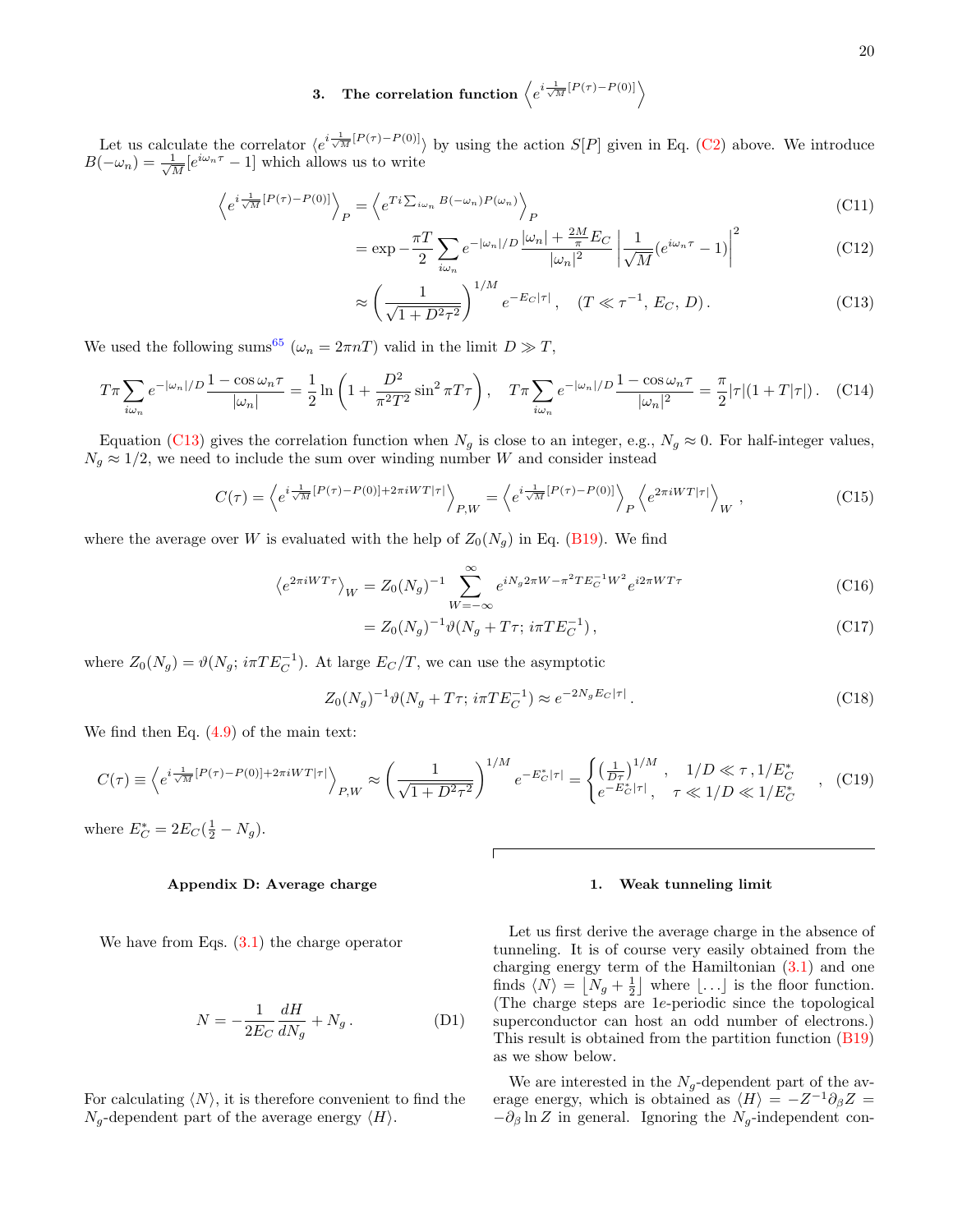tributions, we find the average energy,

$$
\langle H \rangle = -\frac{\partial_{\beta} Z_0(N_g)}{Z_0(N_g)},\tag{D2}
$$

where  $\beta = 1/T$  and

$$
Z_0(N_g) = \sum_{W=-\infty}^{\infty} e^{iN_g 2\pi W - \pi^2 T E_C^{-1} W^2} = \vartheta(N_g; i\pi T E_C^{-1}).
$$
\n(D3)

For  $E_C \gg T$ , we can use the expansion of the theta function

$$
\vartheta(N_g; \, i\pi TE_C^{-1}) \approx \sqrt{\frac{E_C}{T\pi}} \exp -(E_C/T)(\{N_g - \frac{1}{2}\} - \frac{1}{2})^2 ,\tag{D4}
$$

where  $\{\ldots\}$  is the positive fractional part. Using it, we find

$$
\langle H \rangle = -\partial_{\beta} \ln \vartheta (N_g; i\pi T E_C^{-1}) \tag{D5}
$$

$$
\approx E_C(\{N_g - \frac{1}{2}\} - \frac{1}{2})^2
$$
, (D6)

for the ground state energy. Upon taking the derivative, we obtain  $\langle N \rangle = N_g - (\{N_g - \frac{1}{2}\} - \frac{1}{2}) = [N_g + \frac{1}{2}]$ . Next, we will calculate the leading correction to this result due to weak tunneling between the island and the leads.

The leading correction to ground state energy comes from a process where an electron tunnels through the junction  $i$  into the island (or the lead) and returns through the same junction within a time  $\sim 1/E_C$ . The correction to charge due to finite tunneling is most convenient to calculate in the fermionic formalism, by using the tunneling action  $(4.7)$ . This action corresponding to tunneling into a Majorana mode is valid in the limit of strong superconductor,  $\Delta_P \gg E_C$ . We will comment on the opposite case below.

From the tunneling action  $(4.7)$  in the Hamiltonian formalism, we find the 2nd order correction to ground state energy,

<span id="page-20-2"></span>
$$
\delta E_{gs}^{(2)} \approx -\nu \sum_{i} (Dt_i)^2 (\ln \frac{D}{\Delta E_{+1}} + \ln \frac{D}{\Delta E_{-1}}), \quad (D7)
$$

where  $\nu \sim 1/D$  is the density of states (inverse bandwidth) of the lead and we denote  $\Delta E_{\pm 1}$  the energy required to add/remove an electron from the island. For example, in the  $N_g \approx 0$  valley we have  $\Delta E_{\pm 1} = E_C(1 \mp \frac{1}{2})$  $2N_g$ ). Upon taking the  $N_g$ -derivative of Eq. [\(D7\)](#page-20-2), we find the leading correction to the average charge

<span id="page-20-0"></span>
$$
\delta \langle N \rangle^{(2)} = \sum_{i} \frac{g_i \Delta_P}{E_C} \frac{N_g}{\left(\frac{1}{4} - N_g^2\right)}\,,\tag{D8}
$$

in the valley  $-1/2 < N_g < 1/2$ . We also set the bandwidth  $D \sim E_C$  and used the running coupling  $t_i(D) \sim \sqrt{g_i} \sqrt{\Delta_P/D}$  from Eq. [\(4.6\)](#page-5-6). Equations [\(D7\)](#page-20-2)– [\(D8\)](#page-20-0) become invalid in the narrow regions where  $N_a$ is within  $\sim Mg\Delta_P/E_C$  of a charge degeneracy point,

In the case of weak superconductivity ( $\Delta_P \ll E_C$ ), the above estimates  $\delta E_{gs}^{(2)}$  and  $\langle N \rangle^{(2)}$  change as one needs to sum over intermediate energies of the virtual quasiparticles in the island, see Eq. [\(5.5\)](#page-9-4). This leads then to the result  $\delta \langle N \rangle^{(2)} \sim \sum_i g_i \ln \frac{1+2N_g}{1-2N_g}$  obtained in Ref. [52.](#page-25-30)

#### <span id="page-20-1"></span>2. Strong tunneling limit

In this Appendix we derive the correction to ground state charge from weak backscattering at the junctions. Our discussion is similar to Ref. [9](#page-24-3) where a normal state dot is considered  $(\Delta_P \rightarrow 0)$ . In the absence of any backscattering  $(r_i = 0)$  we have  $\langle N \rangle = N_q$ .

In order to calculate the leading-order backscattering correction to  $\langle N \rangle$ , we can calculate the correction to ground state energy by using  $\langle H \rangle = -Z^{-1}\partial_{\beta}Z$  and then take the  $N_g$ -derivative as in Eq. [\(D1\)](#page-19-4). Upon integrating out the total charge mode  $Q$ , we obtain an effective action with a backscattering perturbation

<span id="page-20-3"></span>
$$
S_r = E_C \int d\tau \sum_j r_j(E_C) \cos(\mathbf{R}_j \cdot \mathbf{q} + 2\frac{1}{M} \pi N_g), \quad (D9)
$$

where we took the bandwidth  $D \sim E_C$ . This result is valid in both cases of strong ( $\Delta_P \gg E_C$ ) and weak  $(\Delta_P \ll E_C)$  superconductivity. In the former limit it is obtained from the action  $(4.3)$  and in the latter limit from Eq. [\(5.1\)](#page-8-2). We have respectively  $r_i(E_C) \sim$  $(E_C/\Delta_P)\sqrt{1-g_j}$  and  $r_j(E_C) \sim \sqrt{1-g_j}$  in Eq. [\(D9\)](#page-20-3), in the limit  $g_i \approx 1$ .

Upon expanding the partition function perturbatively in  $S_r$ , the leading term is in 2nd order  $\propto$  $r_j^2$ . However, this contribution is  $N_g$ -independent and thus does not modify  $\langle N \rangle$ . The leading  $N_g$ dependent term is in order  $M$  perturbation theory  $Z^{(M)} \quad \sim \quad \left\langle \prod_{j=1}^M E_C \int d\tau_j r_j \cos[{\bf R}_j\cdot{\bm q}(\tau_j) + 2\frac{1}{M} \pi N_g] \right\rangle$ which is non-vanishing since  $\sum_j \mathbf{R}_j = 0$ . The integrals over imaginary-time can be easily calculated by using Eq.  $(C8)$ . The integrals only depend on the differences and are UV-divergent when  $\tau_i - \tau_j \to 0$ . This integration then yields  $Z^{(M)} \sim (E_C/T)(\prod_j r_j(E_C)) \cos 2\pi N_g$ and the correction to ground state energy  $\delta E_{gs}^{(M)}$   $\propto$  $E_C(\prod_j r_j(E_C)) \cos 2\pi N_g$ . By taking the  $N_g$  derivative and substituting  $r_j(E_C) \sim (E_C/\Delta_P)\sqrt{1 - g_j}$  in the limit  $\Delta_P \gg E_C$ , we obtain the correction to  $\langle N \rangle$  introduced in the main text, Eq.  $(6.2)$  [Eq.  $(6.1)$  is obtained similarly]. In the limit of weak superconductivity we substitute  $r_j(E_C) \sim \sqrt{1 - g_j}$  and find Eq. [\(6.3\)](#page-12-2).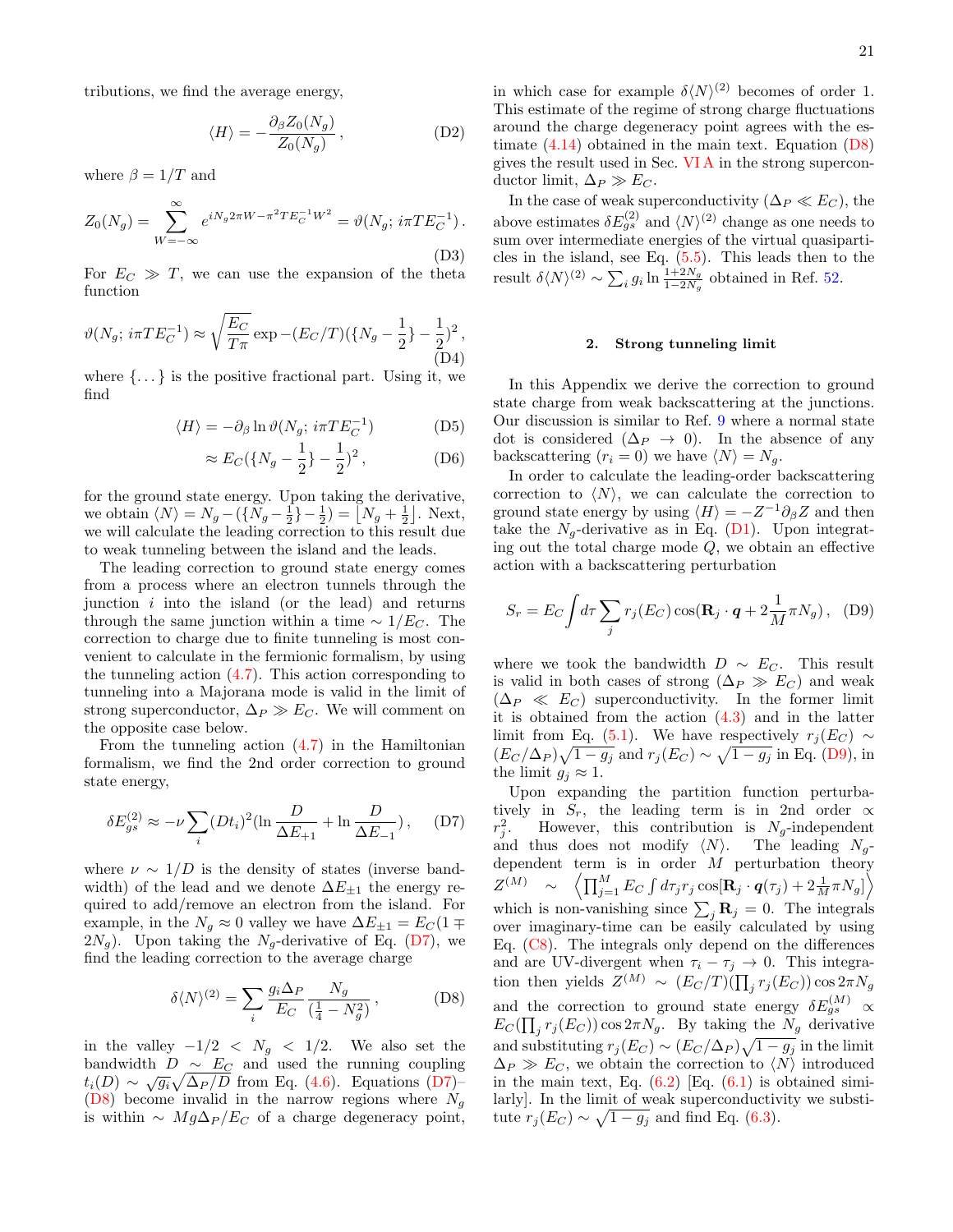# <span id="page-21-0"></span>Appendix E: Current operator and Kubo formula for conductance

In this Appendix we outline how the linear conductance presented in Sec. [VI](#page-11-0) is calculated by using the Kubo formula. We follow closely Ref. [53.](#page-25-26)

The dc conductance matrix is given by  $66$ 

<span id="page-21-2"></span>
$$
G_{ij} = i \lim_{\omega \to 0} \omega^{-1} \lim_{i\omega_n \to \omega + i0^+} \int d\tau e^{i\omega_n \tau} \langle T_\tau I_i(\tau) I_j(0) \rangle ,
$$
\n(E1)

where  $I_i = -e^{\frac{1}{\pi}} \partial_t \varphi_i$  is the current operator for junction i. In the two sections below, we use the Kubo formula to evaluate the conductance at low temperatures  $T \ll E_C$ .

# <span id="page-21-1"></span>1. Weak tunneling limit

In the Coulomb valley, the tunneling action is given by Eq. [\(4.10\)](#page-5-4), corresponding to electron tunneling from lead  $i$  to lead  $j$  without changing the charge of the island. By using the equation of motion for  $\varphi_i$ , we obtain the current operator

$$
I_i = -e\frac{1}{2}D\sum_j \lambda_{ij}(D)\sin\frac{1}{2}[\mathbf{R}_i - \mathbf{R}_j] \cdot \mathbf{p}.
$$
 (E2)

By using the current operator in the Kubo formula [\(E1\)](#page-21-2), we find

$$
G_{ij} = i(e_{\overline{2}}^{\frac{1}{2}}D)^{2} \sum_{i' \neq i, j' \neq j} \lambda_{ii'}(D)\lambda_{jj'}(D) \lim_{\omega \to 0} \omega^{-1} \lim_{i\omega_{n} \to \omega + i0^{+}} \int d\tau e^{i\omega_{n}\tau} \left\langle T_{\tau} \sin \frac{1}{2} [\mathbf{R}_{i} - \mathbf{R}_{i'}] \cdot \mathbf{p}(\tau) \sin \frac{1}{2} [\mathbf{R}_{j} - \mathbf{R}_{j'}] \cdot \mathbf{p}(0) \right\rangle
$$
\n(E3)

We have

$$
\left\langle T_{\tau} \sin \frac{1}{2} [\mathbf{R}_i - \mathbf{R}_{i'}] \cdot \mathbf{p}(\tau) \sin \frac{1}{2} [\mathbf{R}_j - \mathbf{R}_{j'}] \cdot \mathbf{p}(0) \right\rangle = \frac{1}{(2i)^2} \sum_{\sigma \sigma'} \left\langle T_{\tau} e^{i\sigma \frac{1}{2} [\mathbf{R}_i - \mathbf{R}_{i'}] \cdot \mathbf{p}(\tau)} e^{i\sigma' \frac{1}{2} [\mathbf{R}_j - \mathbf{R}_{j'}] \cdot \mathbf{p}(0)} \right\rangle
$$
\n
$$
= -\frac{1}{2} \left( \delta_{i'j} \delta_{ij'} + \delta_{ij} \delta_{i'j'} \right) \left\langle T_{\tau} e^{i \frac{1}{2} [\mathbf{R}_j - \mathbf{R}_{j'}] \cdot \mathbf{p}(\tau)} e^{-i \frac{1}{2} [\mathbf{R}_j - \mathbf{R}_{j'}] \cdot \mathbf{p}(0)} \right\rangle
$$
\n(E4)

and

$$
\left\langle T_{\tau}e^{i\frac{1}{2}\left[\mathbf{R}_{j}-\mathbf{R}_{j'}\right]\cdot\mathbf{p}(\tau)}e^{-i\frac{1}{2}\left[\mathbf{R}_{j}-\mathbf{R}_{j'}\right]\cdot\mathbf{p}(0)}\right\rangle = \left(\frac{D}{\pi T}\sin\pi T\tau\right)^{-K^{-1}\frac{1}{2}\left|\mathbf{R}_{j}-\mathbf{R}_{j'}\right|^{2}}.
$$
\n(E6)

where  $K = 2$  in the superconducting case and  $K = 1$  in the normal case, and  $\frac{1}{4}|\mathbf{R}_{j'} - \mathbf{R}_j|^2 = 2$  for  $j \neq j'$ . Thus,  $\Delta = 1$  and  $\Delta = 2$  in the superconducting and normal cases. Thus

$$
G_{ij} = -i(-e\frac{1}{2}D)^2 \lim_{\omega \to 0} \omega^{-1} \lim_{i\omega_n \to \omega + i0^+} \frac{1}{2} \left( \lambda_{ij}(D)^2 [1 - \delta_{ij}] - \delta_{ij} \sum_{i' \neq i} \lambda_{ii'}(D)^2 \right) \int d\tau e^{i\omega_n \tau} \left( \frac{D}{\pi T} \sin \pi T \tau \right)^{-4K^{-1}}.
$$
\n(E7)

We take the real part and use the integral in the limit  $\omega_n \to 0$ ,

<span id="page-21-4"></span>
$$
\int_{D^{-1}}^{T^{-1}-D^{-1}} d\tau \frac{1-\cos\omega_n \tau}{\left(\frac{D}{\pi T}\sin\pi T\tau\right)^{\nu}} = -i\omega_n i \left(\frac{\pi T}{D}\right)^{\nu} \frac{1}{2\pi T^2} B(\frac{1}{2}, \frac{\nu}{2}),\tag{E8}
$$

where  $B$  is the beta function. We find

<span id="page-21-3"></span>
$$
G_{ij} = \frac{e^2}{h} \frac{\pi^2}{8} \left( \lambda_{ij}(D)^2 [1 - \delta_{ij}] - \delta_{ij} \sum_{i' \neq i} \lambda_{ii'}(D)^2 \right) \left( \frac{\pi T}{D} \right)^{-2 + 4K^{-1}} B(\frac{1}{2}, 2K^{-1}).
$$
 (E9)

In the superconducting case we have  $\lambda_{ij}(D) \approx \sqrt{g_i g_j} \Delta_P / E_C^*$  with logarithmic corrections, see<br>Sec. IV A 1. Thus, in the superconducting case with logarithmic corrections, Thus, in the superconducting case

$$
(K = 2),
$$
  
\n
$$
G_{ij} = \frac{e^2}{h} \frac{\pi^2}{4} g_i (g_j - \delta_{ij} g_\Sigma) \left(\frac{\Delta_P}{E_C^*}\right)^2 \left[\frac{\ln(eE_C/T_K)}{\ln(eT/T_K)}\right]^2,
$$
  
\n(E10)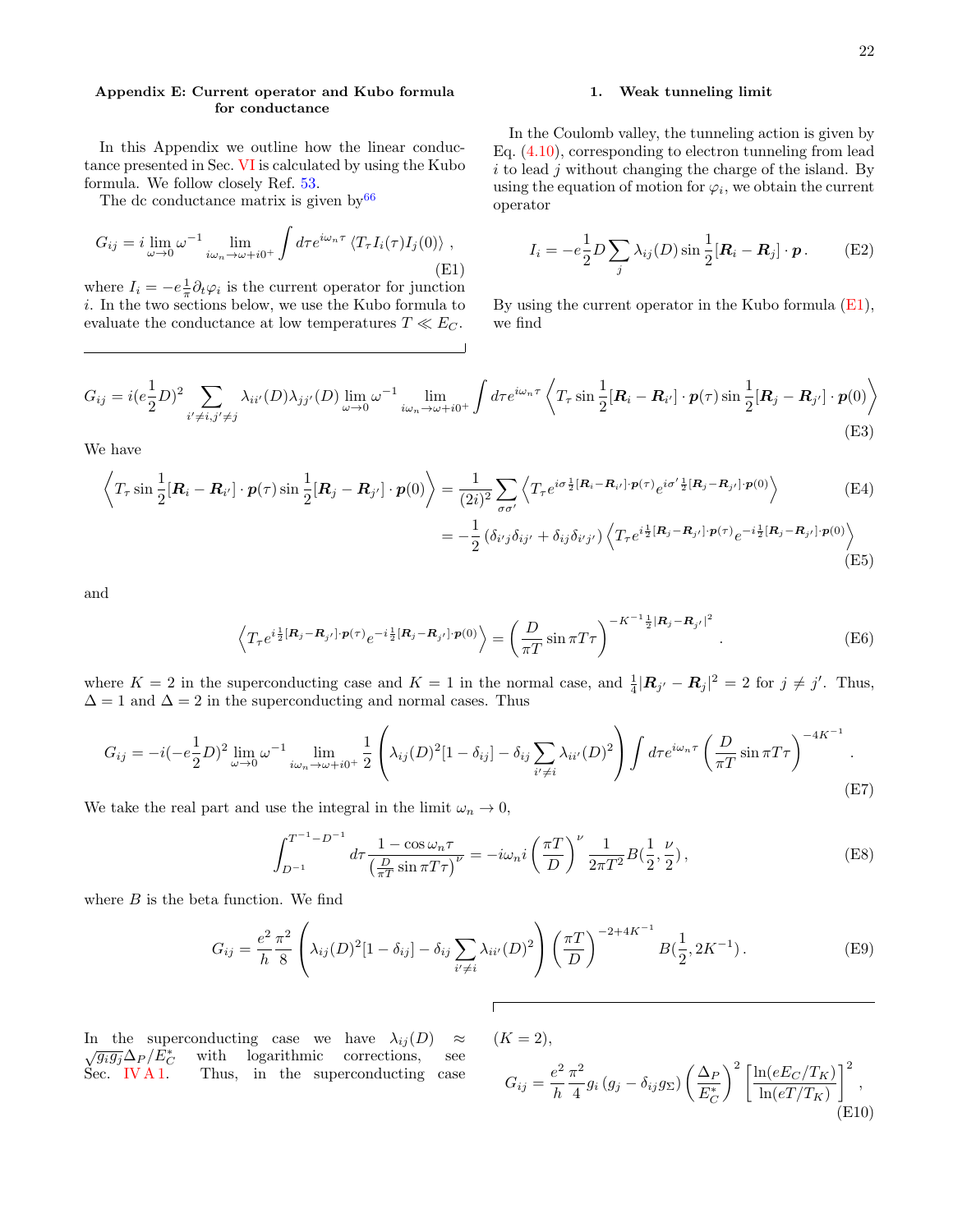where we have included the logarithmic corrections. This is Eq.  $(6.5)$  of the main text. In the normal case  $(K = 1)$ , we have for  $D \ll E_C^*$  the running coupling  $\lambda_{ij}(D) \to$ we have for  $D \ll D_C$  the Funning coupling  $\lambda_{ij}(D) \rightarrow \lambda_{ij}(D) \sqrt{g_i g_j} D/E_C^*$ , in the notation of Sec. [V A 1.](#page-9-0) Thus, we find

$$
G_{ij} = \frac{e^2}{h} \frac{\pi^2}{6} g_i (g_j - \delta_{ij} g_\Sigma) \left(\frac{\pi T}{E_C^*}\right)^2, \qquad \text{(E11)}
$$

where  $g_{\Sigma} = \sum_i g_i$ .

We can also use Eq.  $(E9)$  in the case of strong tunneling when  $\Gamma \gg \Delta_P$  in which case tunneling becomes weak in the temperature interval  $\Delta_P \ll T \ll \Gamma$ . In this limit, we have  $\lambda_{ij}(D) = \lambda_{ij}(\Gamma)(D/\Gamma)$ , see discussion in Sec. VB above Eq.  $(5.17)$ . Therefore, from Eq.  $(E9)$  with  $K = 1$ we find,

<span id="page-22-1"></span>
$$
G_{ij} = \frac{e^2}{h} \left( \lambda_{ij} (\Gamma)^2 - \delta_{ij} \sum_k \lambda_{ik} (\Gamma)^2 \right) \left( \frac{T}{\Gamma} \right)^2, \quad \text{(E12)}
$$

which was given in Eq.  $(6.11)$  of the main text.

#### <span id="page-22-0"></span>2. Strong tunneling limit

In the strong tunneling limit, it is easiest to work in terms of the  $\varphi$  variables. The current operator is then

$$
I_i = -e_{\pi}^{\perp} \partial_t \varphi_i
$$
 and the Kubo formula becomes (E1)

<span id="page-22-2"></span>
$$
G_{ij} = i \frac{e^2 T}{\pi^2} \lim_{\omega \to 0} \omega \lim_{i\omega_n \to \omega + i0^+} \langle \varphi_i(-i\omega_n) \varphi_j(i\omega_n) \rangle .
$$
\n(E13)

This form for the conductance is best suited for calculations in the strong tunneling limit.

We can write

$$
\langle \varphi_i(-i\omega_n)\varphi_j(i\omega_n)\rangle = \left. \frac{1}{Z_J} \frac{\delta}{\delta J_i(i\omega_n)} \frac{\delta}{\delta J_j(-i\omega_n)} Z_J \right|_{\substack{J=0\\ \text{(E14)}}},
$$

where

$$
Z_J = \int \mathcal{D}\varphi_j e^{-S-S_J}, \ S_J = -\sum_{\omega_n} \sum_j J_j(-i\omega_n)\varphi_j(i\omega_n).
$$
\n(E15)

<span id="page-22-4"></span><span id="page-22-3"></span>In the presence of charging energy, the proper variables are  $q$  and  $Q$ , Eq. [\(4.2\)](#page-4-6). In terms of these variables we have

$$
S = S_0 - D \int d\tau \sum_j r_j(D) \cos(\mathbf{R}_j \cdot \mathbf{q} + 2 \frac{1}{\sqrt{M}} Q), \tag{E16}
$$

$$
S_0 = \frac{1}{\pi} T \sum_{i\omega_n} \frac{1}{K} |\omega_n| \left( |q(\omega_n)|^2 + |Q(\omega_n)|^2 \right) + E_C \int d\tau \left( \frac{1}{\pi} \sqrt{M} Q - N_g \right)^2, \tag{E17}
$$

$$
S_J = -\sum_{i\omega_n} \sum_j J_j(-i\omega_n) \left[\frac{1}{2}\mathbf{R}_j \cdot \mathbf{q}(i\omega_n) + \frac{1}{\sqrt{M}} Q(i\omega_n)\right].
$$
 (E18)

In order to describe both normal and superconducting islands, we have included in  $S_0$  a factor K which is 1 in the normal case  $(D \gg \Delta_P)$  and 2 in the topological superconducting case  $(D \ll \Delta_P)$ . Likewise, in the former case the normal case  $(D \gg \Delta_P)$  and 2 in the topological superconducting case  $(D \ll \Delta_P)$ . Likewise, in the former case the reflection amplitude is irrelevant under RG flow,  $r_i(D) = (D/\Delta_P)^{K-1}\sqrt{1-g_i}$ , where  $E_C \ll D \ll \Delta_P$ . The above action thus allows us to cover both actions [\(4.3\)](#page-4-5) (when  $\Delta_P \gg E_C$ ) and [\(5.1\)](#page-8-2) (when  $\Delta_P \ll E_C$ ).

Expanding  $e^{-S-S_J}$  in perturbation theory in reflection, we find to second order in  $r_j$ ,

$$
e^{-S-S_J} = e^{-S_0 - S_J} \left( 1 + \frac{1}{2} D^2 \int d\tau_1 \int d\tau_2 \sum_{j_1 j_2} r_{j_1} r_{j_2} \cos[\mathbf{R}_{j_1} \cdot \mathbf{q}(\tau_1) + 2\frac{1}{\sqrt{M}} Q(\tau_1)] \cos[\mathbf{R}_{j_2} \cdot \mathbf{q}(\tau_2) + 2\frac{1}{\sqrt{M}} Q(\tau_2)] \right)
$$
(E19)

$$
=e^{-S_0-S_J}\left(1+\frac{1}{2}D^2\int d\tau_1\int d\tau_2\sum_{j_1j_2}r_{j_1}r_{j_2}\frac{1}{4}\sum_{\sigma_1,\sigma_2=\pm}e^{\sum_{i\omega_n}\mathbf{A}(-i\omega_n)\cdot\mathbf{q}(i\omega_n)}e^{\sum_{i\omega_n}B(-i\omega_n)Q(i\omega_n)}\right) \tag{E20}
$$

where

$$
\mathbf{A}(-i\omega_n) = iT \left( \sigma_1 e^{i\omega_n \tau_1} \mathbf{R}_{j_1} + \sigma_2 e^{i\omega_n \tau_2} \mathbf{R}_{j_2} \right), \quad B(-i\omega_n) = 2i \frac{1}{\sqrt{M}} T \left( \sigma_1 e^{i\omega_n \tau_1} + \sigma_2 e^{i\omega_n \tau_2} \right)
$$
(E21)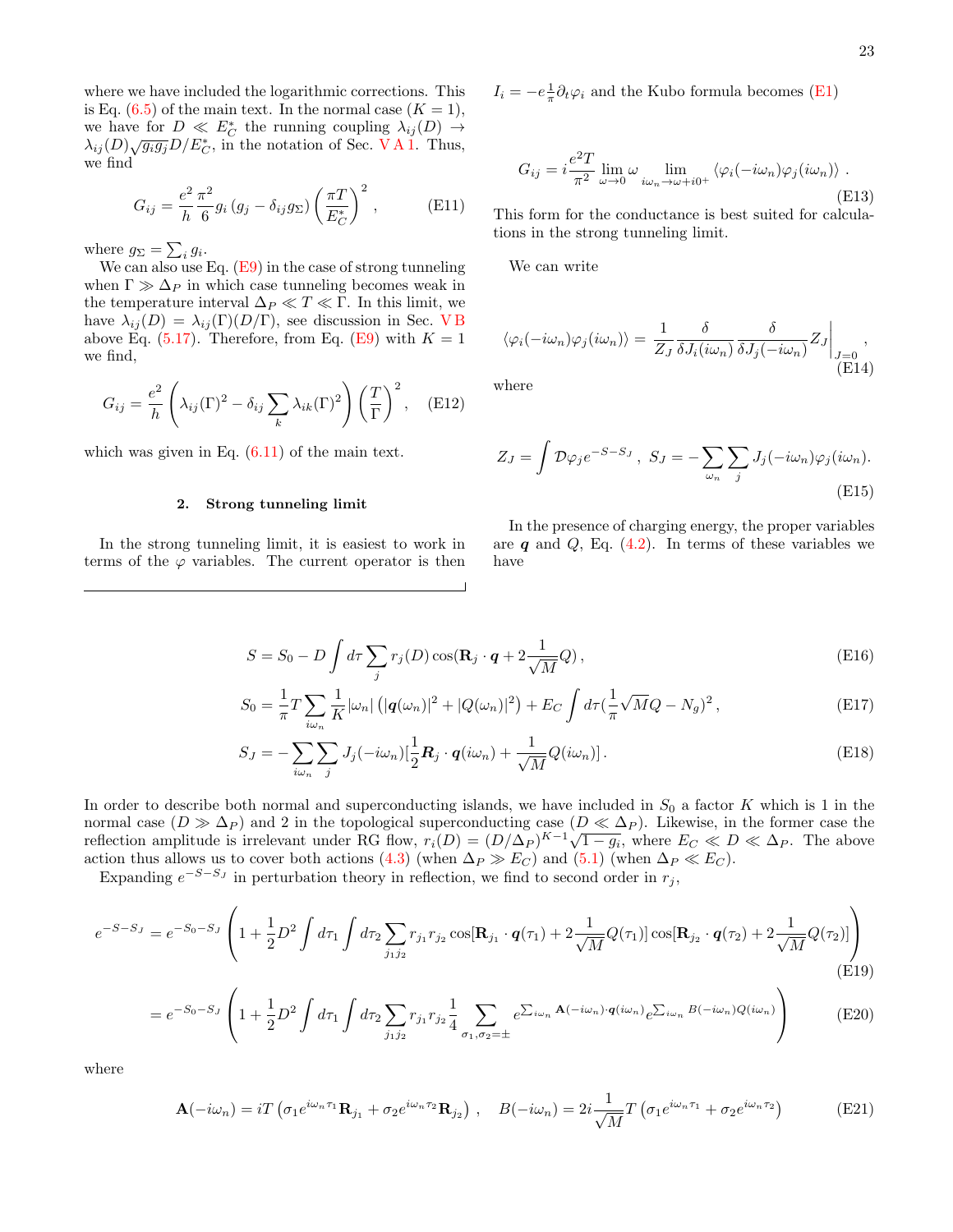Thus,

$$
Z_J = Z_0 \left\langle e^{-S_J} \left( 1 + \frac{1}{2} D^2 \int d\tau_1 \int d\tau_2 \sum_{j_1 j_2} r_{j_1} r_{j_2} \frac{1}{4} \sum_{\sigma_1, \sigma_2 = \pm} e^{\sum_{i \omega_n} \mathbf{A}(-i\omega_n) \cdot \mathbf{q}(i\omega_n)} e^{\sum_{i \omega_n} B(-i\omega_n) Q(i\omega_n)} \right) \right\rangle_{S_0}
$$
(E22)

The averages over  $q$  and  $Q$  can be done separately. For this, we have the following correlation functions,

$$
\left\langle e^{\sum_{i\omega_n} \mathbf{C}(-i\omega_n)\cdot \mathbf{q}(i\omega_n)}\right\rangle_{S_0} = e^{\frac{1}{2}KT^{-1}\frac{\pi}{2}\sum_{i\omega_n}|\omega_n|^{-1}\mathbf{C}(i\omega_n)\cdot\mathbf{C}(-i\omega_n)},\tag{E23}
$$
\n
$$
\left\langle \sum_{i\omega_n} C(-i\omega_n)O(i\omega_n) \right\rangle_{\mathcal{F}} = \pi T^{-1}\frac{1}{2}\sum_{i\omega_n} C(-\omega_n)(2K^{-1}|\omega_n| + 2ME_C)^{-1}C(\omega_n)\frac{1}{2}T^{-1}\frac{\pi^2}{2\pi^2}C(0)^2\ T^{-1}C(0)\frac{\pi N_g}{2}}\tag{E23}
$$

$$
\left\langle e^{\sum_{i\omega_n} C(-i\omega_n)Q(i\omega_n)} \right\rangle_{S_0} = e^{\pi T^{-1} \frac{1}{2} \sum_{i\omega_n \neq 0} C(-\omega_n) \left( 2K^{-1} |\omega_n| + \frac{2}{\pi} M E_C \right)^{-1} C(\omega_n)} e^{\frac{1}{4} T^{-1} \frac{\pi^2}{M E_C} C(0)^2} e^{T^{-1} C(0) \frac{\pi N_g}{\sqrt{M}}}.
$$
 (E24)

We find for  $\omega_n$ ,  $T \ll E_C$ ,

$$
\langle \varphi_i(-i\omega_n)\varphi_j(i\omega_n) \rangle
$$
  
= 
$$
\frac{\pi(\delta_{ij} - \frac{1}{M})}{2K^{-1}T|\omega_n|} + 2\frac{\pi^2 D^2}{4K^{-2}|\omega_n|^2 T} \left(\frac{2e^{\gamma}ME_C}{2K^{-1}\pi D}\right)^{2K/M} \left(\frac{D}{E_C}\right)^{2K-2} R_{ij} \int_{D^{-1}}^{T^{-1} - D^{-1}} d\tau \frac{1 - \cos\omega_n \tau}{\left(\frac{D}{\pi T}\sin\pi T\tau\right)^{2K(1 - \frac{1}{M})}},
$$
(E25)

where the factor  $\left(\frac{D}{E_C}\right)^{2K-2}$  is absent in the normal case  $K = 1$   $(D \gg \Delta_P)$ . We denote

<span id="page-23-1"></span>
$$
R_{ij} = -\sum_{j_1} r_j (E_C)^2 \left( \delta_{j j_1} - \frac{1}{M} \right) \left( \delta_{i j_1} - \frac{1}{M} \right), \tag{E26}
$$

where  $r_j (E_C)^2 = \left(\frac{E_C}{\Delta_P}\right)^{2K-2} (1 - g_{j_1})$ . For roughly isotropic contacts, we have  $R_{ij} \approx r (E_C)^2 \left(\frac{1}{M} - \delta_{ij}\right)$ . We also used the following results for  $\sigma_2 = -\sigma_1$  and  $j_1 = j_2$  [which is the dominant contribution to  $Z_J$ , Eq. [\(E22\)](#page-23-1)],

$$
\left\langle e^{\sum_{i\omega_n} B(-i\omega_n)Q(i\omega_n)} \right\rangle_Q = \left\langle e^{2i\frac{1}{\sqrt{M}}\sigma_1(Q(\tau_1) - Q(\tau_2))} \right\rangle_Q \approx \left(\frac{2e^{\gamma} M E_C}{g\pi D}\right)^{2K/M}.
$$
\n(E27)

and

$$
e^{\frac{K}{2}T^{-1}\frac{\pi}{2}\sum_{i\omega_n}|\omega_n|^{-1}\mathbf{A}(i\omega_n)\cdot\mathbf{A}(-i\omega_n)} = e^{-(1-\frac{1}{M})\frac{1}{2}KT\pi\sum_{i\omega_n}|\omega_n|^{-1}[1-\cos\omega_n(\tau_1-\tau_2)]}
$$
(E28)

<span id="page-23-2"></span>
$$
= \left(\frac{D}{\pi T} \sin \pi T (\tau_1 - \tau_2)\right)^{-4(1 - \frac{1}{M})\frac{1}{2}K}.
$$
 (E29)

The last integral in Eq. [\(E25\)](#page-23-2) in the limit  $\omega_n \to 0$  can be calculated by using the integral [\(E8\)](#page-21-4) with  $\nu = 2K(1 - \frac{1}{M})$ . Thus, with the help of Eq. [\(E13\)](#page-22-2) we obtain

$$
G_{ij}/G_0 = K\left(\frac{1}{M} - \delta_{ij}\right) - \frac{\pi^2 K^2}{2} \left(\frac{\pi T}{E_C}\right)^{2K-2} \left(\frac{Ke^{\gamma} M E_C}{\pi^2 T}\right)^{2K/M} B\left(\frac{1}{2}, K\left(1 - \frac{1}{M}\right)\right) R_{ij}.
$$
 (E30)

where  $G_0 = e^2/h$ . This result covers both the normal  $(T \gg \Delta_P)$  and superconducting  $(T \ll \Delta_P)$  cases by setting the parameter  $K = 1$  or 2, respectively. In the superconducting case,  $K = 2$ , we obtain Eq. [\(6.7\)](#page-13-5) of the main text. In the normal case,  $T \gg \Delta_P$ , i.e.,  $K = 1$ , we find

<span id="page-23-0"></span>
$$
G_{ij}/G_0 = \left(\frac{1}{M} - \delta_{ij}\right) - \frac{1}{2}\pi^2 \left(\frac{e^\gamma M E_C}{\pi^2 T}\right)^{2\frac{1}{M}} B\left(\frac{1}{2}, \left(1 - \frac{1}{M}\right)\right) R_{ij}.
$$
 (E31)

This is Eq. [\(6.9\)](#page-14-3) of the main text. In that equation, we have  $b_M = \frac{1}{2}\pi^2 \left(\frac{e^{\gamma}M}{\pi^2}\right)^{2/M} B\left(\frac{1}{2}, \left(1 - \frac{1}{M}\right)\right); B$  is the beta function and  $8.5 \le b_M \le 11.4$  for  $M = 3, \ldots, 6$ . For  $M = 4$ , the temperature-dependence agrees with the result of two spinful leads in Ref. [53.](#page-25-26) Equation [\(E31\)](#page-23-0) is valid at  $E_C \gg T \gtrsim \Delta_P$  and the T-dependence arises from the renormalization of reflection amplitudes to scale T, see below Eq. [\(5.14\)](#page-10-4). At  $T \ll \Delta_P$ , we can replace  $T \to \Delta_P$  in Eq. [\(E31\)](#page-23-0) and multiply the second term by a factor  $(T/\Delta_P)^{2(1-\frac{2}{M})}$  as the reflection amplitudes get renormalized further.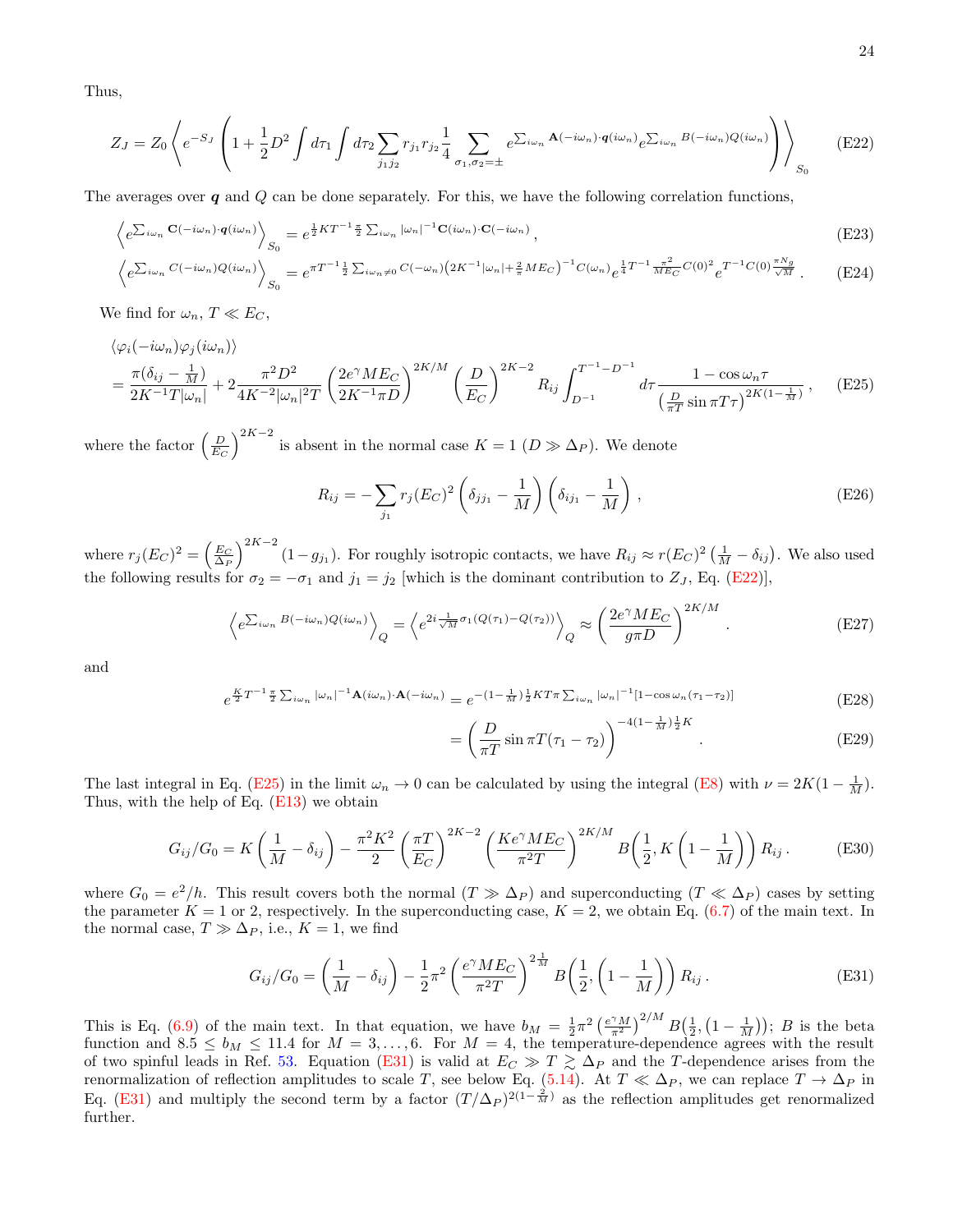We can also use the above method to evaluate the backscattering correction to conductance near the strong-coupling fixed point,  $T \ll T_K$ . We replaces Eqs. [\(E16\)](#page-22-3)–[\(E18\)](#page-22-4) by

$$
S = \frac{1}{2\pi} T \sum_{\omega_n} e^{-|\omega_n|/T_K} |\omega_n| |q(\omega_n)|^2 - T_K \int d\tau \sum_j r_j(T_K) \cos(\mathbf{R}_j \cdot \mathbf{q} + 2 \frac{1}{M} \pi N_g), \tag{E32}
$$

where  $T_K$  is now the UV cutoff and  $r_j(T_K) \sim 1$ . Instead of Eq. [\(E25\)](#page-23-2) we now find (for  $\omega_n$ ,  $T \ll T_K$ ),

$$
\langle \varphi_i(-i\omega_n)\varphi_j(i\omega_n) \rangle
$$
  
=  $\frac{\pi(\delta_{ij} - \frac{1}{M})}{T|\omega_n|} - 2\frac{\pi^2 T_K^2}{|\omega_n|^2 T} \sum_{j_1} r_{j_1} (T_K)^2 \left( \delta_{j j_1} - \frac{1}{M} \right) \left( \delta_{i j_1} - \frac{1}{M} \right) \int_{T_K^{-1}}^{T^{-1} - T_K^{-1}} d\tau \frac{1 - \cos \omega_n \tau}{\left( \frac{T_K}{\pi T} \sin \pi T \tau \right)^{4(1 - \frac{1}{M})}},$  (E33)

and the conductance

<span id="page-24-13"></span>
$$
G_{ij}/G_0 = 2\left(\frac{1}{M} - \delta_{ij}\right) + 2\pi^2 B\left(\frac{1}{2}, 2\left(1 - \frac{1}{M}\right)\right) \sum_{j_1} r_{j_1} (T_K)^2 \left(\delta_{j j_1} - \frac{1}{M}\right) \left(\delta_{i j_1} - \frac{1}{M}\right) \left(\frac{\pi T}{T_K}\right)^{2(1 - \frac{2}{M})}, \quad (E34)
$$

which gives Eq. [\(6.6\)](#page-13-4) of the main text upon setting  $r_{j1}(T_K)^2 \sim 1$  and  $\sum_{j_1} (\delta_{j j_1} - \frac{1}{M}) (\delta_{i j_1} - \frac{1}{M}) = -(\frac{1}{M} - \delta_{i j}).$ 

- <span id="page-24-0"></span><sup>1</sup> H. Grabert and M.H. Devoret, *[Single Charge Tunneling:](https://books.google.com/books?id=l4TdBwAAQBAJ)* [Coulomb Blockade Phenomena In Nanostructures](https://books.google.com/books?id=l4TdBwAAQBAJ), Nato Science Series B: (Springer US, 2013).
- <sup>2</sup> M. T. Tuominen, J. M. Hergenrother, T. S. Tighe, and M. Tinkham, "Experimental evidence for parity-based 2e periodicity in a superconducting single-electron tunneling transistor," Phys. Rev. Lett. 69[, 1997–2000 \(1992\).](http://dx.doi.org/10.1103/PhysRevLett.69.1997)
- <sup>3</sup> T. M. Eiles, John M. Martinis, and Michel H. Devoret, "Even-odd asymmetry of a superconductor revealed by the coulomb blockade of andreev reflection," [Phys. Rev. Lett.](http://dx.doi.org/10.1103/PhysRevLett.70.1862) 70[, 1862–1865 \(1993\).](http://dx.doi.org/10.1103/PhysRevLett.70.1862)
- 4 J. M. Hergenrother, M. T. Tuominen, and M. Tinkham, "Charge transport by andreev reflection through a mesoscopic superconducting island," [Phys. Rev. Lett.](http://dx.doi.org/10.1103/PhysRevLett.72.1742) 72, 1742– [1745 \(1994\).](http://dx.doi.org/10.1103/PhysRevLett.72.1742)
- <sup>5</sup> Travis M Eiles, Michel H Devoret, and John M Martinis, "Coulomb blockade of andreev reflection in the nsn singleelectron transistor," Surface science 305, 536–540 (1994).
- <sup>6</sup> M. Houzet, D. A. Pesin, A. V. Andreev, and L. I. Glazman, "Quantum charge fluctuations in a superconducting grain," Phys. Rev. B 72[, 104507 \(2005\),](http://dx.doi.org/ 10.1103/PhysRevB.72.104507) [cond](http://arxiv.org/abs/cond-mat/0502657)[mat/0502657.](http://arxiv.org/abs/cond-mat/0502657)
- <span id="page-24-1"></span>7 Jan von Delft and D.C. Ralph, "Spectroscopy of discrete energy levels in ultrasmall metallic grains," [Physics Re](http://dx.doi.org/ 10.1016/s0370-1573(00)00099-5)ports 345[, 61173 \(2001\).](http://dx.doi.org/ 10.1016/s0370-1573(00)00099-5)
- <span id="page-24-2"></span><sup>8</sup> F. W. J. Hekking, L. I. Glazman, K. A. Matveev, and R. I. Shekhter, "Coulomb blockade of two-electron tunneling," [Physical Review Letters](http://dx.doi.org/ 10.1103/PhysRevLett.70.4138) 70, 4138–4141 (1993).
- <span id="page-24-3"></span><sup>9</sup> Igor L Aleiner, Piet Wibertus Brouwer, and Leonid I Glazman, "Quantum effects in coulomb blockade," Physics Reports 358, 309–440 (2002).
- <span id="page-24-4"></span><sup>10</sup> M. Pustilnik, B. van Heck, R. M. Lutchyn, and L. I. Glazman, "Quantum criticality in resonant andreev conduction," [Phys. Rev. Lett.](http://dx.doi.org/ 10.1103/PhysRevLett.119.116802) 119, 116802 (2017).
- <span id="page-24-5"></span><sup>11</sup> Michał Papaj, Zheng Zhu, and Liang Fu, "Multichannel charge kondo effect and non-fermi-liquid fixed points

in conventional and topological superconductor islands," Phys. Rev. B 99[, 014512 \(2019\).](http://dx.doi.org/10.1103/PhysRevB.99.014512)

- <span id="page-24-6"></span><sup>12</sup> Liang Fu, "Electron teleportation via majorana bound states in a mesoscopic superconductor," [Phys. Rev. Lett.](http://dx.doi.org/10.1103/PhysRevLett.104.056402) 104[, 056402 \(2010\).](http://dx.doi.org/10.1103/PhysRevLett.104.056402)
- <span id="page-24-12"></span><sup>13</sup> B. van Heck, R. M. Lutchyn, and L. I. Glazman, "Conductance of a proximitized nanowire in the Coulomb blockade regime," Phys. Rev. B 93[, 235431 \(2016\),](http://dx.doi.org/ 10.1103/PhysRevB.93.235431) [arXiv:1603.08258](http://arxiv.org/abs/1603.08258) [\[cond-mat.mes-hall\].](http://arxiv.org/abs/1603.08258)
- <span id="page-24-11"></span><sup>14</sup> R. M. Lutchyn and L. I. Glazman, "Transport through a Majorana Island in the Strong Tunneling Regime," [Phys.](http://dx.doi.org/10.1103/PhysRevLett.119.057002) Rev. Lett. 119[, 057002 \(2017\),](http://dx.doi.org/10.1103/PhysRevLett.119.057002) [arXiv:1701.00184 \[cond](http://arxiv.org/abs/1701.00184)[mat.supr-con\].](http://arxiv.org/abs/1701.00184)
- <span id="page-24-7"></span><sup>15</sup> R. M. Lutchyn, K. Flensberg, and L. I. Glazman, "Quantum charge fluctuations of a proximitized nanowire," Phys. Rev. B 94[, 125407 \(2016\),](http://dx.doi.org/ 10.1103/PhysRevB.94.125407) [arXiv:1606.06756 \[cond](http://arxiv.org/abs/1606.06756)[mat.mes-hall\].](http://arxiv.org/abs/1606.06756)
- <span id="page-24-8"></span> $16$  B. Béri and N. R. Cooper, "Topological Kondo Effect with Majorana Fermions," [Phys. Rev. Lett.](http://dx.doi.org/ 10.1103/PhysRevLett.109.156803) 109, 156803 (2012), [arXiv:1206.2224 \[cond-mat.mes-hall\].](http://arxiv.org/abs/1206.2224)
- <sup>17</sup> B. Béri, "Majorana-Klein Hybridization in Topological Superconductor Junctions," [Phys. Rev. Lett.](http://dx.doi.org/10.1103/PhysRevLett.110.216803) 110, 216803 [\(2013\),](http://dx.doi.org/10.1103/PhysRevLett.110.216803) [arXiv:1212.4465 \[cond-mat.mes-hall\].](http://arxiv.org/abs/1212.4465)
- <span id="page-24-9"></span><sup>18</sup> A. Altland and R. Egger, "Multiterminal Coulomb-Majorana Junction," [Phys. Rev. Lett.](http://dx.doi.org/ 10.1103/PhysRevLett.110.196401) 110, 196401 (2013), [arXiv:1212.6224 \[cond-mat.mes-hall\].](http://arxiv.org/abs/1212.6224)
- <span id="page-24-10"></span> $19$  A. Altland, B. Béri, R. Egger, and A. M. Tsvelik, "Multichannel Kondo Impurity Dynamics in a Majorana Device," [Phys. Rev. Lett.](http://dx.doi.org/ 10.1103/PhysRevLett.113.076401) 113, 076401 (2014), [arXiv:1312.3802](http://arxiv.org/abs/1312.3802) [\[cond-mat.mes-hall\].](http://arxiv.org/abs/1312.3802)
- $20\,$  M. R. Galpin, A. K. Mitchell, J. Temaismithi, D. E. Logan, B. Béri, and N. R. Cooper, "Conductance fingerprint of Majorana fermions in the topological Kondo effect," [Phys.](http://dx.doi.org/ 10.1103/PhysRevB.89.045143) Rev. B 89[, 045143 \(2014\),](http://dx.doi.org/ 10.1103/PhysRevB.89.045143) [arXiv:1312.5971 \[cond-mat.str](http://arxiv.org/abs/1312.5971)[el\].](http://arxiv.org/abs/1312.5971)
- <span id="page-24-14"></span> $21$  A. Altland, B. Béri, R. Egger, and A. M. Tsvelik, "Bethe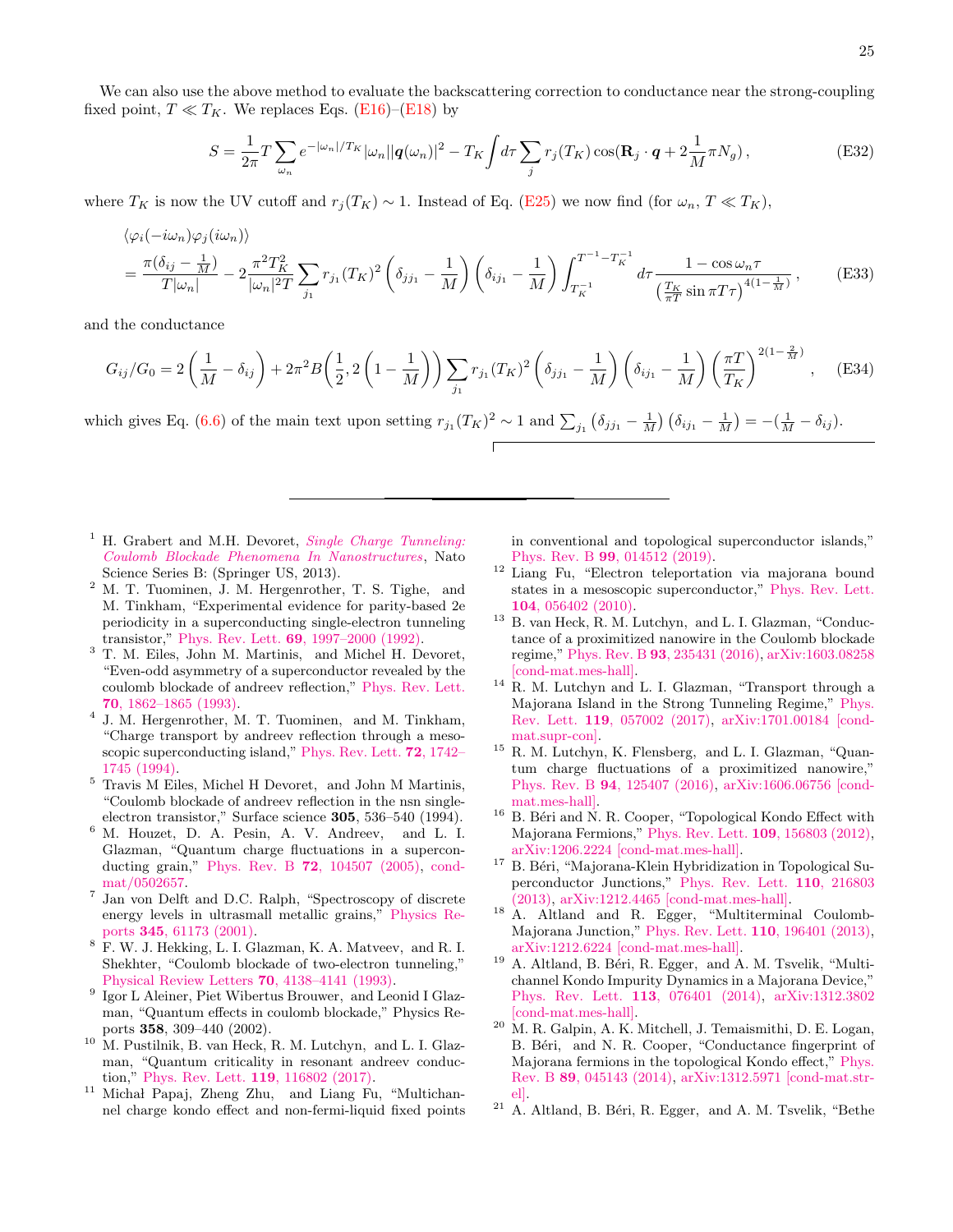ansatz solution of the topological Kondo model," [Jour](http://dx.doi.org/ 10.1088/1751-8113/47/26/265001)[nal of Physics A Mathematical General](http://dx.doi.org/ 10.1088/1751-8113/47/26/265001) 47, 265001 (2014), [arXiv:1403.0113 \[cond-mat.str-el\].](http://arxiv.org/abs/1403.0113)

- <span id="page-25-21"></span> $22$  L. Herviou, K. Le Hur, and C. Mora, "Many-terminal" Majorana island: From topological to multichannel Kondo model," Phys. Rev. B 94[, 235102 \(2016\),](http://dx.doi.org/ 10.1103/PhysRevB.94.235102) [arXiv:1609.04307](http://arxiv.org/abs/1609.04307) [\[cond-mat.mes-hall\].](http://arxiv.org/abs/1609.04307)
- <span id="page-25-20"></span><sup>23</sup> Karen Michaeli, L. Aviad Landau, Eran Sela, and Liang Fu, "Electron teleportation and statistical transmutation in multiterminal majorana islands," [Phys. Rev. B](http://dx.doi.org/10.1103/PhysRevB.96.205403) 96, [205403 \(2017\).](http://dx.doi.org/10.1103/PhysRevB.96.205403)
- $^{24}$  B. Béri, "Exact Nonequilibrium Transport in the Topological Kondo Effect," [Phys. Rev. Lett.](http://dx.doi.org/10.1103/PhysRevLett.119.027701) 119, 027701 (2017), [arXiv:1610.03064 \[cond-mat.mes-hall\].](http://arxiv.org/abs/1610.03064)
- <span id="page-25-0"></span><sup>25</sup> Kyrylo Snizhko, Francesco Buccheri, Reinhold Egger, and Yuval Gefen, "Parafermionic generalization of the topological kondo effect," Phys. Rev. B 97[, 235139 \(2018\).](http://dx.doi.org/ 10.1103/PhysRevB.97.235139)
- <span id="page-25-1"></span><sup>26</sup> S. Plugge, L. A. Landau, E. Sela, A. Altland, K. Flensberg, and R. Egger, "Roadmap to majorana surface codes," Phys. Rev. B 94[, 174514 \(2016\).](http://dx.doi.org/ 10.1103/PhysRevB.94.174514)
- <sup>27</sup> Sagar Vijay and Liang Fu, "Teleportation-based quantum information processing with majorana zero modes," [Phys.](http://dx.doi.org/ 10.1103/PhysRevB.94.235446) Rev. B 94[, 235446 \(2016\).](http://dx.doi.org/ 10.1103/PhysRevB.94.235446)
- <span id="page-25-31"></span><sup>28</sup> S. Plugge, A. Rasmussen, R. Egger, and K. Flensberg, "Majorana box qubits," [New Journal of Physics](http://dx.doi.org/10.1088/1367-2630/aa54e1) 19, 012001 [\(2017\),](http://dx.doi.org/10.1088/1367-2630/aa54e1) [arXiv:1609.01697 \[cond-mat.mes-hall\].](http://arxiv.org/abs/1609.01697)
- <span id="page-25-2"></span><sup>29</sup> T. Karzig, C. Knapp, R. M. Lutchyn, P. Bonderson, M. B. Hastings, C. Nayak, J. Alicea, K. Flensberg, S. Plugge, Y. Oreg, C. M. Marcus, and M. H. Freedman, "Scalable designs for quasiparticle-poisoning-protected topological quantum computation with Majorana zero modes," Phys. Rev. B 95[, 235305 \(2017\),](http://dx.doi.org/ 10.1103/PhysRevB.95.235305) [arXiv:1610.05289 \[cond](http://arxiv.org/abs/1610.05289)[mat.mes-hall\].](http://arxiv.org/abs/1610.05289)
- <span id="page-25-3"></span><sup>30</sup> R. M. Lutchyn, E. P. A. M. Bakkers, L. P. Kouwenhoven, P. Krogstrup, C. M. Marcus, and Y. Oreg, "Majorana zero modes in superconductor-semiconductor heterostructures," [Nature Reviews Materials](http://dx.doi.org/ 10.1038/s41578-018-0003-1) 3, 52–68 (2018).
- <sup>31</sup> S. M. Albrecht, A. P. Higginbotham, M. Madsen, F. Kuemmeth, T. S. Jespersen, J. Nygård, P. Krogstrup, and C. M. Marcus, "Exponential protection of zero modes in Majorana islands," [Nature \(London\)](http://dx.doi.org/ 10.1038/nature17162) 531, 206–209 (2016), [arXiv:1603.03217 \[cond-mat.mes-hall\].](http://arxiv.org/abs/1603.03217)
- <span id="page-25-4"></span><sup>32</sup> S. Vaitieknas, M. T. Deng, P. Krogstrup, and C. M. Marcus, "Flux-induced majorana modes in full-shell nanowires," (2018), [arXiv:1809.05513 \[cond-mat.mes](http://arxiv.org/abs/1809.05513)[hall\].](http://arxiv.org/abs/1809.05513)
- <span id="page-25-5"></span><sup>33</sup> Davydas Razmadze, Deividas Sabonis, Filip K. Malinowski, Gerbold C. Ménard, Sebastian Pauka, Hung Nguyen, David M.T. van Zanten, Eoin C.T. O'Farrell, Judith Suter, Peter Krogstrup, Ferdinand Kuemmeth, and Charles M. Marcus, "Radio-frequency methods for majorana-based quantum devices: Fast charge sensing and phase-diagram mapping," [Phys. Rev. Applied](http://dx.doi.org/ 10.1103/PhysRevApplied.11.064011) 11, 064011  $(2019)$ .
- <span id="page-25-6"></span><sup>34</sup> Yuli V. Nazarov, "Coulomb blockade without tunnel junctions," Phys. Rev. Lett. 82[, 1245–1248 \(1999\).](http://dx.doi.org/ 10.1103/PhysRevLett.82.1245)
- <span id="page-25-7"></span><sup>35</sup> L. I. Glazman and K. A. Matveev, "Lifting of the coulomb blockade of one-electron tunneling by quantum fluctuations," Sov. Phys. JETP 71, 1031–1037 (1990).
- <span id="page-25-8"></span><sup>36</sup> K. A. Matveev, "Coulomb blockade at almost perfect transmission," Phys. Rev. B 51[, 1743–1751 \(1995\).](http://dx.doi.org/ 10.1103/PhysRevB.51.1743)
- <span id="page-25-9"></span><sup>37</sup> R. M. Lutchyn, J. D. Sau, and S. Das Sarma, "Majorana Fermions and a Topological Phase Transition in Semiconductor-Superconductor Heterostructures," [Phys.](http://dx.doi.org/10.1103/PhysRevLett.105.077001)

Rev. Lett. 105[, 077001 \(2010\),](http://dx.doi.org/10.1103/PhysRevLett.105.077001) [arXiv:1002.4033 \[cond](http://arxiv.org/abs/1002.4033)[mat.supr-con\].](http://arxiv.org/abs/1002.4033)

- <span id="page-25-10"></span><sup>38</sup> Y. Oreg, G. Refael, and F. von Oppen, "Helical Liquids and Majorana Bound States in Quantum Wires," [Phys.](http://dx.doi.org/ 10.1103/PhysRevLett.105.177002) Rev. Lett. 105[, 177002 \(2010\),](http://dx.doi.org/ 10.1103/PhysRevLett.105.177002) [arXiv:1003.1145.](http://arxiv.org/abs/1003.1145)
- <span id="page-25-11"></span><sup>39</sup> Thierry Giamarchi, Quantum physics in one dimension, Vol. 121 (Clarendon press, 2003).
- <span id="page-25-12"></span><sup>40</sup> L. Fidkowski, R. M. Lutchyn, C. Nayak, and M. P. A. Fisher, "Majorana zero modes in one-dimensional quantum wires without long-ranged superconducting order," Phys. Rev. B 84[, 195436 \(2011\),](http://dx.doi.org/10.1103/PhysRevB.84.195436) [arXiv:1106.2598 \[cond](http://arxiv.org/abs/1106.2598)[mat.str-el\].](http://arxiv.org/abs/1106.2598)
- <span id="page-25-13"></span> $^{\rm 41}$  We assume the wires to be farther than the s-wave coherence length from each other so that we can ignore Cooper pair tunneling between them.
- <span id="page-25-14"></span><sup>42</sup> Christina Knapp, Torsten Karzig, Roman M. Lutchyn, and Chetan Nayak, "Dephasing of majorana-based qubits," Phys. Rev. B 97[, 125404 \(2018\).](http://dx.doi.org/ 10.1103/PhysRevB.97.125404)
- <span id="page-25-15"></span><sup>43</sup> Christina Knapp, Jukka I. Väyrynen, and Roman M. Lutchyn, "Number conserving analysis of measurementbased braiding with Majorana zero modes," arXiv eprints , arXiv:1909.10521 (2019), [arXiv:1909.10521 \[cond](http://arxiv.org/abs/1909.10521)[mat.mes-hall\].](http://arxiv.org/abs/1909.10521)
- <span id="page-25-16"></span><sup>44</sup> Y. Oreg, G. Refael, and F. von Oppen, "Helical Liquids and Majorana Bound States in Quantum Wires," [Phys.](http://dx.doi.org/ 10.1103/PhysRevLett.105.177002) Rev. Lett. 105[, 177002 \(2010\),](http://dx.doi.org/ 10.1103/PhysRevLett.105.177002) [arXiv:1003.1145 \[cond](http://arxiv.org/abs/1003.1145)[mat.mes-hall\].](http://arxiv.org/abs/1003.1145)
- <span id="page-25-17"></span><sup>45</sup> The Fourier transform is defined as  $\varphi_{\alpha\sigma}(\tau)$  =  $T\sum_{\omega_n}e^{i\omega_n\tau}\varphi_{\alpha\sigma}(\omega_n).$
- <span id="page-25-18"></span><sup>46</sup> Alexander Altland and Ben D Simons, Condensed matter field theory (Cambridge university press, 2010).
- <span id="page-25-19"></span><sup>47</sup> C. L. Kane and Matthew P. A. Fisher, "Transmission through barriers and resonant tunneling in an interacting one-dimensional electron gas," [Phys. Rev. B](http://dx.doi.org/10.1103/PhysRevB.46.15233) 46, 15233– [15262 \(1992\).](http://dx.doi.org/10.1103/PhysRevB.46.15233)
- <span id="page-25-22"></span><sup>48</sup> PW Anderson, "A poor man's derivation of scaling laws for the Kondo problem," Journal of Physics C: Solid State Physics 3, 2436 (1970).
- <span id="page-25-23"></span><sup>49</sup> One may notice some similarity of Eqs.  $(4.16)$ –  $(4.17)$  with the charge Kondo RG equations,  $50,52$  $50,52$  see Eqs. [\(5.6\)](#page-9-5)–[\(5.8\)](#page-9-1). An important effect of topological superconductivity is that the coupling  $J_{\perp}$  now acquires trivial scaling dimension 1/2 which significantly modifies the RG flow.
- <span id="page-25-24"></span><sup>50</sup> H. Yi, "Resonant tunneling and the multichannel Kondo problem: Quantum Brownian motion description," [Phys.](http://dx.doi.org/10.1103/PhysRevB.65.195101) Rev. B 65[, 195101 \(2002\),](http://dx.doi.org/10.1103/PhysRevB.65.195101) [cond-mat/9912452.](http://arxiv.org/abs/cond-mat/9912452)
- <span id="page-25-25"></span><sup>51</sup> K. A. Matveev, "Charge fluctuations under the coulomb blockade conditions," Physica B: Condensed Matter 203, 404–408 (1994).
- <span id="page-25-30"></span><sup>52</sup> K. A. Matveev, "Quantum fluctuations of the charge of a metal particle under the coulomb blockade conditions," Soviet physics, JETP 72, 892–899 (1991).
- <span id="page-25-26"></span><sup>53</sup> A. Furusaki and K. A. Matveev, "Theory of strong inelastic cotunneling," Phys. Rev. B 52[, 16676–16695 \(1995\),](http://dx.doi.org/10.1103/PhysRevB.52.16676) [cond](http://arxiv.org/abs/cond-mat/9508018)[mat/9508018.](http://arxiv.org/abs/cond-mat/9508018)
- <span id="page-25-27"></span><sup>54</sup> H. Yi and C. L. Kane, "Quantum Brownian motion in a periodic potential and the multichannel Kondo problem," Phys. Rev. B 57[, R5579–R5582 \(1998\).](http://dx.doi.org/10.1103/PhysRevB.57.R5579)
- <span id="page-25-28"></span><sup>55</sup> Ian Affleck, Masaki Oshikawa, and Hubert Saleur, "Quantum brownian motion on a triangular lattice and  $c=2$ boundary conformal field theory," [Nuclear Physics B](http://dx.doi.org/https://doi.org/10.1016/S0550-3213(00)00499-5) 594,  $535 - 606$  (2001).
- <span id="page-25-29"></span><sup>56</sup> Younghyun Kim, David J. Clarke, and Roman M.